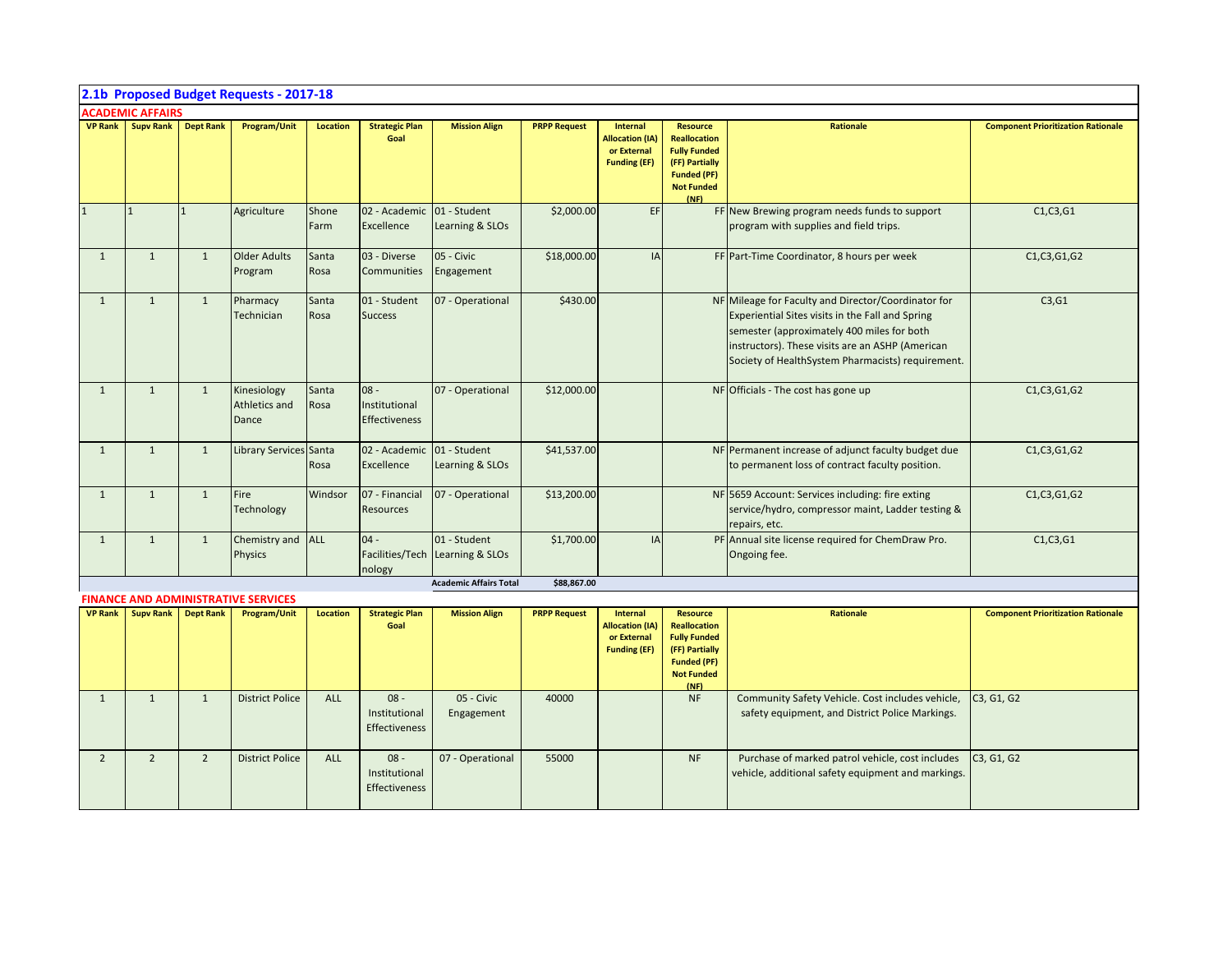| $\overline{3}$ | $\overline{3}$ | $\overline{3}$ | <b>District Police</b> | <b>ALL</b> | $08 -$                       | 07 - Operational                | 30000 |    | <b>NF</b> | Equip personnel with lapel cameras to offer                                                     | C3, G1, G2     |
|----------------|----------------|----------------|------------------------|------------|------------------------------|---------------------------------|-------|----|-----------|-------------------------------------------------------------------------------------------------|----------------|
|                |                |                |                        |            | Institutional                |                                 |       |    |           | transparency and storage                                                                        |                |
|                |                |                |                        |            | Effectiveness                |                                 |       |    |           |                                                                                                 |                |
| $\overline{4}$ | $\overline{4}$ | $\overline{4}$ | <b>District Police</b> | <b>ALL</b> | $08 -$                       | 07 - Operational                | 30000 |    | <b>NF</b> | Interview room camera and sound- 6 hour                                                         | C3, G1, G2     |
|                |                |                |                        |            | Institutional                |                                 |       |    |           | continuous capability.                                                                          |                |
|                |                |                |                        |            | Effectiveness                |                                 |       |    |           |                                                                                                 |                |
| 5              | 5              | 5              | <b>District Police</b> | <b>ALL</b> | $08 -$                       | $04 -$                          | 40000 |    | <b>NF</b> | Travel and Training Expenses. All police officers and C3, G1, G2                                |                |
|                |                |                |                        |            | Institutional                | Personal/Professi               |       |    |           | dispatchers (20 employees) mandated a minimum                                                   |                |
|                |                |                |                        |            | Effectiveness                | onal Growth                     |       |    |           | of 24 hours of POST certified training over the next                                            |                |
|                |                |                |                        |            |                              |                                 |       |    |           | two years. Additionally, there are specialized                                                  |                |
|                |                |                |                        |            |                              |                                 |       |    |           | courses of training and update training that officers<br>will be required to take.              |                |
|                |                |                |                        |            |                              |                                 |       |    |           |                                                                                                 |                |
| 6              | 6              | 6              | <b>District Police</b> | <b>ALL</b> | $08 -$                       | 07 - Operational                | 20000 |    | <b>NF</b> | Adjustable electric traffic trailer for traffic control                                         | C3, G1, G2     |
|                |                |                |                        |            | Institutional                |                                 |       |    |           | and pedestrian safety.                                                                          |                |
|                |                |                |                        |            | Effectiveness                |                                 |       |    |           |                                                                                                 |                |
| $\overline{7}$ | $\overline{7}$ | $\overline{7}$ | <b>District Police</b> | <b>ALL</b> | 03 - Diverse                 | 05 - Civic                      | 3000  |    | <b>NF</b> | Create a department information booth for campus C3, G1, G2                                     |                |
|                |                |                |                        |            | Communities                  | Engagement                      |       |    |           | events and recruiting.                                                                          |                |
| 8              | 8              | 8              | <b>District Police</b> | ALL        | 01 - Student                 | 05 - Civic                      | 1000  |    | NF        | Crime prevention & Cirt team materials for                                                      | C1, C3, G1, G2 |
|                |                |                |                        |            | Success                      | Engagement                      |       |    |           | presentations and classes                                                                       |                |
| 9              | 9              | 9              | <b>District Police</b> | ALL        | 06 - Healthy<br>Organization | 02 - Student<br><b>Services</b> | 1000  |    | <b>NF</b> | Promotional materials Campus Safety                                                             | C1, C3, G1, G2 |
| $\mathbf{1}$   | $\mathbf{1}$   | $\mathbf{1}$   | Environmental          | <b>ALL</b> | 06 - Healthy                 | 07 - Operational                | 25000 | IA | FF.       | The District purchased the Sitehawk Safety Data                                                 | C1, C3, G1, G2 |
|                |                |                | Health and             |            | Organization                 |                                 |       |    |           | Sheet Management System in the 2016/2017                                                        |                |
|                |                |                | Safety                 |            |                              |                                 |       |    |           | budget year, but the budget was assigned to on-<br>time money. There are four more years of the |                |
|                |                |                |                        |            |                              |                                 |       |    |           | contract, and the on-going cost is approximately                                                |                |
|                |                |                |                        |            |                              |                                 |       |    |           | \$25,000/year. This needs to be on-going funding.                                               |                |
| $\overline{2}$ | $\overline{2}$ | $\overline{2}$ | Environmental          | ALL        | 06 - Healthy                 | 07 - Operational                | 60000 |    | <b>NF</b> | Purchase a Learning Management System for safety C1, C3, G1, G2                                 |                |
|                |                |                | Health and             |            | Organization                 |                                 |       |    |           | training and tracking of employees. The District is                                             |                |
|                |                |                | Safety                 |            |                              |                                 |       |    |           | out of compliance with many Cal/OSHA regulations                                                |                |
|                |                |                |                        |            |                              |                                 |       |    |           | due to the inability to deliver training to employees                                           |                |
|                |                |                |                        |            |                              |                                 |       |    |           | in a cost effective and timely manner. It is also                                               |                |
|                |                |                |                        |            |                              |                                 |       |    |           | difficult to track the training of employees without                                            |                |
|                |                |                |                        |            |                              |                                 |       |    |           | dedicated IT staff and support.                                                                 |                |
| $\overline{3}$ | $\mathbf{0}$   | $\overline{3}$ | Environmental          | <b>ALL</b> | 06 - Healthy                 | 07 - Operational                | 11948 |    | <b>NF</b> | EH&S needs base funding for purchasing routine                                                  | C1, C3, G1, G2 |
|                |                |                | Health and             |            | Organization                 |                                 |       |    |           | ergonomic furniture items (office chairs, sit/stand                                             |                |
|                |                |                | Safety                 |            |                              |                                 |       |    |           | desks, etc.) so that these vital items can be                                                   |                |
|                |                |                |                        |            |                              |                                 |       |    |           | provided to employees immediately after their<br>ergonomic assessments.                         |                |
|                |                |                |                        |            |                              |                                 |       |    |           |                                                                                                 |                |
| $\overline{4}$ | $\mathbf 0$    | $\overline{4}$ | Environmental          | ALL        | 06 - Healthy                 | 07 - Operational                | 6500  |    | <b>NF</b> | EH&S Emergency Management needs base funding C1, C3, G1, G2                                     |                |
|                |                |                | Health and             |            | Organization                 |                                 |       |    |           | for the District's AED maintenance contract. This                                               |                |
|                |                |                | Safety                 |            |                              |                                 |       |    |           | has been funded on a year-to-year basis for the last                                            |                |
|                |                |                |                        |            |                              |                                 |       |    |           | four years.                                                                                     |                |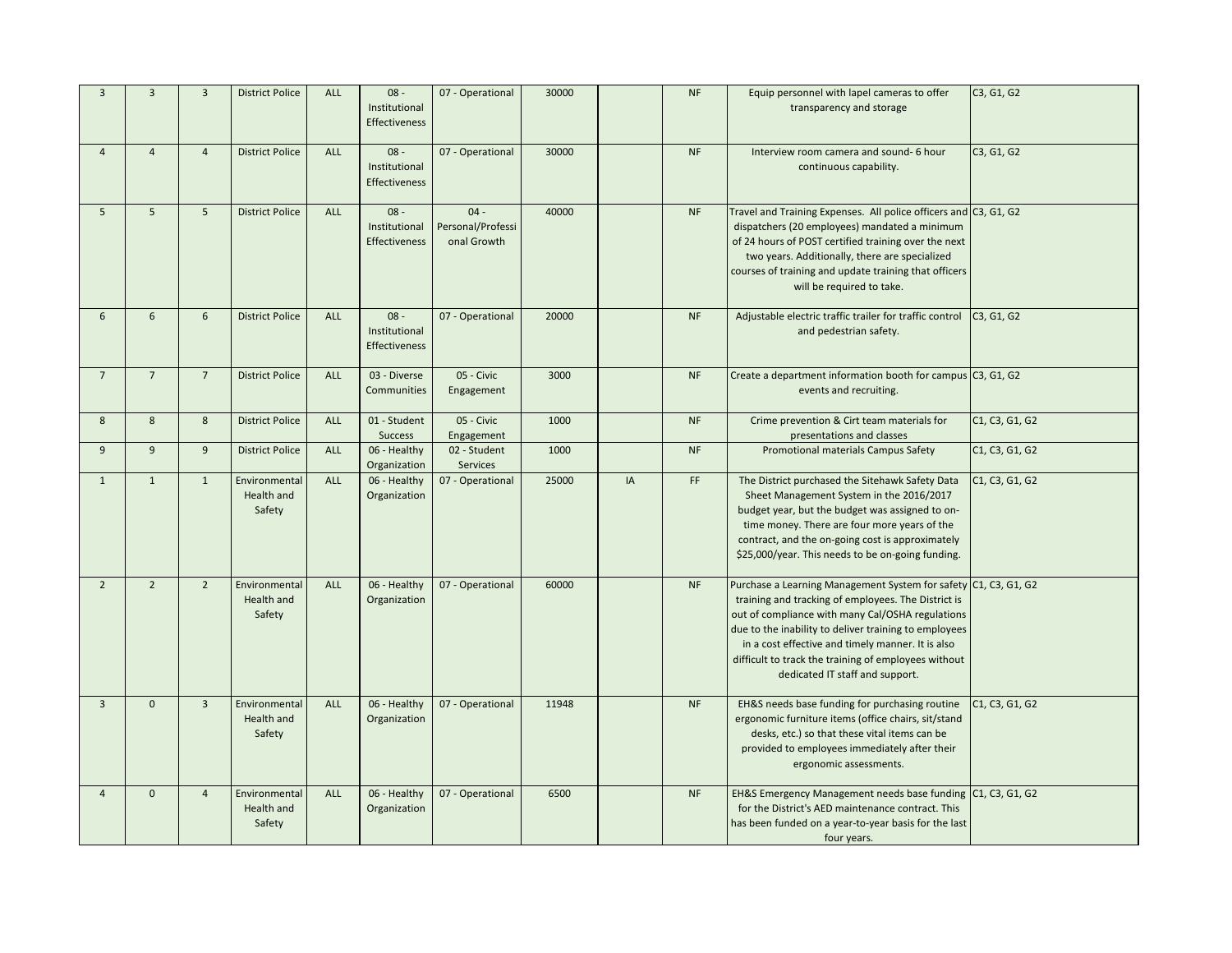| 5              | 5               | 5               | Environmental | ALL        | 06 - Healthy    | 07 - Operational  | 2000  |    | NF        | EH&S Emergency Management needs base funding C1, C3, G1, G2                     |                |
|----------------|-----------------|-----------------|---------------|------------|-----------------|-------------------|-------|----|-----------|---------------------------------------------------------------------------------|----------------|
|                |                 |                 | Health and    |            | Organization    |                   |       |    |           | for the Fire & Emergency Operational Area Contract                              |                |
|                |                 |                 | Safety        |            |                 |                   |       |    |           |                                                                                 |                |
| 6              | $6\phantom{1}$  | $6\phantom{1}$  | Environmental | <b>ALL</b> | 06 - Healthy    | 07 - Operational  | 600   |    | <b>NF</b> | EH&S Emergency Management needs additional                                      | C1, C3, G1, G2 |
|                |                 |                 | Health and    |            | Organization    |                   |       |    |           | base funding for supplies.                                                      |                |
|                |                 |                 | Safety        |            |                 |                   |       |    |           |                                                                                 |                |
| $\overline{7}$ | $7\overline{ }$ | $\overline{7}$  | Environmental | ALL        |                 |                   | 4125  |    | <b>NF</b> |                                                                                 |                |
|                |                 |                 |               |            | 06 - Healthy    | 07 - Operational  |       |    |           | EH&S Emergency Management needs additional                                      | C1, C3, G1, G2 |
|                |                 |                 | Health and    |            | Organization    |                   |       |    |           | base funding for graphics.                                                      |                |
|                |                 |                 | Safety        |            |                 |                   |       |    |           |                                                                                 |                |
| 8              | 8               | 8               | Environmental | ALL        | 06 - Healthy    | 07 - Operational  | 6000  |    | NF        | EH&S Emergency Management needs additional                                      | C1, C3, G1, G2 |
|                |                 |                 | Health and    |            | Organization    |                   |       |    |           | base funding for the County Radio System Rent and                               |                |
|                |                 |                 | Safety        |            |                 |                   |       |    |           | Maintenance.                                                                    |                |
| $\mathbf{1}$   | $\mathbf{1}$    | $\mathbf{1}$    | Facilities -  | ALL        | 00 - None       | 00 - None         | 3000  |    | NF        | Travel (increase to \$3,184)                                                    | C3, G1, G2     |
|                |                 |                 | Custodial     |            |                 |                   |       |    |           |                                                                                 |                |
| $\overline{2}$ | $\overline{2}$  | $\overline{2}$  | Facilities -  | ALL        | 00 - None       | 00 - None         | 500   |    | <b>NF</b> | <b>Equipment Repair</b>                                                         | C3, G1, G2     |
|                |                 |                 | Custodial     |            |                 |                   |       |    |           |                                                                                 |                |
| $\overline{3}$ | $\overline{3}$  | $\overline{3}$  | Facilities -  | ALL        | 00 - None       | 00 - None         | 3000  |    | NF        | Contracts                                                                       | C3, G1, G2     |
|                |                 |                 | Custodial     |            |                 |                   |       |    |           |                                                                                 |                |
| $\overline{4}$ | $\overline{4}$  | $\overline{4}$  | Facilities -  | ALL        | 00 - None       | 00 - None         | 20000 |    | <b>NF</b> | Increase supply budget to cover additional supplies C3, G1, G2                  |                |
|                |                 |                 | Custodial     |            |                 |                   |       |    |           | needed for the new Culinary Arts Center and Shone                               |                |
|                |                 |                 |               |            |                 |                   |       |    |           | Farm.                                                                           |                |
| 5              | 5               | $5\overline{5}$ | Facilities -  | ALL        | 00 - None       | 00 - None         | 12000 |    | NF        | Equipment replacement and repair parts.                                         | C3, G1, G2     |
|                |                 |                 | Custodial     |            |                 |                   |       |    |           |                                                                                 |                |
| $\mathbf{1}$   | $\mathbf{1}$    | $\mathbf{1}$    | Facilities -  | <b>ALL</b> | $04 -$          | 06 - Continuous   | 3000  |    | NF        | To allow my staff and Grounds employees to gain                                 | C3, G1, G2     |
|                |                 |                 | Grounds       |            | Facilities/Tech | Improvement       |       |    |           | knowledge and skills in becoming more effective.                                |                |
|                |                 |                 |               |            | nology          |                   |       |    |           | Especially in the area of irrigation management.                                |                |
|                |                 |                 |               |            |                 |                   |       |    |           | $(6550 - 5210)$                                                                 |                |
| $\overline{2}$ | $\overline{2}$  | $\overline{2}$  | Facilities -  | <b>ALL</b> | $05 -$          | 07 - Operational  | 2000  |    | <b>NF</b> | Increase the annual budget for Recycling Supplies                               | C3, G1, G2     |
|                |                 |                 | Grounds       |            | Sustainability  |                   |       |    |           | (6590-4390) by \$3000, to cover the costs of                                    |                |
|                |                 |                 |               |            |                 |                   |       |    |           | increased operations, promotional outreach, and                                 |                |
|                |                 |                 |               |            |                 |                   |       |    |           |                                                                                 |                |
| $\overline{3}$ | $\overline{3}$  | $\overline{3}$  | Facilities -  | <b>ALL</b> | $04 -$          | 07 - Operational  | 4000  |    | $\sf{NF}$ | organic material processing.<br>Increase the Grounds supply budget by \$4000 to | C3, G1, G2     |
|                |                 |                 |               |            | Facilities/Tech |                   |       |    |           |                                                                                 |                |
|                |                 |                 | Grounds       |            |                 |                   |       |    |           | help us keep up with increasing material, supply,                               |                |
|                |                 |                 |               |            | nology          |                   |       |    |           | and plant replacement costs. (6550-4390)                                        |                |
|                |                 |                 |               |            |                 |                   |       |    |           |                                                                                 |                |
| $\overline{4}$ | $\overline{4}$  | $\overline{4}$  | Facilities -  | ALL        | $04 -$          | 06 - Continuous   | 300   |    | NF        | Increase the annual allocation for dues and                                     | C3, G1, G2     |
|                |                 |                 | Grounds       |            | Facilities/Tech | Improvement       |       |    |           | membership by \$400 for our Tree Maintenance                                    |                |
|                |                 |                 |               |            | nology          |                   |       |    |           | program. (6551-5210)                                                            |                |
| 5              | $5\phantom{.0}$ | 5               | Facilities -  | <b>ALL</b> | $04 -$          | 06 - Continuous   | 6000  | IA | FF.       | Increase the annual budget for the Grounds                                      | C3, G1, G2     |
|                |                 |                 | Grounds       |            | Facilities/Tech | Improvement       |       |    |           | Contract account by \$6000 to help cover the cost of                            |                |
|                |                 |                 |               |            | nology          |                   |       |    |           | contract pest control and specific pest infestation                             |                |
|                |                 |                 |               |            |                 |                   |       |    |           | response. (6550-5690)                                                           |                |
| 6              | 6               | 6               | Facilities -  | ALL        | $05 -$          | $04 -$            | 200   |    | NF        | Allocate \$500 for Certificates and Membership for                              | C3, G1, G2     |
|                |                 |                 | Grounds       |            | Sustainability  | Personal/Professi |       |    |           | our Recycling team employees.(6590-5300)                                        |                |
|                |                 |                 |               |            |                 | onal Growth       |       |    |           |                                                                                 |                |
| $\mathbf{1}$   | $\mathbf{1}$    | $\mathbf{1}$    | Facilities -  | <b>ALL</b> | $04 -$          | 07 - Operational  | 18737 |    | <b>NF</b> | Bring Present Budget up to \$170,599 from                                       | C3, G1, G2     |
|                |                 |                 | Maintenance   |            | Facilities/Tech |                   |       |    |           | \$151,862: To purchase supplies to maintain the                                 |                |
|                |                 |                 |               |            | nology          |                   |       |    |           | buildings and equipment on all campuses.                                        |                |
|                |                 |                 |               |            |                 |                   |       |    |           |                                                                                 |                |
| $\overline{2}$ | $\overline{2}$  | $\overline{2}$  | Facilities -  | ALL        | $04 -$          | 07 - Operational  | 54526 |    | <b>NF</b> | Bring Present Budget up to \$197,197 from                                       | C3, G1, G2     |
|                |                 |                 | Maintenance   |            | Facilities/Tech |                   |       |    |           | \$142,671: Increase Contracts to service equipment                              |                |
|                |                 |                 |               |            | nology          |                   |       |    |           |                                                                                 |                |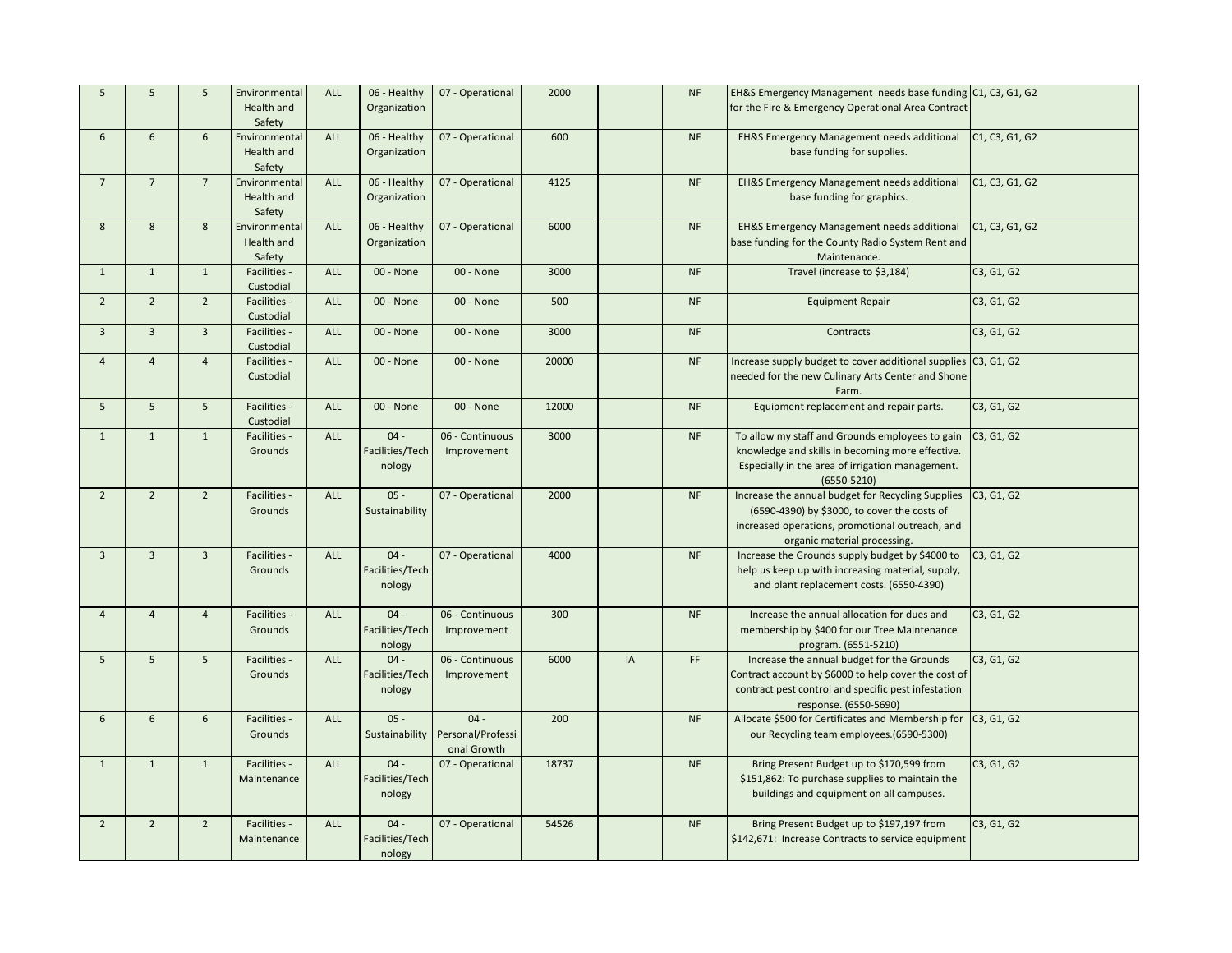| $\overline{3}$ | $\mathbf{3}$   | $\mathbf{3}$    | Facilities -      | ALL           | $04 -$                  | 07 - Operational            | $-49000$ | $\sf{NF}$ | Bring Present Budget down from \$71,257 to                                                          | C3, G1, G2     |
|----------------|----------------|-----------------|-------------------|---------------|-------------------------|-----------------------------|----------|-----------|-----------------------------------------------------------------------------------------------------|----------------|
|                |                |                 | Maintenance       |               | Facilities/Tech         |                             |          |           | \$22,357: Recognizing a shift of equipment servicing                                                |                |
|                |                |                 |                   |               | nology                  |                             |          |           | to contracted work                                                                                  |                |
| $\overline{4}$ | $\overline{4}$ | $\overline{4}$  | Facilities -      | ALL           | 06 - Healthy            | $04 -$<br>Personal/Professi | $-1485$  | <b>NF</b> | Bring Present Budget down from \$5,385 to \$3,900: C3, G1, G2                                       |                |
|                |                |                 | Maintenance       |               | Organization            | onal Growth                 |          |           |                                                                                                     |                |
| 5              | 5              | $5\overline{5}$ | Facilities -      | ALL           | $04 -$                  | 07 - Operational            | 15033    | <b>NF</b> | <b>Equipment Non-Instructional</b>                                                                  | C3, G1, G2     |
|                |                |                 | Maintenance       |               | Facilities/Tech         |                             |          |           |                                                                                                     |                |
|                |                |                 |                   |               | nology                  |                             |          |           |                                                                                                     |                |
| 6              | $6\phantom{1}$ | 6               | Facilities -      | ALL           | 07 - Financial          | $04 -$                      | 15672    | <b>NF</b> | STNC (1X)                                                                                           | C3, G1, G2     |
|                |                |                 | Maintenance       |               | Resources               | Personal/Professi           |          |           |                                                                                                     |                |
|                |                |                 |                   |               |                         | onal Growth                 |          |           |                                                                                                     |                |
| $\overline{7}$ | $\overline{7}$ | $\overline{7}$  | Facilities -      | ALL           | $04 -$                  | 07 - Operational            | 125000   | $\sf{NF}$ | <b>Supplies</b>                                                                                     | C3, G1, G2     |
|                |                |                 | Maintenance       |               | Facilities/Tech         |                             |          |           |                                                                                                     |                |
| 8              | 8              | 8               | Facilities -      | ALL           | nology<br>06 - Healthy  | $04 -$                      | 995      | <b>NF</b> | Travel                                                                                              | C3, G1, G2     |
|                |                |                 | Maintenance       |               | Organization            | Personal/Professi           |          |           |                                                                                                     |                |
|                |                |                 |                   |               |                         | onal Growth                 |          |           |                                                                                                     |                |
| $\overline{9}$ | 9              | $\overline{9}$  | Facilities -      | ALL           | 06 - Healthy            | 06 - Continuous             | 265      | NF        | <b>Student Travel</b>                                                                               | C3, G1, G2     |
|                |                |                 | Maintenance       |               | Organization            | Improvement                 |          |           |                                                                                                     |                |
| 10             | 10             | 10              | Facilities -      | ALL           | $04 -$                  | 07 - Operational            | 24095    | <b>NF</b> | <b>Equipment Repair</b>                                                                             | C3, G1, G2     |
|                |                |                 | Maintenance       |               | Facilities/Tech         |                             |          |           |                                                                                                     |                |
|                |                |                 |                   |               | nology                  |                             |          |           |                                                                                                     |                |
| 11             | 11             | 11              | Facilities -      | ALL           | $04 -$                  | 07 - Operational            | 100      | $\sf{NF}$ | Contracts                                                                                           | C3, G1, G2     |
|                |                |                 | Maintenance       |               | Facilities/Tech         |                             |          |           |                                                                                                     |                |
| 12             | 12             | 12              | Facilities -      | <b>ALL</b>    | nology<br>$04 -$        | 06 - Continuous             | 805      | NF        | Equipment 1x over \$500                                                                             | C3, G1, G2     |
|                |                |                 | Maintenance       |               | Facilities/Tech         | Improvement                 |          |           |                                                                                                     |                |
|                |                |                 |                   |               | nology                  |                             |          |           |                                                                                                     |                |
| 13             | 13             | 13              | Facilities -      | ALL           | $04 -$                  | 07 - Operational            | 20721    | <b>NF</b> | <b>Supplies</b>                                                                                     | C3, G1, G2     |
|                |                |                 | Maintenance       |               | Facilities/Tech         |                             |          |           |                                                                                                     |                |
|                |                |                 |                   |               | nology                  |                             |          |           |                                                                                                     |                |
| $\mathbf{1}$   | $\mathbf{1}$   | $\mathbf{1}$    | Facilities        | ALL           | $04 -$                  | 06 - Continuous             | 75000    | NF        | Equipment Replacemenr: To meet ACCJC                                                                | C1, C3, G1, G2 |
|                |                |                 | Planning and      |               | Facilities/Tech         | Improvement                 |          |           | requirements for Total Cost of Ownership (TCO)                                                      |                |
|                |                |                 | <b>Operations</b> |               | nology                  |                             |          |           | along with the addition of gross square feet of                                                     |                |
|                |                |                 |                   |               |                         |                             |          |           | highly utilize and complex facilities, the need for                                                 |                |
|                |                |                 |                   |               |                         |                             |          |           | specialised cleaning equipment, replacement of                                                      |                |
|                |                |                 |                   |               |                         |                             |          |           | very old equipment plus supplies has grown<br>accordingly. This increase is also critical to ensure |                |
|                |                |                 |                   |               |                         |                             |          |           | compliance with health and safety requirements.                                                     |                |
|                |                |                 |                   |               |                         |                             |          |           |                                                                                                     |                |
| $\mathbf{1}$   | $\mathbf{1}$   | $\mathbf{1}$    | Parking           | Santa         | 00 - None               | 07 - Operational            | 40000    | <b>NF</b> | CSO vehicle with equipment                                                                          | C3, G1, G2     |
|                |                |                 |                   | Rosa          |                         |                             |          |           |                                                                                                     |                |
| $\overline{2}$ | $\overline{2}$ | $\overline{2}$  | Parking           | Santa         | $08 -$                  | 07 - Operational            | 55000    | NF        | police car with equipment                                                                           | C3, G1, G2     |
|                |                |                 |                   | Rosa          | Institutional           |                             |          |           |                                                                                                     |                |
|                |                |                 |                   |               | Effectiveness           |                             |          |           |                                                                                                     |                |
|                |                |                 |                   |               |                         |                             |          |           |                                                                                                     |                |
| $\overline{3}$ | $\overline{3}$ | $\overline{3}$  | Parking           | Santa<br>Rosa | $08 -$<br>Institutional | 07 - Operational            | 7500     | <b>NF</b> | Safety equipment for existing patrol cars and CSO<br>vehicles to include first aid supplies, tools, | C3, G1, G2     |
|                |                |                 |                   |               | Effectiveness           |                             |          |           | emergency and crime/accident scene management                                                       |                |
|                |                |                 |                   |               |                         |                             |          |           | supplies.                                                                                           |                |
|                |                |                 |                   |               |                         |                             |          |           |                                                                                                     |                |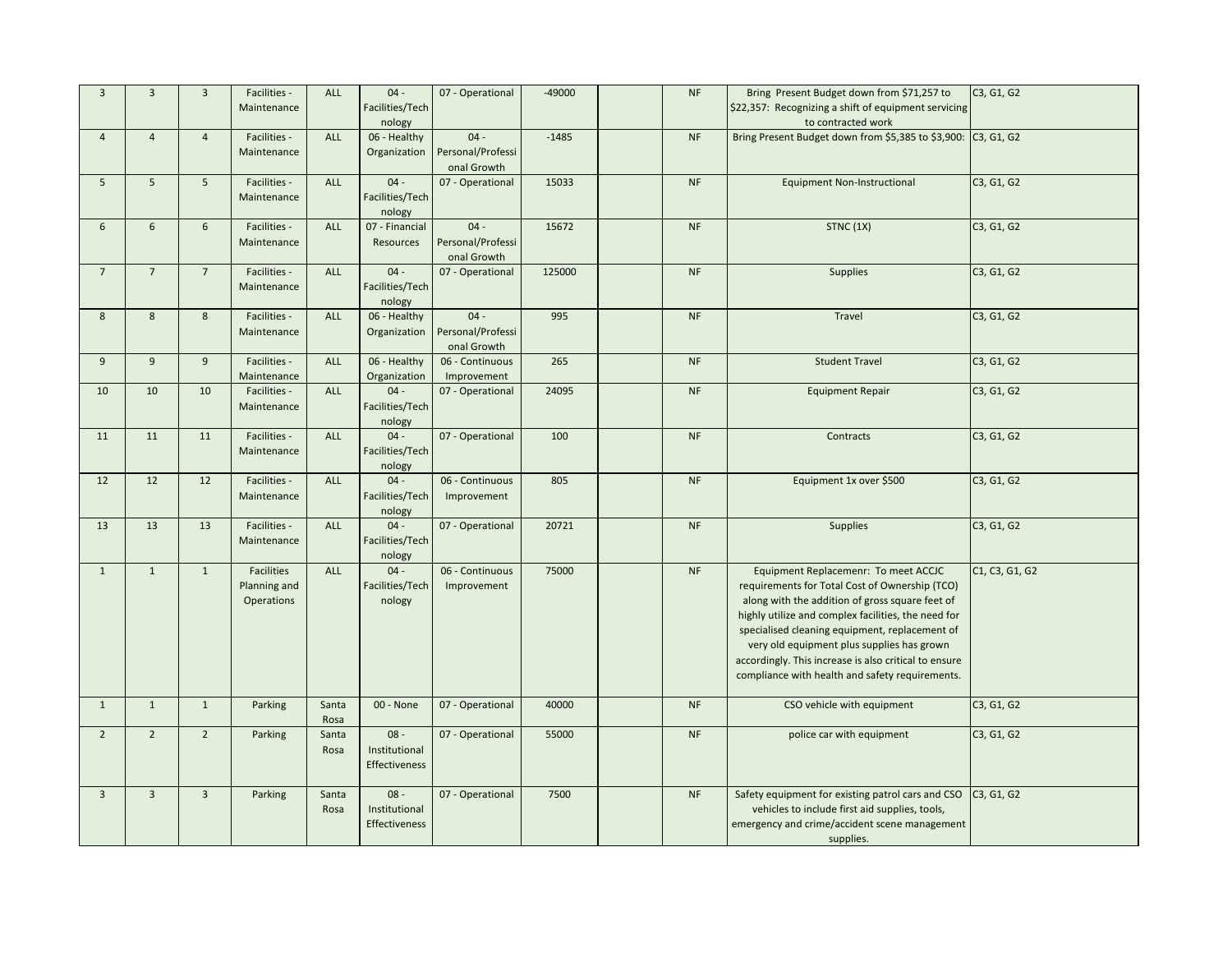| $\overline{A}$ | $\overline{4}$                | $\overline{4}$   | Parking                   | ALL             | $04 -$<br>Facilities/Tech<br>nology      | 07 - Operational                                | 25000                |                                                                          | <b>NF</b>                                                     | To update and expand the parking enforcement<br>equipment                                                                                                                                                                                                                                                                                                                         | C3, G1, G2                                                        |
|----------------|-------------------------------|------------------|---------------------------|-----------------|------------------------------------------|-------------------------------------------------|----------------------|--------------------------------------------------------------------------|---------------------------------------------------------------|-----------------------------------------------------------------------------------------------------------------------------------------------------------------------------------------------------------------------------------------------------------------------------------------------------------------------------------------------------------------------------------|-------------------------------------------------------------------|
| $\mathbf{1}$   | $\mathbf{1}$                  | $\mathbf{1}$     | Purchasing                | ALL             | $08 -$<br>Institutional<br>Effectiveness | 06 - Continuous<br>Improvement                  | 18000                | IA                                                                       | FF                                                            | Annual allocation for e-sourcing software tool<br>license renewal                                                                                                                                                                                                                                                                                                                 | C3, G1, G2                                                        |
| $\overline{2}$ | $\overline{2}$                | $\overline{2}$   | Purchasing                | Santa<br>Rosa   | $08 -$<br>Institutional<br>Effectiveness | 00 - None                                       | 5000                 |                                                                          | <b>NF</b>                                                     | Professional development training for staff. This<br>kind of training is not available through internal<br>SRJC resources.                                                                                                                                                                                                                                                        | C3, G1, G2                                                        |
| $\mathbf{1}$   | $\mathbf{1}$                  | $\mathbf{1}$     | Payroll                   | Santa<br>Rosa   | 00 - None                                | 00 - None                                       | $\zeta$              |                                                                          | <b>NF</b>                                                     | The District is processing over 2000 manual<br>timesheets a month. Electronic timecard process<br>needs to be researched.                                                                                                                                                                                                                                                         | C <sub>2</sub> , C <sub>3</sub> , G <sub>1</sub> , G <sub>2</sub> |
| $\overline{2}$ | $\overline{2}$                | $\overline{2}$   | Payroll                   | Santa<br>Rosa   | 00 - None                                | 00 - None                                       | \$400,000.00         |                                                                          | <b>NF</b>                                                     | The Payroll department is required to keep many<br>records forever and the ink is quickly becoming<br>unreadable on many documents. We must start<br>digitally imaging these records before they are lost<br>forever. We have purchased scanning equipment in<br>2012/2013. Current day to day info is scheduled to<br>be implemented in Aug 2013. Backlog is being<br>worked on. | C <sub>2</sub> , C <sub>3</sub> , G <sub>1</sub> , G <sub>2</sub> |
|                |                               |                  |                           |                 |                                          | <b>Finance and Adminstrative Services Total</b> | \$1,241,137.00       |                                                                          |                                                               |                                                                                                                                                                                                                                                                                                                                                                                   |                                                                   |
|                | <b>INFORMATION TECHNOLOGY</b> |                  |                           |                 |                                          |                                                 |                      |                                                                          |                                                               |                                                                                                                                                                                                                                                                                                                                                                                   |                                                                   |
| <b>VP Rank</b> | <b>Supv Rank</b>              | <b>Dept Rank</b> | Program/Unit              | <b>Location</b> | <b>Strategic Plan</b><br>Goal            | <b>Mission Align</b>                            | <b>PRPP Request</b>  | Internal<br><b>Allocation (IA)</b><br>or External<br><b>Funding (EF)</b> | <b>Resource</b><br><b>Reallocation</b><br><b>Fully Funded</b> | <b>Rationale</b>                                                                                                                                                                                                                                                                                                                                                                  |                                                                   |
|                |                               |                  |                           |                 |                                          |                                                 |                      |                                                                          | (FF) Partially<br><b>Funded (PF)</b><br><b>Not Funded</b>     |                                                                                                                                                                                                                                                                                                                                                                                   |                                                                   |
| $\mathbf{1}$   | $\mathbf{1}$                  | $\mathbf{1}$     | Information<br>Technology | ALL             | $04 -$<br>Facilities/Tech<br>nology      | 06 - Continuous<br>Improvement                  | 80,000.00<br>$\zeta$ | EF                                                                       | (NF)<br>FF                                                    | Bond Fund- New software purchases, first time<br>purchases or non-annual upgrades                                                                                                                                                                                                                                                                                                 | C1, C3, C4, G1, G2                                                |
| $\overline{2}$ | $\mathbf{1}$                  | $\mathbf{1}$     | Information<br>Technology | <b>ALL</b>      | 01 - Student<br><b>Success</b>           | 07 - Operational                                | \$525,000.00         | EF                                                                       | FF                                                            | Bond Fund - Instructional equipment servers<br>replacement, student lab desktop replacements<br>and classroom computer replacements                                                                                                                                                                                                                                               | C1, C3, C4, G1, G2                                                |
| $\overline{3}$ | $\mathbf{1}$                  | $\mathbf{1}$     | Information<br>Technology | ALL             | $04 -$<br>Facilities/Tech<br>nology      | 06 - Continuous<br>Improvement                  | 9,000.00<br>\$       | IA                                                                       | FF.                                                           | Continue Link Creative contract to provide new<br>additional Drupal templates, upgrade Foundation<br>and Drupal versions, assist with ADA compliance,<br>add multilingual Web development,                                                                                                                                                                                        | C1, C3, G1, G2                                                    |
| $\overline{4}$ | $\mathbf{1}$                  | $\mathbf{1}$     | Information<br>Technology | <b>ALL</b>      | $04 -$<br>Facilities/Tech<br>nology      | 07 - Operational                                | $\zeta$<br>18,500.00 | IA                                                                       | FF                                                            | Software renewal for SQL server monitoring tool<br>(SolarWinds)\$800, Web monitoring tool<br>(Siteimprove) with analytics\$16.5K, and Visual<br>Studio source control tools (Beyond Compare)\$500                                                                                                                                                                                 | C1, C3, G1, G2                                                    |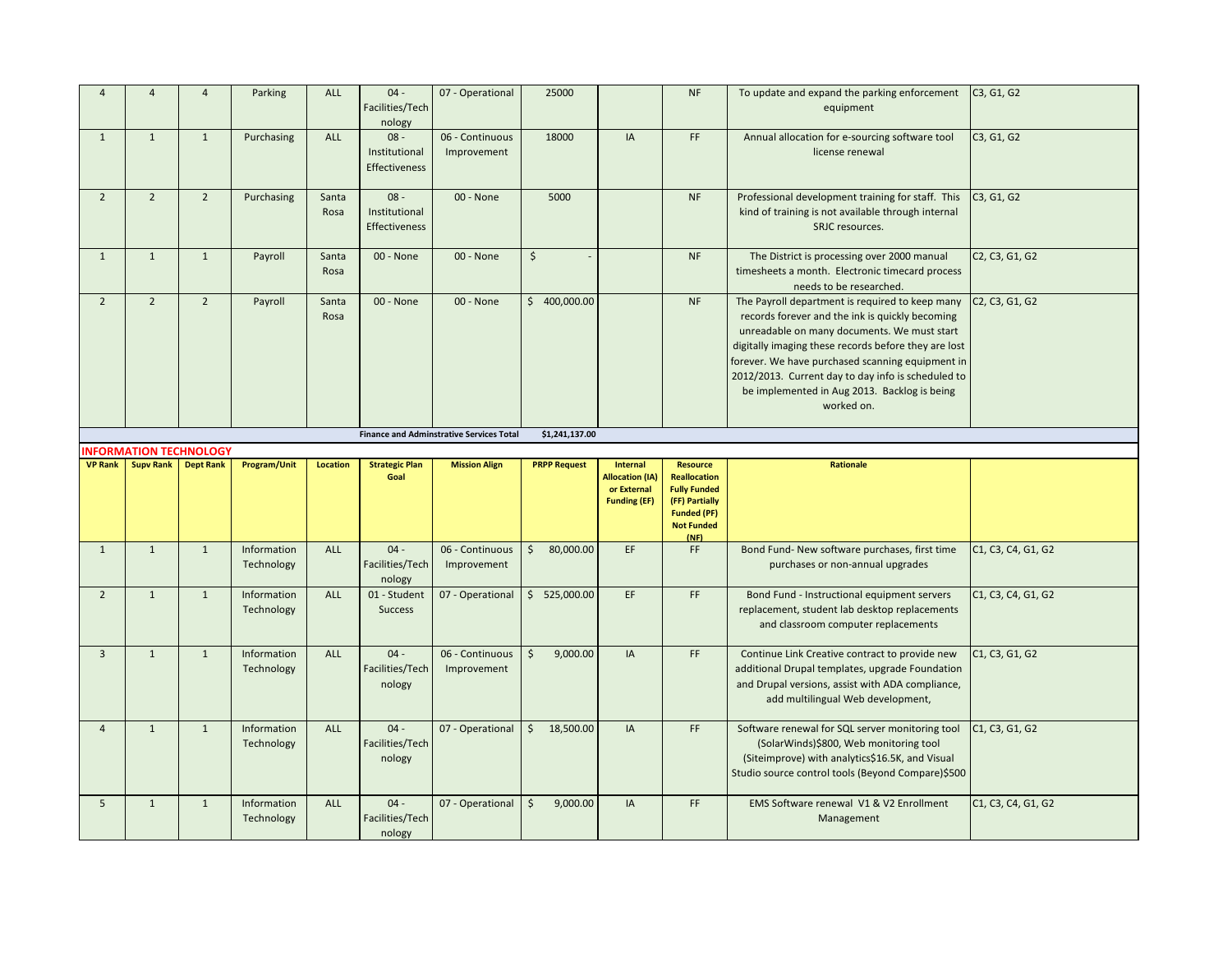| 6               | $\mathbf{1}$ | $\mathbf{1}$ | Information<br>Technology | <b>ALL</b> | $04 -$<br>Facilities/Tech<br>nology      | 06 - Continuous<br>Improvement             | \$2,000,000.00            | EF        | FF. | Bond Fund - IT Infrastructure Upgrade, New<br>Firewalls and Fiber-optic cabling                                                                                                                                                                                                                                                               | C1, C3, C4, G1, G2 |
|-----------------|--------------|--------------|---------------------------|------------|------------------------------------------|--------------------------------------------|---------------------------|-----------|-----|-----------------------------------------------------------------------------------------------------------------------------------------------------------------------------------------------------------------------------------------------------------------------------------------------------------------------------------------------|--------------------|
| $7\overline{ }$ | $\mathbf{1}$ | $\mathbf{1}$ | Information<br>Technology | Petaluma   | 01 - Student<br><b>Success</b>           | 07 - Operational                           | $\zeta$<br>15,500.00      | IA        | FF. | Annual expected cost for the fiber access to<br>SWCenter                                                                                                                                                                                                                                                                                      | C1, C3, C4, G1, G2 |
| 8               | 1            | $\mathbf{1}$ | Information<br>Technology | <b>ALL</b> | $04 -$<br>Facilities/Tech<br>nology      | 07 - Operational                           | $\zeta$<br>40,000.00      | <b>IA</b> | FF. | Additional software to manage added computers in C1, C3, C4, G1, G2<br>labs and classrooms- Ghost licenses \$10K, MDM for<br>managing mobile devices and BYOD \$50K                                                                                                                                                                           |                    |
| 9               | $\mathbf{1}$ | $\mathbf{1}$ | Information<br>Technology | ALL        | $04 -$<br>Facilities/Tech<br>nology      | 07 - Operational                           | \$15,000.00               | IA        | FF. | Event Management Software EMS for facilities<br>management                                                                                                                                                                                                                                                                                    | C1, C3, C4, G1, G2 |
| 10              | $\mathbf{1}$ | $\mathbf{1}$ | Information<br>Technology | <b>ALL</b> | 01 - Student<br><b>Success</b>           | 02 - Student<br><b>Services</b>            | \$11,000.00               | <b>IA</b> | FF  | Maxient student conduct tracking software                                                                                                                                                                                                                                                                                                     | C1, C3, C4, G1, G2 |
| 11              | $\mathbf{1}$ | $\mathbf{1}$ | Information<br>Technology | ALL        | $04 -$<br>Facilities/Tech<br>nology      | 07 - Operational                           | \$100,000.00              | IA        | FF. | New Software: DataCenter Backup, Email, DNS and C1, C3, C4, G1, G2<br>Web security and archiving for E-discovery<br>compliance                                                                                                                                                                                                                |                    |
| 12              | $\mathbf{1}$ | $\mathbf{1}$ | Information<br>Technology | <b>ALL</b> | $04 -$<br>Facilities/Tech<br>nology      | 07 - Operational                           | $\zeta$<br>35,000.00      | EF        | FF. | Bond fund Professional services for troble shooting C1, C3, C4, G1, G2<br>issues with student portal servers                                                                                                                                                                                                                                  |                    |
| 13              | 1            | $\mathbf{1}$ | Information<br>Technology | <b>ALL</b> | $04 -$<br>Facilities/Tech<br>nology      | 07 - Operational                           | $\mathsf{S}$<br>50,000.00 | EF        | FF. | Bond Fund Active Directory Integration services                                                                                                                                                                                                                                                                                               | C1, C3, C4, G1, G2 |
| 14              | $\mathbf{1}$ | $\mathbf{1}$ | Information<br>Technology | ALL        | $04 -$<br>Facilities/Tech<br>nology      | 07 - Operational                           | $\zeta$<br>40,000.00      | EF        | FF  | Bond Fund- Phone system components, new<br>phones and accessories                                                                                                                                                                                                                                                                             | C1, C3, C4, G1, G2 |
| 15              | $\mathbf{1}$ | $\mathbf{1}$ | Information<br>Technology | ALL        | $08 -$<br>Institutional<br>Effectiveness | $04 -$<br>Personal/Professi<br>onal Growth | \$16,000.00               | IA        | PF  | Travel and training budget for IT staff. Required to C3, G1, G2<br>maintain and acquire new technology skills, e.g.,<br>virualization, new security requirements like PCI,<br>new software versions like SQL, .NET, Exchange<br>Server, SharePoint, etc. Included is a training<br>budget for online training resources such as<br>SkillSoft. |                    |
| 16              | $\mathbf{1}$ | $\mathbf{1}$ | Information<br>Technology | ALL        | $08 -$<br>Institutional<br>Effectiveness | $04 -$<br>Personal/Professi<br>onal Growth | 5,000.00<br>\$            | IA        | PF  | Licensing and recertification testing for technicians C3, G1, G2                                                                                                                                                                                                                                                                              |                    |
| 17              | $\mathbf{1}$ | $\mathbf{1}$ | Information<br>Technology | <b>ALL</b> | $04 -$<br>Facilities/Tech<br>nology      | 07 - Operational                           | 20,000.00<br>$\mathsf{S}$ | IA        | FF. | Phone charges AT & T Integra ISDN, Long Distance, C3, G1, G2<br>Smart Yellow pages etc                                                                                                                                                                                                                                                        |                    |
| 18              | $\mathbf{1}$ | $\mathbf 1$  | Information<br>Technology | ALL        | $04 -$<br>Facilities/Tech<br>nology      | 07 - Operational                           | \$450,000.00              | EF        | FF. | Bond Fund - Replacement for ageing and failing PC C3, G1, G2<br>and Mac hardware. Necessary to provide<br>technology users with the appropriate technology<br>to do their jobs.                                                                                                                                                               |                    |
| 19              | $\mathbf{1}$ | $\mathbf{1}$ | Information<br>Technology | <b>ALL</b> | $04 -$<br>Facilities/Tech<br>nology      | 07 - Operational                           | 30,000.00<br>$\zeta$      | EF        | FF. | Bond Fund - Purchase new blade servers for Cisco C3, G1, G2<br>UCS chassis.                                                                                                                                                                                                                                                                   |                    |
| 20              | $\mathbf{1}$ | $\mathbf{1}$ | Information<br>Technology | ALL        | $04 -$<br>Facilities/Tech<br>nology      | 07 - Operational                           | \$100,000.00              | EF        | FF. | Bond Fund - Security- purchase VoIP classroom<br>speakers; InformaCast for broadcasting to phones,<br>CCure cameras and door locks                                                                                                                                                                                                            | C3, G1, G2         |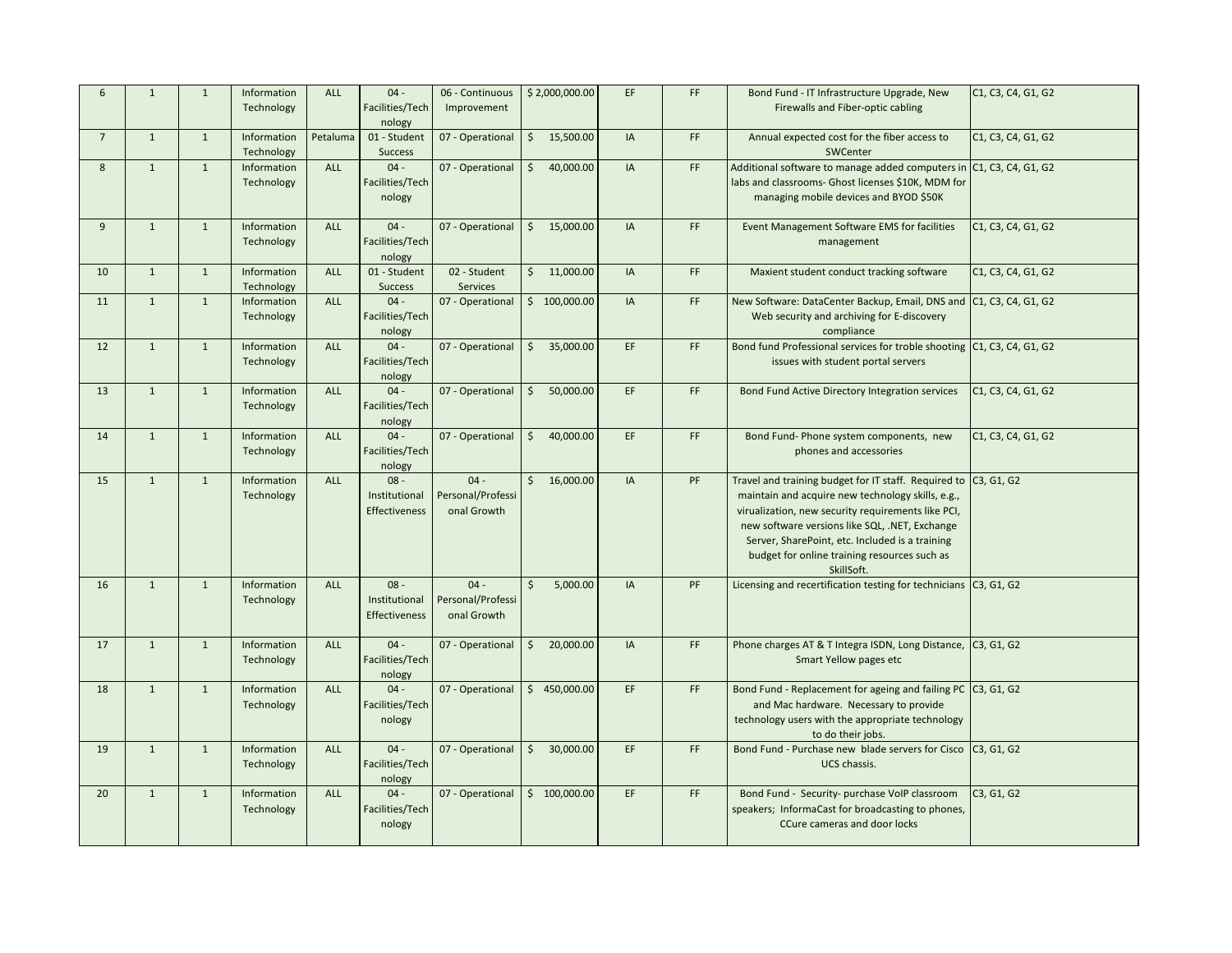| 21             | $\mathbf{1}$                        | $\mathbf{1}$     | Information<br>Technology                          | ALL             | $04 -$<br>Facilities/Tech<br>nology | 07 - Operational                | $\ddot{\mathsf{S}}$<br>75,000.00 | EF                                                                              | FF                                                                                                                                 | Bond Fund - Replacement for failed equipment:<br>switches, phones, faxes, etc Maintain support for<br>networking infrastructure. Uninterruptible Power<br>Supply (UPS) Batteries. Symmetra / replacement.                                                                                                                                           | C3, G1, G2                                |
|----------------|-------------------------------------|------------------|----------------------------------------------------|-----------------|-------------------------------------|---------------------------------|----------------------------------|---------------------------------------------------------------------------------|------------------------------------------------------------------------------------------------------------------------------------|-----------------------------------------------------------------------------------------------------------------------------------------------------------------------------------------------------------------------------------------------------------------------------------------------------------------------------------------------------|-------------------------------------------|
| 22             | $\mathbf{1}$                        | $\mathbf{1}$     | Information<br>Technology                          | <b>ALL</b>      | $04 -$<br>Facilities/Tech<br>nology | 07 - Operational                | $\mathsf{S}$<br>15,000.00        | IA                                                                              | FF.                                                                                                                                | Professional Expert Data Base Analyst to improve<br>SIS data base performance and reliability. This<br>includes our registration process.                                                                                                                                                                                                           | C3, G1, G2                                |
| 23             | $\mathbf{1}$                        | $\mathbf{1}$     | Information<br>Technology                          | <b>ALL</b>      | $04 -$<br>Facilities/Tech<br>nology | 07 - Operational                | $\mathsf{S}$<br>50,000.00        | EF                                                                              | FF                                                                                                                                 | Bond Fund- Uninterruptible Power Supply (UPS)<br>Batteries. Add UPS's in buildings for VoIP<br>connectivity during power outages.                                                                                                                                                                                                                   | C3, G1, G2                                |
| 24             | $\mathbf{1}$                        | $\mathbf{1}$     | Information<br>Technology                          | <b>ALL</b>      | $04 -$<br>Facilities/Tech<br>nology | 07 - Operational                | \$303,500.00                     | IA                                                                              | FF                                                                                                                                 | Annual maintenance agreements for institutional<br>software, e.g., CITRIX \$10K, student right to know,<br>Regroup, informacast, Neogov \$23.5K, , Manage<br>Engine ServiceDesk Plus \$15K, Live Action, e-<br>transcript, Cisco smartnet \$150K, Adobe \$50K, Turn<br>it in \$40K, VMWare \$25K Lumens community<br>ed\$11K PowerFAIDS fin aid sw? | C3, G1, G2                                |
| 25             | $\mathbf{1}$                        | $\mathbf{1}$     | Information<br>Technology                          | Santa<br>Rosa   | $04 -$<br>Facilities/Tech<br>nology | 07 - Operational                | \$<br>50,000.00                  | EF                                                                              | <b>NF</b>                                                                                                                          | Remodel 2 bathrooms in Bussman and Bussman<br>breakroom                                                                                                                                                                                                                                                                                             | G2                                        |
| 26             | $\mathbf{1}$                        | $\mathbf{1}$     | Information<br>Technology                          | ALL             | $04 -$<br>Facilities/Tech<br>nology | 07 - Operational                | 30,000.00<br>$\zeta$             | IA                                                                              | FF                                                                                                                                 | Annual contract for Acquia Drupal Web hosting<br>service                                                                                                                                                                                                                                                                                            | C3, G1, G2                                |
|                |                                     |                  |                                                    |                 |                                     |                                 |                                  |                                                                                 |                                                                                                                                    |                                                                                                                                                                                                                                                                                                                                                     |                                           |
|                |                                     |                  |                                                    |                 |                                     | <b>IT TOTAL</b>                 | \$4,092,500.00                   |                                                                                 |                                                                                                                                    |                                                                                                                                                                                                                                                                                                                                                     |                                           |
| <b>VP Rank</b> | PETALUMA CAMPUS<br><b>Supy Rank</b> | <b>Dept Rank</b> | Program/Unit                                       | <b>Location</b> | <b>Strategic Plan</b><br>Goal       | <b>Mission Align</b>            | <b>PRPP Request</b>              | <b>Internal</b><br><b>Allocation (IA)</b><br>or External<br><b>Funding (EF)</b> | <b>Resource</b><br><b>Reallocation</b><br><b>Fully Funded</b><br>(FF) Partially<br><b>Funded (PF)</b><br><b>Not Funded</b><br>(NF) | <b>Rationale</b>                                                                                                                                                                                                                                                                                                                                    | <b>Component Prioritization Rationale</b> |
| $\mathbf{1}$   | $\mathbf{1}$                        | $\mathbf{0}$     | Petaluma<br>Academic<br>Affairs                    |                 | 02 - Academic<br>Excellence         | 01 - Student<br>Learning & SLOs | \$2,000.00                       | IA                                                                              | FF.                                                                                                                                | Microbiology 5 and Biology 2.1 supplies (ongoing<br>cost, not startup)                                                                                                                                                                                                                                                                              | C1 C3 C4 G1                               |
| $\mathbf{1}$   | $\mathbf{1}$                        | $\mathbf{0}$     | Petaluma<br>Academic<br>Affairs                    |                 | 02 - Academic<br>Excellence         | 01 - Student<br>Learning & SLOs | \$800.00                         | IA                                                                              | FF                                                                                                                                 | Chemistry supplies                                                                                                                                                                                                                                                                                                                                  | C1 C3 G1                                  |
| $\mathbf{1}$   | $\mathbf{1}$                        | $\mathbf{0}$     | Petaluma<br>Academic<br>Affairs                    |                 | 02 - Academic<br>Excellence         | 01 - Student<br>Learning & SLOs | \$800.00                         | IA                                                                              | FF                                                                                                                                 | Physics supplies                                                                                                                                                                                                                                                                                                                                    | C1 C3 G1                                  |
| $\mathbf{1}$   | $\mathbf{1}$                        | $\mathbf{1}$     | Petaluma<br><b>Facilities</b><br><b>Operations</b> |                 | $04 -$<br>Facilities/Tech<br>nology | 07 - Operational                | \$100,000.00                     | IA                                                                              | FF                                                                                                                                 | Ongoing 5652 funds needed to support repairs of<br>HVAC, electrical and plumbing systems as needed<br>in order to improve and the maintain learning and<br>working environment on the campus.                                                                                                                                                       | C1 C3 G1                                  |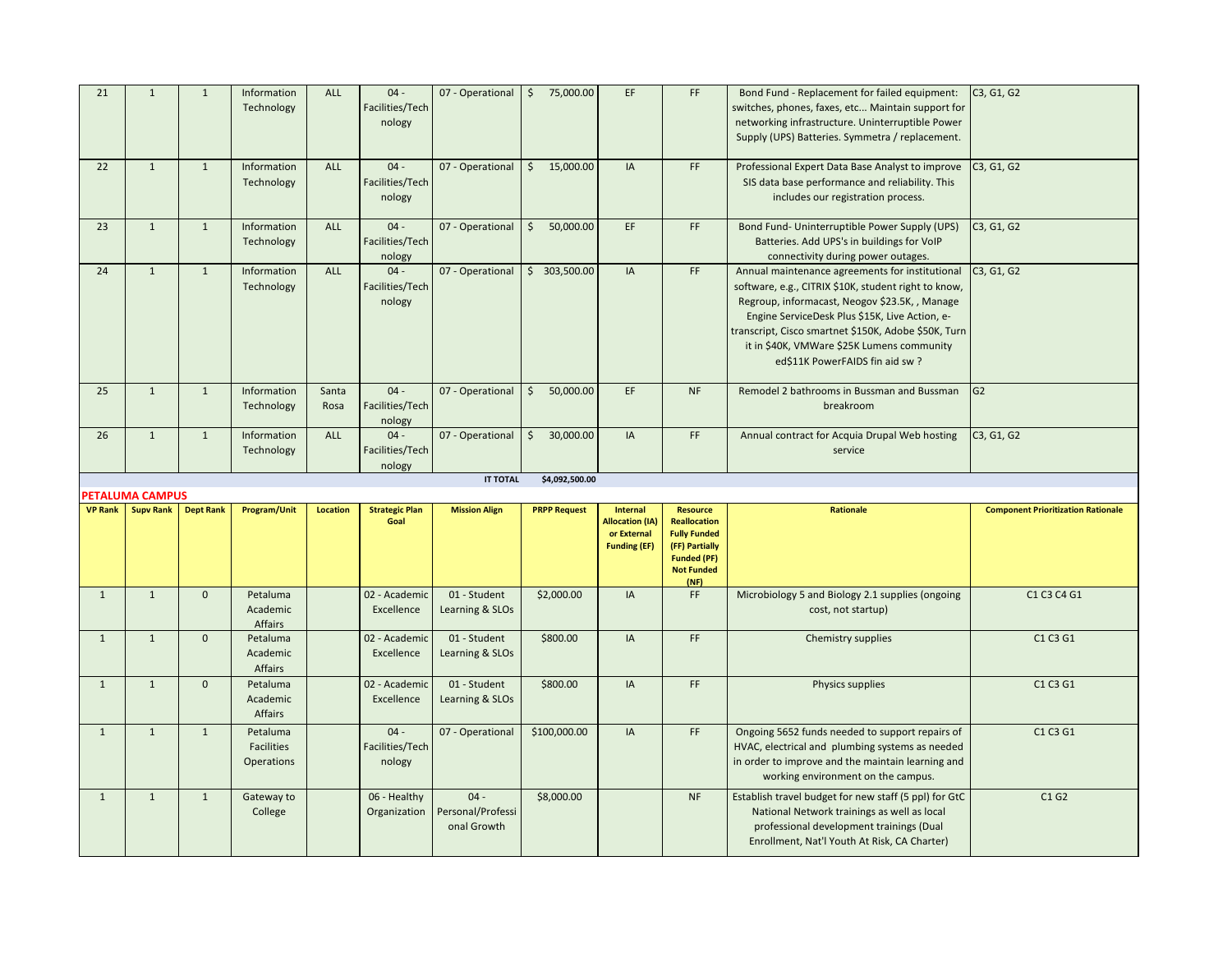| $\mathbf{1}$   | $\mathbf{1}$   | $\mathbf{1}$   | Petaluma<br><b>Media Services</b>                  | $04 -$<br>Facilities/Tech                       | 07 - Operational                | \$3,600.00 | EF | FF.       | Subscription fees for Zoom rooms video<br>conferencing service                                                                                                 | C1G1        |
|----------------|----------------|----------------|----------------------------------------------------|-------------------------------------------------|---------------------------------|------------|----|-----------|----------------------------------------------------------------------------------------------------------------------------------------------------------------|-------------|
| $\mathbf{1}$   | $\mathbf{1}$   | $\mathbf{0}$   | Petaluma<br>Student<br>Services                    | 01 - Student<br><b>Success</b>                  | 01 - Student<br>Learning & SLOs | \$1,400.00 | IA | FF.       | (Student Engagement) National Society for<br>Leadership & Success annual campus fee                                                                            | C1 C3 G1    |
| $\mathbf{1}$   | $\mathbf{1}$   | $\mathbf{0}$   | Petaluma<br>Student<br>Services                    | 01 - Student<br>Success                         | 02 - Student<br>Services        | \$1,400.00 | IA | FF        | (Student Engagement) Campus App Oohlala annual<br>fee (seeking SSSP funding)                                                                                   | C1 C3 C4 G1 |
| $\overline{1}$ | $\mathbf{1}$   | $\mathbf{0}$   | Petaluma<br>Student<br>Services                    | $08 -$<br>Institutional<br>Effectiveness        | 07 - Operational                | \$800.00   |    | <b>NF</b> | (Student Engagement) Increase Office Supplies<br>budget (to total \$1000)                                                                                      | C1 C3 G2    |
| $\mathbf{1}$   | $\mathbf{1}$   | $\mathbf{0}$   | Petaluma<br>Student<br>Services                    | 01 - Student<br><b>Success</b>                  | 01 - Student<br>Learning & SLOs | \$425.00   | IA | <b>FF</b> | (Student Engagement) Scholarships for NSLS<br>membership fee                                                                                                   | C1 C3 C4 G1 |
| $\mathbf{1}$   | $\mathbf{1}$   | $\mathbf{0}$   | Petaluma<br>Student<br>Services                    | 01 - Student<br>Success                         | 02 - Student<br>Services        | \$6,000.00 | IA | FF.       | (Student Engagement) Planner                                                                                                                                   | C1 C3 G1    |
| $\mathbf{1}$   | $\mathbf{1}$   | $\mathbf{0}$   | Petaluma<br>Student<br>Services                    | 03 - Diverse<br>Communities                     | 02 - Student<br>Services        | \$300.00   | IA | FF        | (Student Engagement) (ICC) Social Justice<br><b>Conference HS Buses</b>                                                                                        | C1 C3 G1    |
| $\mathbf{1}$   | $\mathbf{1}$   | $\mathbf{1}$   | Petaluma<br>Student<br>Services                    | $08 -$<br>Institutional<br><b>Effectiveness</b> | 07 - Operational                | \$600.00   | IA | FF.       | (Enrollment Services) Phone headsets (First Stop)<br><b>Customer Service</b>                                                                                   | C1 C3 G2    |
| $\mathbf{1}$   | $\mathbf{1}$   | $\overline{2}$ | Petaluma<br>Student<br>Services                    | 01 - Student<br><b>Success</b>                  | 02 - Student<br>Services        | \$1,200.00 |    | <b>NF</b> | (Enrollment Services) (Outreach) Create Student<br>Services Outreach Budget                                                                                    | C1 C3 G1    |
| $\overline{2}$ | $\overline{2}$ | $\overline{2}$ | Gateway to<br>College                              | 03 - Diverse<br><b>Communities</b>              | 02 - Student<br><b>Services</b> | \$250.00   |    | <b>NF</b> | Outreach materials for referral sources (pens, flash<br>drives, etc.) to expand awareness and application<br>for prospective GtC students and referral sources | C1 C3 G1    |
| $\overline{2}$ | $\overline{2}$ | $\mathbf{0}$   | Petaluma<br>Academic<br>Affairs                    | 02 - Academic<br>Excellence                     | 01 - Student<br>Learning & SLOs | \$275.00   | IA | PF        | <b>Art Guest Speakers</b>                                                                                                                                      | C1 C3 G1    |
| $\overline{2}$ | $\overline{2}$ | $\mathbf{0}$   | Petaluma<br>Academic<br>Affairs                    | 02 - Academic<br>Excellence                     | 01 - Student<br>Learning & SLOs | \$500.00   |    | <b>NF</b> | Cinema Series operations budget increase                                                                                                                       | C1 C3 G1    |
| $\overline{2}$ | $\overline{2}$ | $\mathbf{0}$   | Petaluma<br>Academic<br>Affairs                    | 02 - Academic<br>Excellence                     | 01 - Student<br>Learning & SLOs | \$500.00   | IA | PF        | 3-D printer supplies all departments                                                                                                                           | C1G2        |
| $\overline{2}$ | $\overline{2}$ | $\overline{2}$ | Petaluma<br><b>Facilities</b><br><b>Operations</b> | $04 -$<br>Facilities/Tech<br>nology             | 07 - Operational                | \$2,000.00 |    | <b>NF</b> | To support facility operations 4390 supply budget<br>due to the increase material, and supply cost<br>related to the maintenance of the Petaluma<br>Campus     | C1 C3 G2    |
| $\overline{2}$ | $\overline{2}$ | $\overline{2}$ | Petaluma<br><b>Media Services</b>                  | $08 -$<br>Institutional<br><b>Effectiveness</b> | 07 - Operational                | \$5,000.00 |    | <b>NF</b> | Staff Professional Development, Certification and<br>Travel                                                                                                    | C1 C3 G2    |
| $\overline{2}$ | $\overline{2}$ | $\mathbf{0}$   | Petaluma<br>Student<br>Services                    | 01 - Student<br><b>Success</b>                  | 02 - Student<br><b>Services</b> | \$9,000.00 |    | <b>NF</b> | (Student Engagement) Programming budget: To<br>support campus-wide programs that increase<br>engagement of students (lectures, events, etc.)                   | C1 C3 G1    |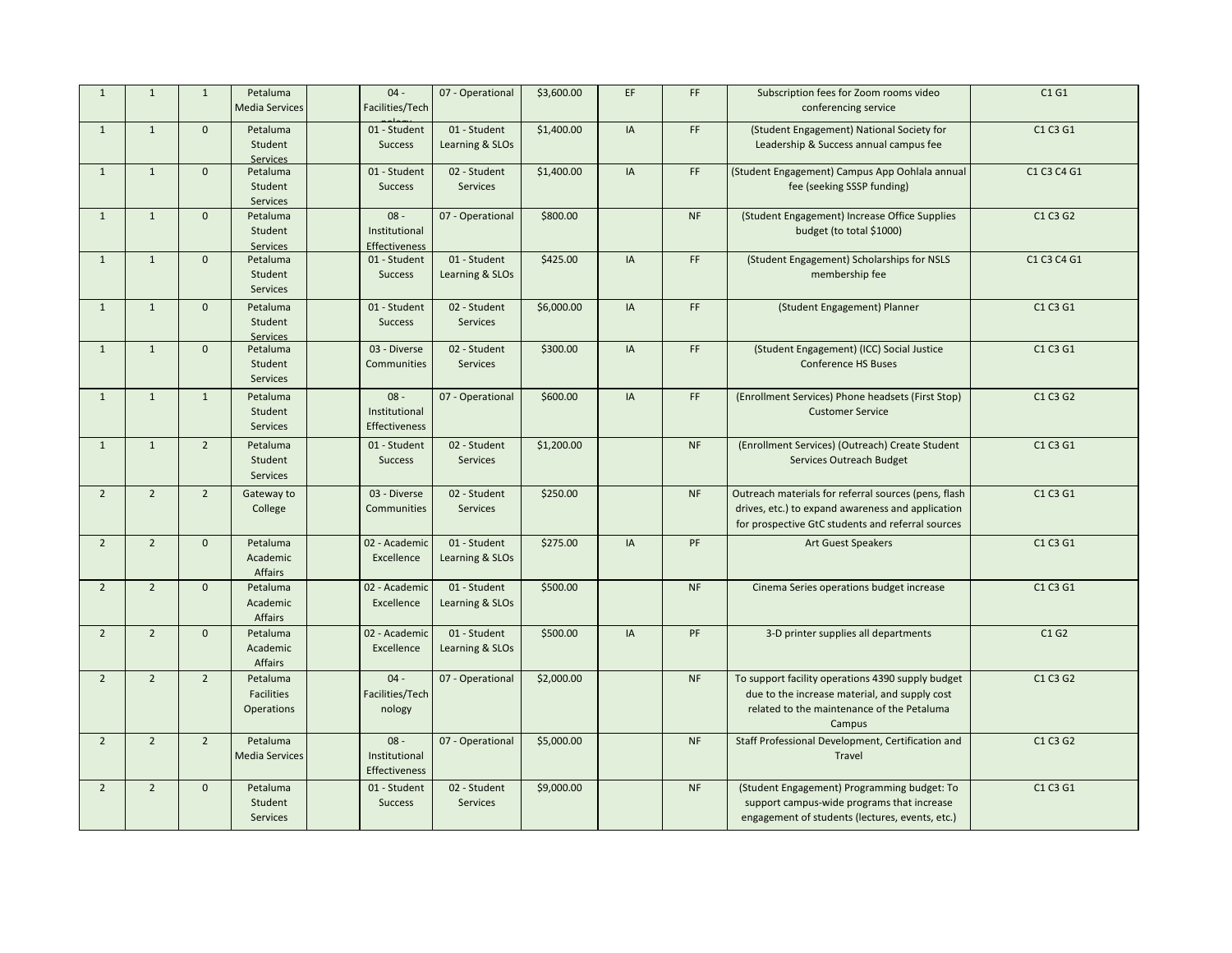| $\overline{2}$ | $\overline{2}$ | $\mathbf{0}$   | Petaluma<br>Student<br>Services                    | 01 - Student<br><b>Success</b>           | 02 - Student<br>Services                   | \$500.00    | IA | FF.       | (Student Engagement) Student Success Supplies<br>(not eligible for SSSP funding)                                | C1 C3 G1    |
|----------------|----------------|----------------|----------------------------------------------------|------------------------------------------|--------------------------------------------|-------------|----|-----------|-----------------------------------------------------------------------------------------------------------------|-------------|
| $\overline{2}$ | $\overline{2}$ | $\mathbf{0}$   | Petaluma<br>Student<br>Services                    | $08 -$<br>Institutional<br>Effectiveness | 07 - Operational                           | \$500.00    | IA | FF.       | (Student Engagement)) Wood A Frames for Clubs                                                                   | C1 C3 G1    |
| $\overline{2}$ | $\overline{2}$ | $\mathbf{0}$   | Petaluma<br>Student<br>Services                    | 01 - Student<br><b>Success</b>           | 02 - Student<br>Services                   | \$400.00    | IA | FF        | (Student Employment) Create a Supplies Budget for<br><b>Program Needs</b>                                       | C1 C3 G1    |
| $\overline{2}$ | $\overline{2}$ | $\mathbf{0}$   | Petaluma<br>Student<br>Services                    | $04 -$<br>Facilities/Tech<br>nology      | 02 - Student<br>Services                   | \$1,000.00  |    | <b>NF</b> | (Student Engagement) Locker Rehab                                                                               | C1 C3 G1    |
| $\overline{2}$ | $\overline{2}$ | $\mathbf{0}$   | Petaluma<br>Student<br>Services                    | 03 - Diverse<br>Communities              | 02 - Student<br>Services                   | \$1,200.00  | EF | FF.       | (Student Engagement) Student Film Festival                                                                      | C1 C3 G1    |
| $\overline{2}$ | $\overline{2}$ | $\mathbf{0}$   | Petaluma<br>Student<br>Services                    | 03 - Diverse<br><b>Communities</b>       | 02 - Student<br><b>Services</b>            | \$600.00    |    | <b>NF</b> | (Student Engagement) NSLS Supplies                                                                              | C1 C3 G1    |
| $\overline{3}$ | $\overline{3}$ | $\overline{3}$ | Gateway to<br>College                              | 01 - Student<br><b>Success</b>           | 02 - Student<br>Services                   | \$125.00    |    | <b>NF</b> | Tablecloth for outreach and recruitment events to<br>promote awareness, aid in recruitment, program<br>branding | C1 C3 G1    |
| $\overline{3}$ | $\overline{3}$ | $\mathbf{1}$   | Petaluma<br>Academic<br>Affairs                    | 02 - Academic<br>Excellence              | 01 - Student<br>Learning & SLOs            | \$3,000.00  |    | NF        | Create Instruction contingency budget                                                                           | C1 C3 G1    |
| $\overline{3}$ | $\overline{3}$ | $\mathbf{1}$   | Petaluma<br>Academic<br>Affairs                    | 02 - Academic<br>Excellence              | 01 - Student<br>Learning & SLOs            | \$1,500.00  |    | <b>NF</b> | Increase Dean's travel budget                                                                                   | C1 C3 G1 G2 |
| $\overline{3}$ | $\overline{3}$ | $\overline{3}$ | Petaluma<br><b>Facilities</b><br><b>Operations</b> | $04 -$<br>Facilities/Tech<br>nology      | 07 - Operational                           | \$7,500.00  |    | <b>NF</b> | Funds to initiate a pre and post emergent program<br>to enhance weed control                                    | C1G2        |
| $\overline{3}$ | $\overline{3}$ | $\mathbf{0}$   | Petaluma<br>Student<br>Services                    | 06 - Healthy<br>Organization             | $04 -$<br>Personal/Professi<br>onal Growth | \$1,200.00  |    | <b>NF</b> | (Student Engagement) Attend Student Life<br>Conference                                                          | C1 C3 G1    |
| $\overline{3}$ | $\overline{3}$ | $\mathbf{0}$   | Petaluma<br>Student<br>Services                    | 06 - Healthy<br>Organization             | 05 - Civic<br>Engagement                   | \$1,000.00  |    | <b>NF</b> | (Student Engagement) (ICC) External Mural                                                                       | C1 C3 G1    |
| $\overline{3}$ | $\overline{3}$ | $\mathbf{0}$   | Petaluma<br>Student<br><b>Services</b>             | $04 -$<br>Facilities/Tech<br>nology      | 02 - Student<br><b>Services</b>            | \$1,200.00  |    | <b>NF</b> | (Student Engagement) Charging stations in Student<br>Center                                                     | C1 C3 G1    |
| $\overline{3}$ | $\overline{3}$ | $\mathbf{0}$   | Petaluma<br>Student<br>Services                    | 01 - Student<br><b>Success</b>           | 02 - Student<br>Services                   | \$2,000.00  |    | <b>NF</b> | (Student Engagement) Student Resource Ctr<br>ongoing supplies budget                                            | C1 C3 G1    |
| $\overline{3}$ | $\overline{3}$ | $\mathbf{0}$   | Petaluma<br>Student<br>Services                    | 01 - Student<br><b>Success</b>           | 02 - Student<br>Services                   | \$20,000.00 |    | <b>NF</b> | (Student Engagement) LumaLife Program for<br>Incentives                                                         | C1 C3 C4 G1 |
| $\overline{3}$ | $\overline{3}$ | $\overline{4}$ | Petaluma<br>Student<br><b>Services</b>             | 06 - Healthy<br>Organization             | $04 -$<br>Personal/Professi<br>onal Growth | \$1,200.00  | IA | FF        | (Enrollment Services) Attend CCACRO                                                                             | C1 C3 G1    |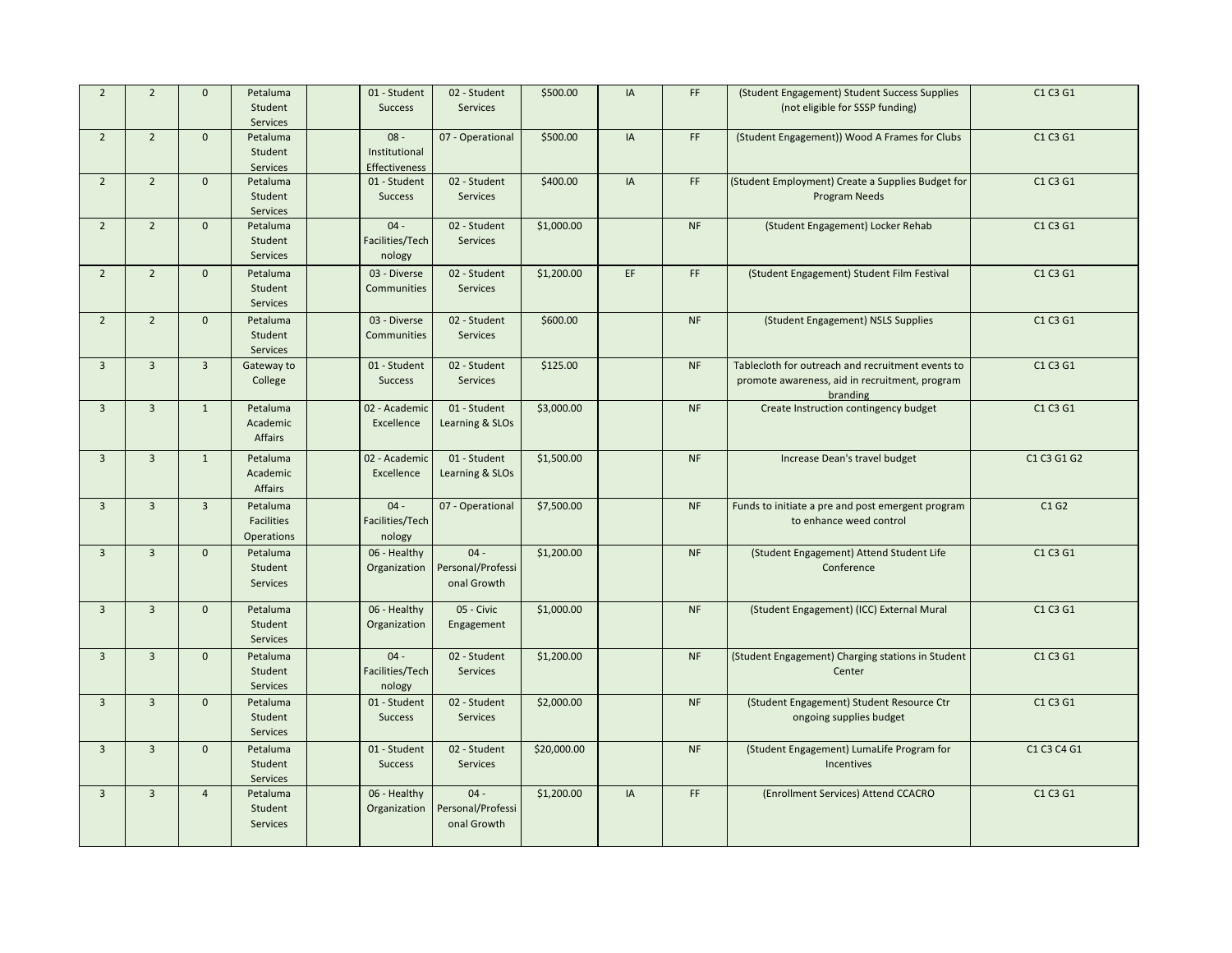| $\overline{A}$ | $\overline{4}$  | $\overline{4}$  | Gateway to<br>College                              | 01 - Student<br><b>Success</b>                  | 01 - Student<br>Learning & SLOs                       | \$4,800.00                 | <b>NF</b> | Transportation for four (4) university field trips                                                                                                                                                     | C1 C3 G1 |
|----------------|-----------------|-----------------|----------------------------------------------------|-------------------------------------------------|-------------------------------------------------------|----------------------------|-----------|--------------------------------------------------------------------------------------------------------------------------------------------------------------------------------------------------------|----------|
| $\overline{A}$ | $\overline{4}$  | $\overline{4}$  | Petaluma<br><b>Facilities</b><br><b>Operations</b> | $04 -$<br>Facilities/Tech<br>nology             | 07 - Operational                                      | \$1,500.00                 | <b>NF</b> | To support Custodial operations 4390 supply<br>budget due to the increase material, and supply<br>cost related to the maintenance of the Petaluma<br>Campus                                            | C1 G1 G2 |
| $\overline{A}$ | $\overline{4}$  | $\overline{4}$  | Petaluma<br>Student<br><b>Services</b>             | 06 - Healthy<br>Organization                    | $04 -$<br>Personal/Professi<br>onal Growth            | \$300.00                   | <b>NF</b> | (Dean) Professional Development for Staff: Library<br>resources                                                                                                                                        | C1 C3 G1 |
| $\overline{4}$ | $\overline{4}$  | $\overline{4}$  | Petaluma<br>Student<br><b>Services</b>             | $08 -$<br>Institutional<br><b>Effectiveness</b> | 01 - Student<br>Learning & SLOs                       | \$800.00                   | <b>NF</b> | (Dean) Leadership Petaluma Program involvement<br>for an employee                                                                                                                                      | C1 C3 G1 |
| 5              | $5\overline{5}$ | $5\overline{5}$ | Gateway to<br>College                              | 03 - Diverse<br>Communities                     | 02 - Student<br><b>Services</b>                       | \$400.00                   | <b>NF</b> | Retractable banner and stand for outreach and<br>recruitment events                                                                                                                                    | C1 C3 G1 |
| 5              | 5 <sup>5</sup>  | $5\overline{5}$ | Petaluma<br><b>Facilities</b><br><b>Operations</b> | 02 - Academic<br>Excellence                     | 01 - Student<br>Learning & SLOs                       | \$3,500.00                 | <b>NF</b> | To off set the increase in 5652 contracted costs<br>related to repair and support services, including the<br>increase in work related to instructional equipment<br>and categorically funded projects. | C1 G1 G2 |
| 6              | $6\overline{6}$ | 6               | Gateway to<br>College                              | 01 - Student<br><b>Success</b>                  | 02 - Student<br><b>Services</b>                       | \$225.00                   | <b>NF</b> | Vinyl photo backdrop for graduation and other SRJC<br>Petaluma campus events                                                                                                                           | C1 C3 G1 |
| 6              | 6               | 6               | Petaluma<br><b>Facilities</b><br><b>Operations</b> | $04 -$<br>Facilities/Tech<br>nology             | 07 - Operational                                      | \$1,500.00                 | <b>NF</b> | To offset 6511-5690 account increase to service<br>contracts and additional equipment that has been<br>brought online.                                                                                 | C1 G1 G2 |
| 7              | $7\overline{ }$ | $\overline{7}$  | Gateway to<br>College                              | 02 - Academic<br>Excellence                     | $04 -$<br>Personal/Professi<br>onal Growth            | \$150.00                   | <b>NF</b> | Trauma Informed Care Faculty professional<br>development books                                                                                                                                         | C1 G2 G1 |
| $\overline{7}$ | $\overline{7}$  | $\overline{7}$  | Petaluma<br><b>Facilities</b><br><b>Operations</b> | $04 -$<br>Facilities/Tech<br>nology             | 07 - Operational                                      | \$1,000.00                 | <b>NF</b> | To provide contract mowing of the back seven (7)<br>undeveloped acres of the campus as required by<br>the local fire authority                                                                         | C1 G1 G2 |
| 8              | 8               | 8               | Petaluma<br><b>Facilities</b><br><b>Operations</b> | $04 -$<br>Facilities/Tech<br>nology             | 07 - Operational                                      | \$7,500.00                 | <b>NF</b> | Preventive maintenance funds to support<br>annual/scheduled service of equipment work of<br>essential mechanical equipment that supports the<br>facility                                               | C1 G1 G2 |
| 9              | $\overline{9}$  | $\overline{9}$  | Petaluma<br><b>Facilities</b><br><b>Operations</b> | 03 - Diverse                                    | $03 -$<br>Communities Vitality/Equity/Ste<br>wardship | \$2,500.00                 | <b>NF</b> | Funds to support and improve accessibility<br>concerns related to physical facility buildings and<br>installed equipment                                                                               | C1 G1 G2 |
| 10             | 10              | 10              | Petaluma<br><b>Facilities</b><br><b>Operations</b> | 06 - Healthy<br>Organization                    | 06 - Continuous<br>Improvement                        | \$2,000.00                 | <b>NF</b> | Funds for additional emergency preparedness<br>supplies, and trainings.                                                                                                                                | C1 G1 G2 |
| 11             | 11              | 11              | Petaluma<br><b>Facilities</b><br><b>Operations</b> | $04 -$<br>Facilities/Tech<br>nology             | 07 - Operational<br>Petaluma Total                    | \$5,000.00<br>\$218,950.00 | <b>NF</b> | To support electrical repairs as needed in order to<br>improve and maintain learning and working<br>environment                                                                                        | C1 G1 G2 |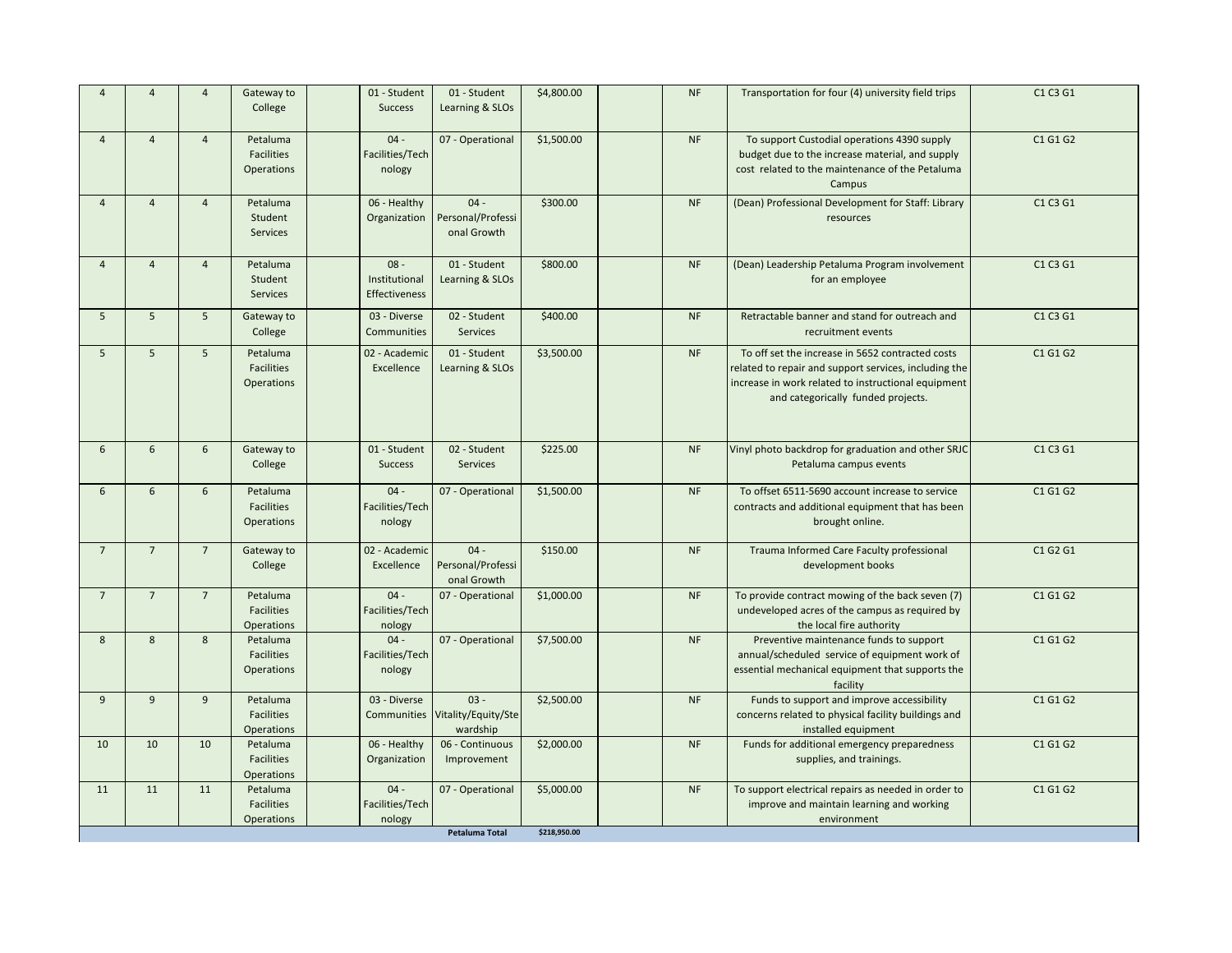# **STUDENT SERVICES**

|                | <b>STUDENT SERVICES</b>             |                  |                     |                 |                                    |                                 |                     |                                                                                 |                                                                                                                                    |                                                                                                                                                                                                                                                                                                                                                         |                                           |
|----------------|-------------------------------------|------------------|---------------------|-----------------|------------------------------------|---------------------------------|---------------------|---------------------------------------------------------------------------------|------------------------------------------------------------------------------------------------------------------------------------|---------------------------------------------------------------------------------------------------------------------------------------------------------------------------------------------------------------------------------------------------------------------------------------------------------------------------------------------------------|-------------------------------------------|
|                | <b>VP Rank</b> Supv Rank            | <b>Dept Rank</b> | Program/Unit        | <b>Location</b> | <b>Strategic Plan</b><br>Goal      | <b>Mission Align</b>            | <b>PRPP Request</b> | <b>Internal</b><br><b>Allocation (IA)</b><br>or External<br><b>Funding (EF)</b> | <b>Resource</b><br><b>Reallocation</b><br><b>Fully Funded</b><br>(FF) Partially<br><b>Funded (PF)</b><br><b>Not Funded</b><br>(NF) | Rationale                                                                                                                                                                                                                                                                                                                                               | <b>Component Prioritization Rationale</b> |
| $\mathbf{1}$   | $\mathbf{1}$                        | $\overline{2}$   | Student<br>Outreach | ALL             | 01 - Student<br><b>Success</b>     | 02 - Student<br><b>Services</b> | \$11,100.00         | EF.                                                                             | PF                                                                                                                                 | Funding for 6 Outreach Ambassadors to participate<br>in outreach to K-12 partner schools and support<br>special events. (20 hrs per week)                                                                                                                                                                                                               | C3, G1                                    |
| $\overline{2}$ | $\mathbf{1}$                        | $\mathbf{1}$     | Counseling          | <b>ALL</b>      | 01 - Student<br><b>Success</b>     | 06 - Continuous<br>Improvement  | \$65,252.00         |                                                                                 | <b>NF</b>                                                                                                                          | Purchase of Cranium Cafe one year subscription, an<br>online platform that will allow us to communicate<br>with students online. This site is secure, FERPA and<br>ADA compliant.                                                                                                                                                                       | C3, G1, G2                                |
| $\overline{3}$ | $\mathbf{1}$                        | $\overline{4}$   | Student<br>Outreach | ALL             | 03 - Diverse<br><b>Communities</b> | 02 - Student<br>Services        | \$5,000.00          |                                                                                 | <b>NF</b>                                                                                                                          | Funding for Community outreach - registration fees,<br>supplies                                                                                                                                                                                                                                                                                         | C1, G2                                    |
|                |                                     |                  |                     |                 |                                    | <b>Student Services Total</b>   | \$81,352.00         |                                                                                 |                                                                                                                                    |                                                                                                                                                                                                                                                                                                                                                         |                                           |
| <b>VP Rank</b> | <b>HUMAN RESOURCES</b><br>Supv Rank | <b>Dept Rank</b> | Program/Unit        | <b>Location</b> | <b>Strategic Plan</b>              | <b>Mission Align</b>            | <b>PRPP Request</b> | <b>Internal</b>                                                                 | <b>Resource</b>                                                                                                                    | Rationale                                                                                                                                                                                                                                                                                                                                               | <b>Component Prioritization Rationale</b> |
|                |                                     |                  |                     |                 | Goal                               |                                 |                     | <b>Allocation (IA)</b><br>or External<br><b>Funding (EF)</b>                    | <b>Reallocation</b><br><b>Fully Funded</b><br>(FF) Partially<br><b>Funded (PF)</b><br><b>Not Funded</b><br>(NF)                    |                                                                                                                                                                                                                                                                                                                                                         |                                           |
| $\mathbf{1}$   |                                     |                  | Dist.<br>Compliance | All             | $\overline{3}$                     | $\overline{4}$                  | \$2,000.00          |                                                                                 | <b>NF</b>                                                                                                                          | With the addition of our new Manager, Training<br>and Compliance, we are finding that additional<br>funds are needed to supply this position and<br>funtion with basic office supplies, copying and<br>printing, and other operational needs. By<br>increasing the current budget for the function of<br>District Compliance, these needs could be met. | C3, G2                                    |
| $\mathbf{1}$   |                                     |                  | Prof. Develop       | All             | 8                                  | 4, 6                            | \$50,000.00         |                                                                                 | <b>NF</b>                                                                                                                          | Leadership Trainings. In-house Leadership Institute.<br>To provide leadership training for all employee<br>groups.                                                                                                                                                                                                                                      | G1, G2                                    |
| $\mathbf{1}$   |                                     |                  | Prof. Develop       | All             | 8                                  | 4, 6                            | \$3,000.00          |                                                                                 | <b>NF</b>                                                                                                                          | Since the retirement of the PC trainer position, the<br>needs assessment survey indicates a high demand<br>for technology training has gone unmet. This<br>amount would fund an STNC to provide trainings<br>during the year.                                                                                                                           | C1, G2                                    |
| $\overline{2}$ |                                     |                  | Prof. Develop       | All             | 6, 8                               | $\overline{7}$                  | \$2,000.00          |                                                                                 | <b>NF</b>                                                                                                                          | New employee orientations have expanded for<br>both staff and faculty, and the volume of new hires<br>has increased. These additional funds are needed<br>to cover the costs of refreshments for these new<br>sessions.                                                                                                                                 | C2, C3                                    |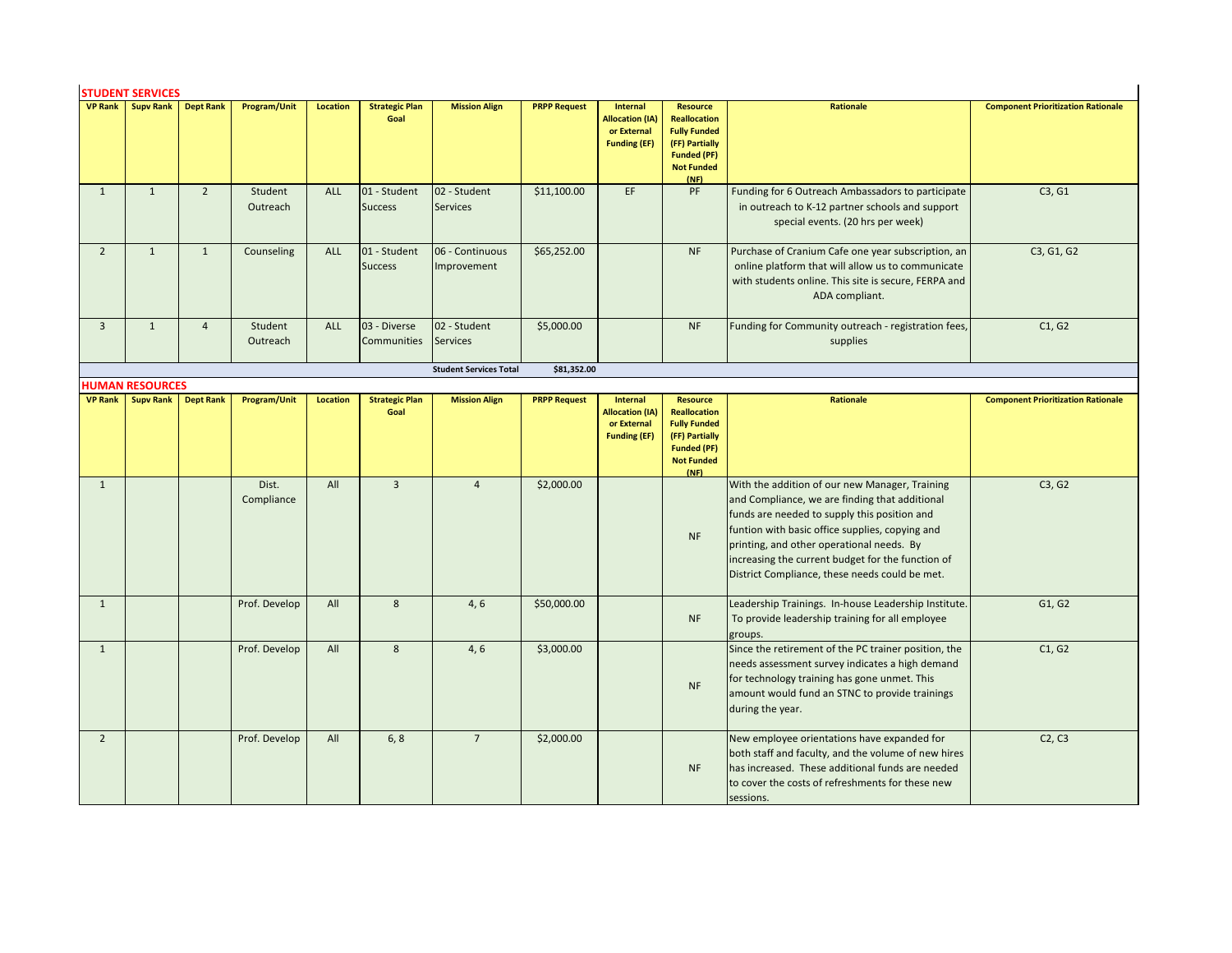| $\overline{2}$    |                                |                  | Prof. Develop  | All      | 2, 8                  | 4, 7                         | \$10,000.00         |                                       |                                            | Currently the Faculty Development Coordinators<br>position is a total 40% reassignment, and provides | C2, G1                                    |
|-------------------|--------------------------------|------------------|----------------|----------|-----------------------|------------------------------|---------------------|---------------------------------------|--------------------------------------------|------------------------------------------------------------------------------------------------------|-------------------------------------------|
|                   |                                |                  |                |          |                       |                              |                     |                                       |                                            |                                                                                                      |                                           |
|                   |                                |                  |                |          |                       |                              |                     |                                       |                                            | coverage for two campuses (.20 FTE Santa Rosa                                                        |                                           |
|                   |                                |                  |                |          |                       |                              |                     |                                       |                                            | Campus, .20 FTE Petaluma Campus). There is also a                                                    |                                           |
|                   |                                |                  |                |          |                       |                              |                     |                                       |                                            | New Faculty Development position that comprises                                                      |                                           |
|                   |                                |                  |                |          |                       |                              |                     |                                       |                                            | 10% reassignment. This is a total reassignment level                                                 |                                           |
|                   |                                |                  |                |          |                       |                              |                     |                                       |                                            | of 50%. Ideally an additional 30% reassignment                                                       |                                           |
|                   |                                |                  |                |          |                       |                              |                     |                                       |                                            | time is needed to return this coverage to pre-                                                       |                                           |
|                   |                                |                  |                |          |                       |                              |                     |                                       |                                            | recession levels and to meet the demands of the                                                      |                                           |
|                   |                                |                  |                |          |                       |                              |                     | IA                                    | <b>NF</b>                                  | significant increases in hiring of new faculty that has                                              |                                           |
|                   |                                |                  |                |          |                       |                              |                     |                                       |                                            | ocurred since the reassignment time was cut. This                                                    |                                           |
|                   |                                |                  |                |          |                       |                              |                     |                                       |                                            | increase will help maintain current meeting and                                                      |                                           |
|                   |                                |                  |                |          |                       |                              |                     |                                       |                                            | workload levels and to pro-actively address                                                          |                                           |
|                   |                                |                  |                |          |                       |                              |                     |                                       |                                            | onboarding, orienting, training and development                                                      |                                           |
|                   |                                |                  |                |          |                       |                              |                     |                                       |                                            | time necessary to meet the growing demands of a                                                      |                                           |
|                   |                                |                  |                |          |                       |                              |                     |                                       |                                            | high volume of new faculty and those in the tenure                                                   |                                           |
|                   |                                |                  |                |          |                       |                              |                     |                                       |                                            | process. We currently have 1/3 of our new faculty                                                    |                                           |
|                   |                                |                  |                |          |                       |                              |                     |                                       |                                            | with less than 4 years of tenure. This year we are                                                   |                                           |
|                   |                                |                  |                |          |                       |                              |                     |                                       |                                            | already looking at a 2015-16 Year One class of 48                                                    |                                           |
|                   |                                |                  |                |          |                       |                              |                     |                                       |                                            | new faculty                                                                                          |                                           |
| $\overline{2}$    |                                |                  | HR/President's | All      | 6                     | $\overline{7}$               | \$2,000.00          |                                       |                                            | We are requesting additional funding for the                                                         | G2                                        |
|                   |                                |                  | Office         |          |                       |                              |                     |                                       |                                            | Harvey Hansen event. This budget currently has                                                       |                                           |
|                   |                                |                  |                |          |                       |                              |                     |                                       |                                            | \$5000.00 allotted for this event. Each year we                                                      |                                           |
|                   |                                |                  |                |          |                       |                              |                     |                                       |                                            | continually are over budget and need to figure out                                                   |                                           |
|                   |                                |                  |                |          |                       |                              |                     |                                       | <b>NF</b>                                  | who is paying for the overage. This augmentation                                                     |                                           |
|                   |                                |                  |                |          |                       |                              |                     |                                       |                                            | will help elivate that problem, and ensure a                                                         |                                           |
|                   |                                |                  |                |          |                       |                              |                     |                                       |                                            | successful event to celebrate and welcome our new                                                    |                                           |
|                   |                                |                  |                |          |                       |                              |                     |                                       |                                            | employees.                                                                                           |                                           |
|                   |                                |                  |                |          |                       | <b>Human Resources Total</b> | \$69,000.00         |                                       |                                            |                                                                                                      |                                           |
|                   | <b>OTHER DISTRICT SERVICES</b> |                  |                |          |                       |                              |                     |                                       |                                            |                                                                                                      |                                           |
| <b>FOUNDATION</b> |                                |                  |                |          |                       |                              |                     |                                       |                                            |                                                                                                      |                                           |
| <b>VP Rank</b>    | <b>Supv Rank</b>               | <b>Dept Rank</b> | Program/Unit   | Location | <b>Strategic Plan</b> | <b>Mission Align</b>         |                     | <b>Internal</b>                       | <b>Resource</b>                            | Rationale                                                                                            | <b>Component Prioritization Rationale</b> |
|                   |                                |                  |                |          | Goal                  |                              |                     | <b>Allocation (IA)</b><br>or External | <b>Reallocation</b><br><b>Fully Funded</b> |                                                                                                      |                                           |
|                   |                                |                  |                |          |                       |                              |                     | <b>Funding (EF)</b>                   | (FF) Partially                             |                                                                                                      |                                           |
|                   |                                |                  |                |          |                       |                              |                     |                                       | <b>Funded (PF)</b>                         |                                                                                                      |                                           |
|                   |                                |                  |                |          |                       |                              |                     |                                       | <b>Not Funded</b>                          |                                                                                                      |                                           |
|                   |                                |                  |                |          |                       |                              |                     |                                       | (NF)                                       |                                                                                                      |                                           |
|                   | <b>No Requests</b>             |                  |                |          |                       |                              |                     |                                       |                                            |                                                                                                      |                                           |
|                   | <b>INSTITUTIONAL RESEARCH</b>  |                  |                |          |                       |                              |                     |                                       |                                            |                                                                                                      |                                           |
| <b>VP Rank</b>    | <b>Supv Rank</b>               | <b>Dept Rank</b> | Program/Unit   | Location | <b>Strategic Plan</b> | <b>Mission Align</b>         | <b>PRPP Request</b> | <b>Internal</b>                       | Resource                                   | Rationale                                                                                            | <b>Component Prioritization Rationale</b> |
|                   |                                |                  |                |          | Goal                  |                              |                     | <b>Allocation (IA)</b><br>or External | <b>Reallocation</b><br><b>Fully Funded</b> |                                                                                                      |                                           |
|                   |                                |                  |                |          |                       |                              |                     | <b>Funding (EF)</b>                   | (FF) Partially                             |                                                                                                      |                                           |
|                   |                                |                  |                |          |                       |                              |                     |                                       | <b>Funded (PF)</b>                         |                                                                                                      |                                           |
|                   |                                |                  |                |          |                       |                              |                     |                                       | <b>Not Funded</b>                          |                                                                                                      |                                           |
|                   |                                |                  |                |          |                       |                              |                     |                                       | (NF)                                       |                                                                                                      |                                           |
|                   | <b>No Requests</b>             |                  |                |          |                       |                              |                     |                                       |                                            |                                                                                                      |                                           |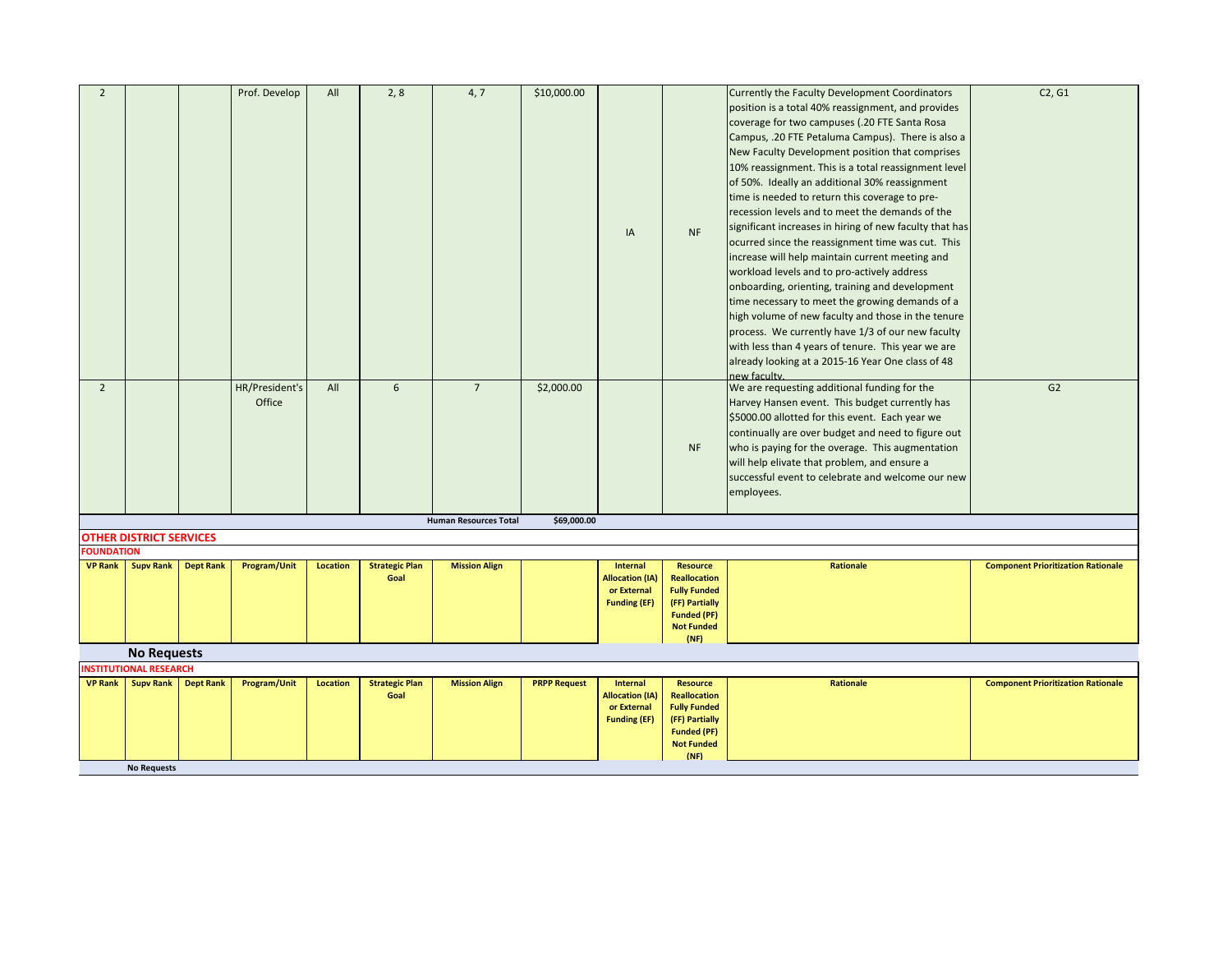# **PUBLIC RELATIONS**

| VP Rank   Supv Rank | Dept Rank | <b>Program/Unit</b> | Location   | <b>Strategic Plan</b><br>Goal | <b>Mission Align</b>          | <b>PRPP Request</b> | Internal<br><b>Allocation (IA)</b><br>or External<br><b>Funding (EF)</b> | Resource<br>Reallocation<br><b>Fully Funded</b><br>(FF) Partially<br><b>Funded (PF)</b><br><b>Not Funded</b><br>(NF) | Rationale                                                                                          |            |
|---------------------|-----------|---------------------|------------|-------------------------------|-------------------------------|---------------------|--------------------------------------------------------------------------|----------------------------------------------------------------------------------------------------------------------|----------------------------------------------------------------------------------------------------|------------|
|                     |           |                     | <b>ALL</b> | 03 - Diverse<br>Communities   | 02 - Student<br>Services      | 2000                |                                                                          | <b>NF</b>                                                                                                            | Spanish translation services - Support goals of<br>Hispanic Serving Institution and Student Equity | C3, G1, G2 |
|                     |           |                     |            |                               | <b>Public Relations Total</b> | \$2,000.00          |                                                                          |                                                                                                                      |                                                                                                    |            |
|                     |           |                     |            |                               | <b>Total Requests</b>         | \$2,000.00          |                                                                          |                                                                                                                      |                                                                                                    |            |

#### **2017-18 Program and Resource Planning Process (PRPP)**

# **Prioritization Criteria and Guiding Principles**

Given the current financial environment, the following criteria and guiding principles have been developed for the 2014/15 PRPP cycle

and were utilized by the President's Cabinet in the prioritization of PRPP requests.

#### **Criteria:**

**C1**-Critical to maintaining standards of educational and student services at district primary sites (Santa Rosa, Petaluma, Southwest Center, Public Safety Training Center).

**C2**-Necessary to meet legal and funding mandates.

**C3**-Urgency in meeting core department functions that are essential to accomplish SRJC district and unit mission (access, retention, success, completion).

**C4**-Availability of other funding resources, i.e., grant or categorical.

# **Guiding Principles:**

**G1**-Aligned with district academic and Strategic Plan priorities.

**G2**-Achieves quality performance outcomes while assuring staff work in a safe environment with an equitable workload.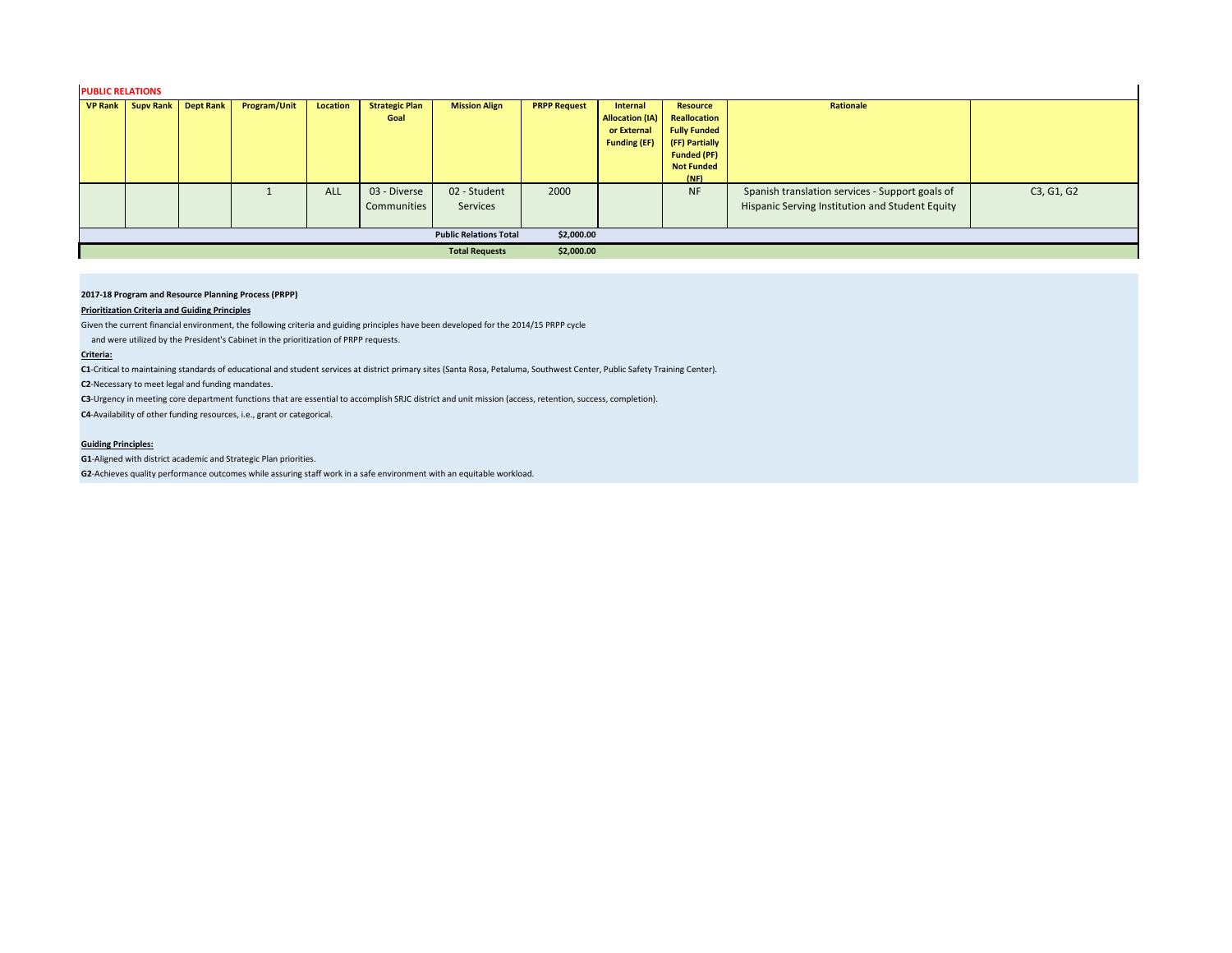# **2.2e Classified, Management, Student or STNC Requests - 2017-18**

| <b>ACADEMIC AFFAIRS</b> |                |                     |                                            |                 |                            |                      |                               |                                |                                                                    |                                                                                                     |                                           |
|-------------------------|----------------|---------------------|--------------------------------------------|-----------------|----------------------------|----------------------|-------------------------------|--------------------------------|--------------------------------------------------------------------|-----------------------------------------------------------------------------------------------------|-------------------------------------------|
| <b>VP</b><br>Rank       | Supv<br>Rank   | <b>Dept</b><br>Rank | Program/Unit                               | <b>Location</b> | <b>Strategic Plan Goal</b> | <b>Mission Align</b> | <b>Current Position Title</b> | <b>Proposed Position Title</b> | <b>Internal Allocation (IA) or</b><br><b>External Funding (EF)</b> | <b>Resource Reallocation</b><br><b>Fully Funded (FF) Partially</b><br><b>Funded (PF) Not Funded</b> | <b>Component Prioritization Rationale</b> |
|                         |                |                     |                                            |                 |                            |                      |                               |                                |                                                                    | (NF)                                                                                                |                                           |
| <b>CLASSIFIED</b>       |                |                     |                                            |                 |                            |                      |                               |                                |                                                                    |                                                                                                     |                                           |
| $\mathbf{1}$            | $\mathbf{0}$   | $\mathbf{1}$        | <b>Dean II Instruction</b>                 | Santa           | 02 - Academic              | 06 - Continuous      | <b>Admin Assistant III</b>    | Same                           | IA                                                                 | FF.                                                                                                 | C1, C3, G1, G2                            |
|                         |                |                     | and Strategic                              | Rosa            | Excellence                 | Improvement          |                               |                                |                                                                    |                                                                                                     |                                           |
|                         |                |                     | Program Dev                                |                 |                            |                      |                               |                                |                                                                    |                                                                                                     |                                           |
| $\mathbf{1}$            | $\mathbf{0}$   | $\mathbf{1}$        | Dean II Kinesiology                        | Santa           | 06 - Healthy               | 06 - Continuous      | <b>New</b>                    | Assistant                      |                                                                    | <b>NF</b>                                                                                           | C1, C3, G1, G2                            |
|                         |                |                     | <b>Athletics and Dance</b>                 | Rosa            | Organization               | Improvement          |                               | AthleticDirector/Prom          |                                                                    |                                                                                                     |                                           |
|                         |                |                     |                                            |                 |                            |                      |                               | otions/SID/Web.                |                                                                    |                                                                                                     |                                           |
|                         |                |                     |                                            |                 |                            |                      |                               |                                |                                                                    |                                                                                                     |                                           |
| $\Omega$                | $\mathbf{1}$   | $\mathbf{1}$        | Engineering and                            | Santa           | 01 - Student               | 01 - Student         | None (No Existing             | Engineering (&                 | IA                                                                 | PF (45%)                                                                                            | C1, C3, G1, G2                            |
|                         |                |                     | <b>Applied Technology</b>                  | Rosa            | <b>Success</b>             | Learning & SLOs      | Position)                     | Physics) Lab Support           |                                                                    |                                                                                                     |                                           |
|                         |                |                     |                                            |                 |                            |                      |                               | 20 hrs/wk                      |                                                                    |                                                                                                     |                                           |
| $\mathbf{1}$            | $\mathbf{1}$   | $\mathbf{1}$        | Dean II Health                             | Santa           | 01 - Student               | 01 - Student         | AA1                           | AA II                          |                                                                    | <b>NF</b>                                                                                           | C1, C3, G1, G2                            |
|                         |                |                     | <b>Sciences</b>                            | Rosa            | <b>Success</b>             | Learning & SLOs      |                               |                                |                                                                    |                                                                                                     |                                           |
|                         |                |                     |                                            |                 |                            |                      |                               |                                |                                                                    |                                                                                                     |                                           |
| $\mathbf{1}$            | $\overline{4}$ | $\overline{3}$      | Dean II Health                             | Santa           | 02 - Academic              | 01 - Student         | 50% AA II                     | AA II                          |                                                                    | <b>NF</b>                                                                                           | C1, C3, G1, G2                            |
|                         |                |                     | Sciences                                   | Rosa            | Excellence                 | Learning & SLOs      |                               |                                |                                                                    |                                                                                                     |                                           |
|                         |                |                     |                                            |                 |                            |                      |                               |                                |                                                                    |                                                                                                     |                                           |
| $\mathbf{1}$            | $\mathbf{0}$   | $\mathbf{1}$        | English as a Second                        | Santa           | 01 - Student               | 01 - Student         | AA II: 20 hours a week        | Administrative                 |                                                                    | <b>NF</b>                                                                                           | C1, C3, G1, G2                            |
|                         |                |                     | Language                                   | Rosa            | <b>Success</b>             | Learning & SLOs      | x 52 weeks                    | Assistant II: 40 hrs/wk        |                                                                    |                                                                                                     |                                           |
|                         |                |                     |                                            |                 |                            |                      |                               | x 52 weeks                     |                                                                    |                                                                                                     |                                           |
| $\mathbf{1}$            | $\overline{2}$ | $\mathbf{1}$        | <b>MESA</b>                                | Santa           | 01 - Student               | 01 - Student         | Program Specialist-           | Program Specialist-            | EF                                                                 | PF                                                                                                  | C1, C3, G1, G2                            |
|                         |                |                     |                                            | Rosa            | <b>Success</b>             | Learning & SLOs      | MESA Program &                | <b>MESA</b>                    |                                                                    |                                                                                                     |                                           |
|                         |                |                     |                                            |                 |                            |                      | Outreach(80%)                 | Program&Outreach(1             |                                                                    |                                                                                                     |                                           |
|                         |                |                     |                                            |                 |                            |                      |                               | 00%)                           |                                                                    |                                                                                                     |                                           |
| $\mathbf{1}$            | $\overline{2}$ | $\mathbf{1}$        | Shone Farm                                 | Shone           | $04 -$                     | 07 - Operational     | <b>Custodial Technician</b>   | <b>Custodial Technician</b>    |                                                                    | <b>NF</b>                                                                                           | C1, C3, G1, G2                            |
|                         |                |                     |                                            | Farm            | Facilities/Technol         |                      | (50%)                         | (100%)                         |                                                                    |                                                                                                     |                                           |
|                         |                |                     |                                            |                 | ogy                        |                      |                               |                                |                                                                    |                                                                                                     |                                           |
| $\mathbf{1}$            | $\mathbf{1}$   | $\mathbf{1}$        | Welding                                    | Santa           | 01 - Student               | 01 - Student         | <b>Welding Assistant</b>      | <b>Welding Lab Assistant</b>   |                                                                    | <b>NF</b>                                                                                           | C1, C3, G1, G2                            |
|                         |                |                     |                                            | Rosa            | <b>Success</b>             | Learning & SLOs      |                               |                                |                                                                    |                                                                                                     |                                           |
|                         |                |                     |                                            |                 |                            |                      |                               |                                |                                                                    |                                                                                                     |                                           |
|                         |                |                     |                                            |                 |                            |                      |                               |                                |                                                                    |                                                                                                     |                                           |
|                         |                |                     | <b>FINANCE AND ADMINISTRATIVE SERVICES</b> |                 |                            |                      |                               |                                |                                                                    |                                                                                                     |                                           |
| <b>VP</b>               | Supv           | <b>Dept</b>         | Program/Unit                               | Location        | <b>Strategic Plan Goal</b> | <b>Mission Align</b> | <b>Current Position Title</b> | <b>Proposed Position Title</b> | <b>Internal Allocation (IA) or</b>                                 | <b>Resource Reallocation</b>                                                                        | <b>Component Prioritization Rationale</b> |
| Rank                    | Rank           | Rank                |                                            |                 |                            |                      |                               |                                | <b>External Funding (EF)</b>                                       | <b>Fully Funded (FF) Partially</b>                                                                  |                                           |
|                         |                |                     |                                            |                 |                            |                      |                               |                                |                                                                    | <b>Funded (PF) Not Funded</b><br>(NF)                                                               |                                           |
| <b>CLASSIFIED</b>       |                |                     |                                            |                 |                            |                      |                               |                                |                                                                    |                                                                                                     |                                           |
| $\Omega$                | $\Omega$       | $\mathbf{1}$        | <b>Fiscal Services</b>                     | Santa           | 07 - Financial             | 07 - Operational     | None                          | <b>Account Technician</b>      |                                                                    | <b>NF</b>                                                                                           | C3, G1, G2                                |
|                         |                |                     |                                            | Rosa            | Resources                  |                      |                               |                                |                                                                    |                                                                                                     |                                           |
| $\mathbf{0}$            | $\mathbf{0}$   | $\mathbf{1}$        | Environmental                              | ALL             | 06 - Healthy               | 07 - Operational     | None                          | Emergency                      | EF                                                                 | FF                                                                                                  | C3, G1, G2                                |
|                         |                |                     | <b>Health and Safety</b>                   |                 | Organization               |                      |                               | Management                     |                                                                    |                                                                                                     |                                           |
|                         |                |                     |                                            |                 |                            |                      |                               | Specialist                     |                                                                    |                                                                                                     |                                           |
| $\Omega$                | $\mathbf{0}$   | $\overline{2}$      | Environmental                              | <b>ALL</b>      | 06 - Healthy               | 07 - Operational     | None                          | Coordinator,                   |                                                                    | <b>NF</b>                                                                                           | C3, G1, G2                                |
|                         |                |                     | <b>Health and Safety</b>                   |                 | Organization               |                      |                               | <b>Ergonomics Program</b>      |                                                                    |                                                                                                     |                                           |
|                         |                |                     |                                            |                 |                            |                      |                               |                                |                                                                    |                                                                                                     |                                           |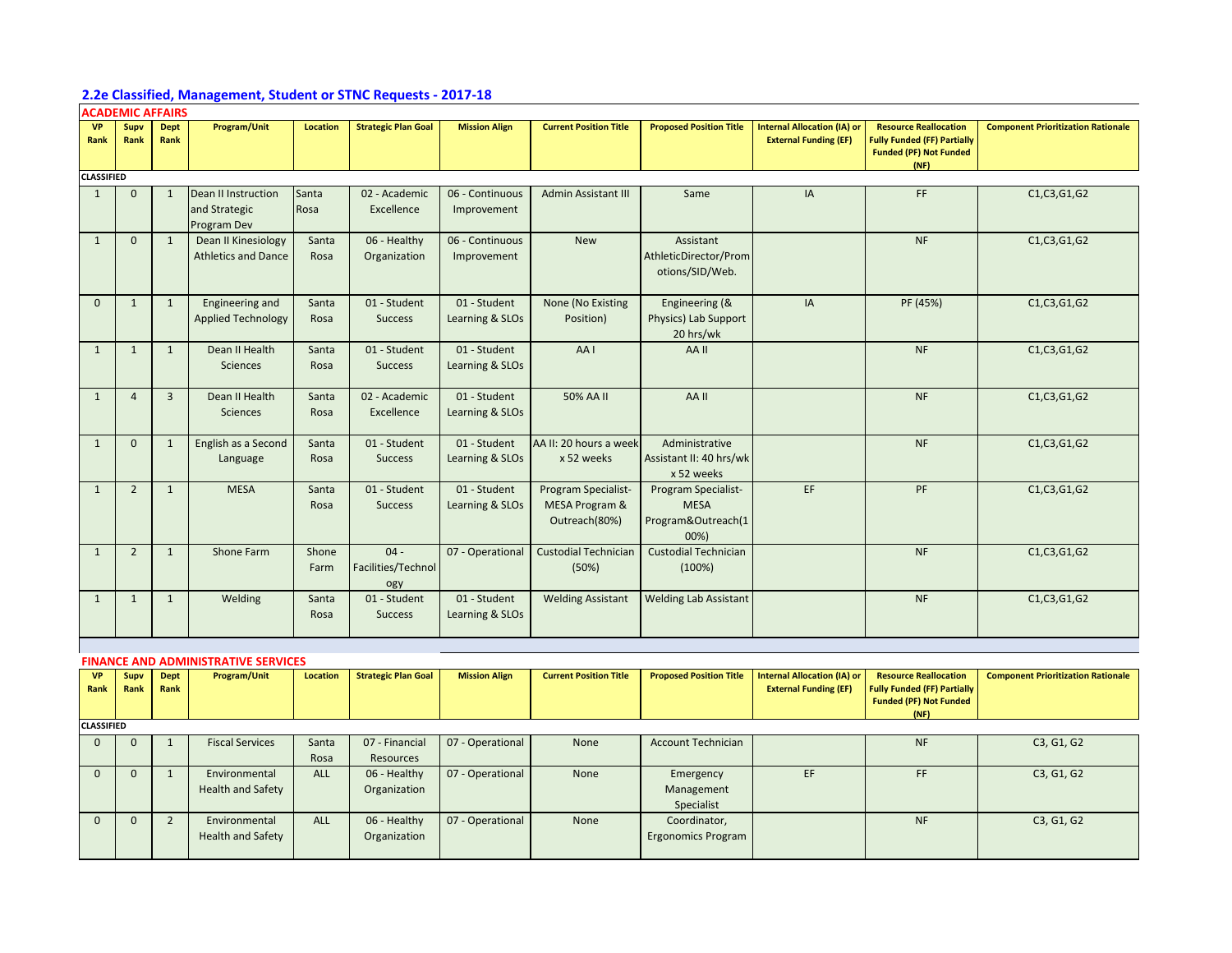| $\mathbf{0}$   | $\mathbf{0}$ | $\mathbf{1}$   | Facilities - Custodial                       | Santa<br>Rosa | 00 - None                           | 00 - None        | None                                                    | Administrative<br>Assistant I                      |    | NF                                                                      | C3, G1, G2 |
|----------------|--------------|----------------|----------------------------------------------|---------------|-------------------------------------|------------------|---------------------------------------------------------|----------------------------------------------------|----|-------------------------------------------------------------------------|------------|
| $\mathbf{0}$   | $\mathbf{0}$ | $\overline{2}$ | <b>Facilities - Custodial</b>                | Santa<br>Rosa | 00 - None                           | 00 - None        | None                                                    | Custodian 100 % FTE                                |    | <b>NF</b>                                                               | C3, G1, G2 |
| $\mathbf{0}$   | $\mathbf 0$  | $\overline{2}$ | Facilities - Custodial                       | Santa<br>Rosa | 00 - None                           | 00 - None        | None                                                    | Custodian 100 % FTE                                |    | NF                                                                      | C3, G1, G2 |
| $\mathbf 0$    | $\mathbf{0}$ | $\overline{2}$ | Facilities - Custodial                       | Santa<br>Rosa | 00 - None                           | 00 - None        | None                                                    | Custodian 100 % FTE                                |    | <b>NF</b>                                                               | C3, G1, G2 |
| $\Omega$       | $\mathbf{0}$ | $\overline{3}$ | <b>Facilities - Custodial</b>                | Santa<br>Rosa | 00 - None                           | 00 - None        | None                                                    | Custodian 50% FTE                                  |    | <b>NF</b>                                                               | C3, G1, G2 |
| $\mathbf{0}$   | $\mathbf 0$  | $\overline{3}$ | Facilities - Custodial                       | Santa<br>Rosa | 00 - None                           | 00 - None        | None                                                    | Custodian 50% FTE                                  |    | NF                                                                      | C3, G1, G2 |
| $\Omega$       | $\mathbf 0$  | $\overline{3}$ | <b>Facilities - Custodial</b>                | Santa<br>Rosa | 00 - None                           | 00 - None        | None                                                    | Custodian 50% FTE                                  |    | <b>NF</b>                                                               | C3, G1, G2 |
| $\mathbf{0}$   | $\mathbf{0}$ | $\mathbf{1}$   | Facilities - Grounds                         | <b>ALL</b>    | $04 -$<br>Facilities/Technol<br>ogy | 07 - Operational | None                                                    | Groundskeeper I                                    |    | <b>NF</b>                                                               | C3, G1, G2 |
| $\mathbf{0}$   | $\mathbf{0}$ | $\overline{2}$ | <b>Facilities - Grounds</b>                  | Santa<br>Rosa | $04 -$<br>Facilities/Technol<br>ogy | 07 - Operational | Parking Garage<br><b>Maintenance Worker</b><br>(20%)    | Groundskeeper I                                    |    | <b>NF</b>                                                               | C3, G1, G2 |
| $\Omega$       | $\mathbf 0$  | $\overline{3}$ | Facilities - Grounds                         | Santa<br>Rosa | $04 -$<br>Facilities/Technol<br>ogy | 07 - Operational | Groundskeeper I<br>(10%, STNC)                          | Groundskeeper I,<br>Grade K                        |    | <b>NF</b>                                                               | C3, G1, G2 |
| 1              | $\mathbf{1}$ | $\mathbf{1}$   | Facilities -<br>Maintenance                  | ALL           | 00 - None                           | 00 - None        | NEED HVAC<br>Technician (Petaluma<br><b>PSTC Shone)</b> | <b>HVAC Technician</b><br>(Petaluma PSTC<br>Shone) |    | NF                                                                      | C3, G1, G2 |
| $\overline{3}$ | $\mathbf 0$  | $\mathbf{1}$   | Facilities -<br>Maintenance                  | <b>ALL</b>    | 00 - None                           | 00 - None        | Interim Mgr Bldg<br><b>Equip Maintenance</b>            | Mgr Bldg Equip<br>Maintenance<br>(replacement)     | IA | FF.                                                                     | C3, G1, G2 |
| $\mathbf{0}$   | $\mathbf{0}$ | $\overline{3}$ | Facilities -<br>Maintenance                  | ALL           | 00 - None                           | 00 - None        | Pool Technician<br>(STNC)                               | Pool Technician                                    |    | NF                                                                      | C3, G1, G2 |
| $\mathbf{0}$   | $\mathbf{0}$ | $\overline{4}$ | Facilities -<br>Maintenance                  | <b>ALL</b>    | 00 - None                           | 00 - None        | Locksmith (STNC)                                        | Locksmith                                          |    | <b>NF</b>                                                               | C3, G1, G2 |
| $\mathbf{1}$   | $\mathbf{1}$ | $\mathbf{1}$   | <b>Facilities Planning</b><br>and Operations | Santa<br>Rosa | $04 -$<br>Facilities/Technol<br>ogy | 07 - Operational | 1.0 FTE<br>Groundskeeper 1                              | REPLACEMENT                                        |    | <b>NF</b>                                                               | C3, G1, G2 |
| $\mathbf{1}$   | $\mathbf{1}$ | $\mathbf{1}$   | <b>Facilities Planning</b><br>and Operations | Petaluma      | $04 -$<br>Facilities/Technol<br>ogy | 07 - Operational | 1.0 FTE HVAC &<br><b>Control Technician</b>             | RE-ENGINEERED                                      |    | <b>NF</b>                                                               | C3, G1, G2 |
| $\mathbf{0}$   | $\mathbf{1}$ | $\mathbf{1}$   | <b>Facilities Planning</b><br>and Operations | ALL           | $04 -$<br>Facilities/Technol<br>ogy | 07 - Operational | 1.0 FTE Locksmith                                       | <b>NEW</b>                                         |    | NF                                                                      | C3, G1, G2 |
| $\mathbf{1}$   | $\mathbf{0}$ | $\mathbf{1}$   | <b>Facilities Planning</b><br>and Operations | ALL           | $04 -$<br>Facilities/Technol<br>ogy | 07 - Operational | 1.0 FTE Building<br>Maintenance<br>Generalist           | <b>NEW</b>                                         |    | <b>NF</b>                                                               | C3, G1, G2 |
| 1              | 1            | $\overline{1}$ | <b>Facilities Planning</b><br>and Operations | <b>ALL</b>    | $04 -$<br>Facilities/Technol<br>ogy | 07 - Operational | 1.0 FTE Emergency<br>Management<br>Coordinator          | <b>NEW</b>                                         | EF | $\mathsf{FF}% _{0}\left( t\right) \equiv\mathsf{FF}_{0}\left( t\right)$ | C3, G1, G2 |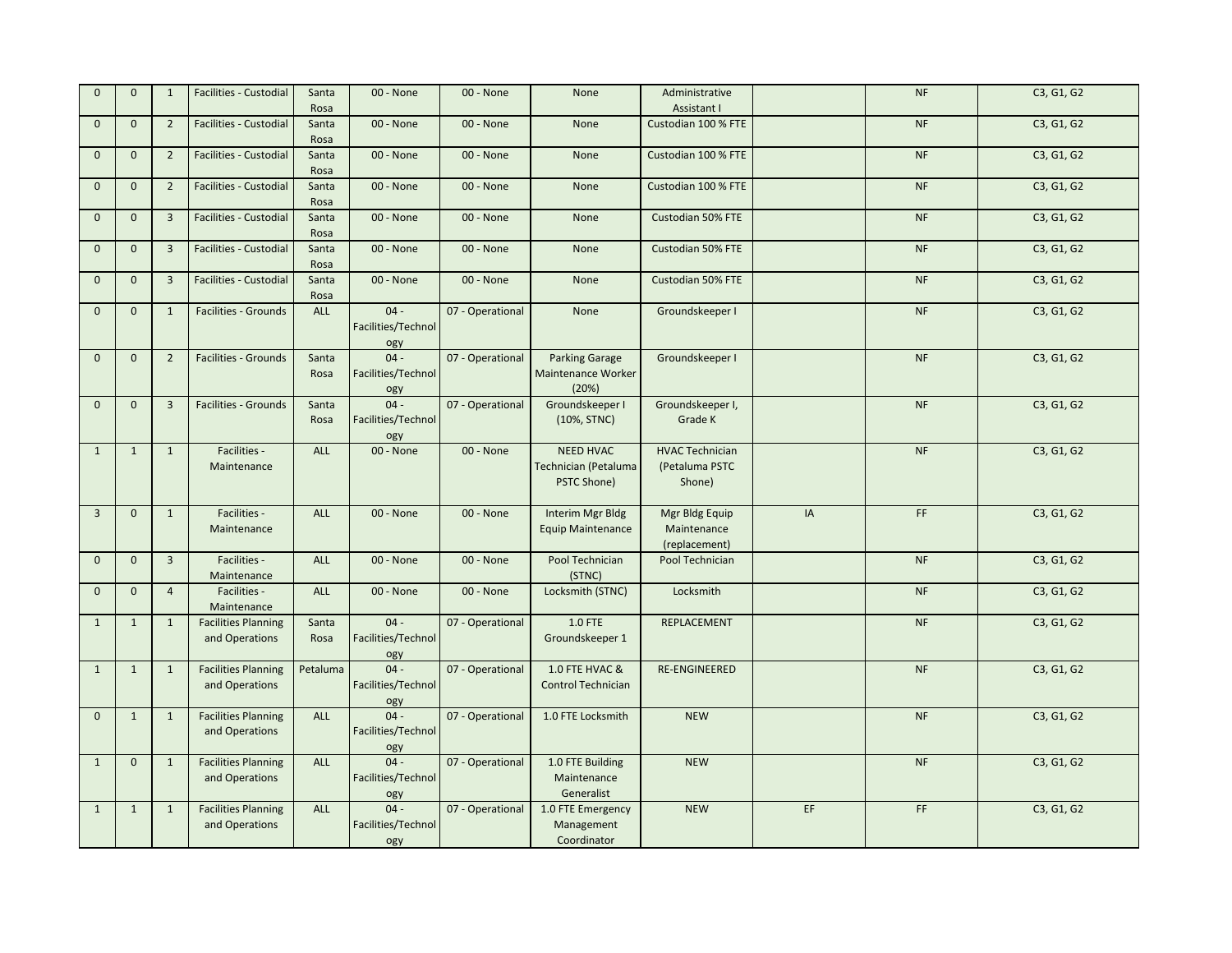| $\mathbf{0}$      |              |                |                               |                 |                            |                      |                               |                                |                                    |                                       |                                           |
|-------------------|--------------|----------------|-------------------------------|-----------------|----------------------------|----------------------|-------------------------------|--------------------------------|------------------------------------|---------------------------------------|-------------------------------------------|
|                   | $\mathbf{0}$ | $\mathbf{1}$   | <b>Facilities Planning</b>    | Santa           | $04 -$                     | 07 - Operational     | 1.5 FTE Custodian             | REPLACEMENT                    |                                    | <b>NF</b>                             | C3, G1, G2                                |
|                   |              |                | and Operations                | Rosa            | Facilities/Technol         |                      |                               |                                |                                    |                                       |                                           |
|                   |              |                |                               |                 | ogy                        |                      |                               |                                |                                    |                                       |                                           |
| $\mathbf{0}$      | $\mathbf{0}$ | $\mathbf{1}$   | <b>Facilities Planning</b>    | Santa           | $04 -$                     | 07 - Operational     | 1.0 FTE Custodian             | <b>NEW</b>                     |                                    | NF                                    | C3, G1, G2                                |
|                   |              |                | and Operations                | Rosa            | Facilities/Technol         |                      |                               |                                |                                    |                                       |                                           |
|                   |              |                |                               |                 |                            |                      |                               |                                |                                    |                                       |                                           |
|                   |              |                |                               |                 | ogy<br>$04 -$              |                      |                               |                                |                                    |                                       |                                           |
| $\mathbf{0}$      | $\mathbf{0}$ | $\mathbf{1}$   | <b>Facilities Planning</b>    | Santa           |                            | 07 - Operational     | 1.0 FTE Custodial             | <b>REPLACEMENT</b>             |                                    | <b>NF</b>                             | C3, G1, G2                                |
|                   |              |                | and Operations                | Rosa            | Facilities/Technol         |                      | Maintenance                   |                                |                                    |                                       |                                           |
|                   |              |                |                               |                 | ogy                        |                      | Technician                    |                                |                                    |                                       |                                           |
| $\mathbf{0}$      | $\mathbf 0$  | $\mathbf{1}$   | <b>Facilities Planning</b>    | ALL             | $04 -$                     | 07 - Operational     | 1.0 FTE Energy &              | <b>NEW</b>                     |                                    | <b>NF</b>                             | C3, G1, G2                                |
|                   |              |                | and Operations                |                 | Facilities/Technol         |                      | Sustainability                |                                |                                    |                                       |                                           |
|                   |              |                |                               |                 | ogy                        |                      | Coordinator                   |                                |                                    |                                       |                                           |
| $\mathbf{1}$      | $\mathbf{1}$ | $\mathbf{1}$   | <b>Facilities Planning</b>    | Santa           | $04 -$                     | 07 - Operational     | 1.0 Internal Interim          | REPLACEMENT                    | IA                                 | FF                                    | C3, G1, G2                                |
|                   |              |                | and Operations                | Rosa            | Facilities/Technol         |                      | <b>Custodial Manager</b>      |                                |                                    |                                       |                                           |
|                   |              |                |                               |                 | ogy                        |                      |                               |                                |                                    |                                       |                                           |
| $\mathbf{1}$      | $\mathbf{1}$ | $\mathbf 1$    | <b>Facilities Planning</b>    | <b>ALL</b>      | $04 -$                     | 07 - Operational     | 1.0 Senior Director,          | REPLACEMENT                    |                                    | <b>NF</b>                             | C3, G1, G2                                |
|                   |              |                | and Operations                |                 | Facilities/Technol         |                      | <b>FPO</b>                    |                                |                                    |                                       |                                           |
|                   |              |                |                               |                 |                            |                      |                               |                                |                                    |                                       |                                           |
|                   |              |                |                               |                 | ogy                        |                      |                               |                                |                                    |                                       |                                           |
| $\mathbf{1}$      | $\mathbf{1}$ | $\mathbf 1$    | <b>Facilities Planning</b>    | <b>ALL</b>      | 06 - Healthy               | 07 - Operational     | 1.0 EH&S Manager              | REPLACEMENT                    | IA                                 | FF                                    | C3, G1, G2                                |
|                   |              |                | and Operations                |                 | Organization               |                      |                               |                                |                                    |                                       |                                           |
| $\mathbf{0}$      | $\mathbf{0}$ | $\mathbf{1}$   | Payroll                       | Santa           | 05 - Sustainability        | 07 - Operational     | None                          | <b>Payroll Assistant</b>       |                                    | <b>NF</b>                             | C3, G1, G2                                |
|                   |              |                |                               | Rosa            |                            |                      |                               |                                |                                    |                                       |                                           |
| $\mathbf{1}$      | $\mathbf 0$  | $\mathbf 0$    | Purchasing                    | Santa           | 05 - Sustainability        | 07 - Operational     | None                          | Measure H                      | IA,EF                              | FF                                    | C3, G1, G2                                |
|                   |              |                |                               | Rosa            |                            |                      |                               | <b>Warehouse Specialist</b>    |                                    |                                       |                                           |
|                   |              |                |                               |                 |                            |                      |                               |                                |                                    |                                       |                                           |
| <b>MANAGEMENT</b> |              |                |                               |                 |                            |                      |                               |                                |                                    |                                       |                                           |
|                   |              |                |                               |                 |                            |                      |                               |                                |                                    |                                       |                                           |
|                   |              |                |                               |                 |                            |                      |                               |                                |                                    |                                       |                                           |
|                   |              |                |                               |                 |                            |                      |                               |                                |                                    |                                       |                                           |
| $\mathbf 0$       | $\mathbf{0}$ | $\overline{2}$ | <b>Fiscal Services</b>        | Santa           | 07 - Financial             | 07 - Operational     | <b>Budget Coordinator</b>     | <b>Accounting Manager</b>      | IA                                 | FF                                    | C3, G1, G2                                |
|                   |              |                |                               | Rosa            | Resources                  |                      |                               |                                |                                    |                                       |                                           |
| <b>STUDENT</b>    |              |                |                               |                 |                            |                      |                               |                                |                                    |                                       |                                           |
|                   |              |                |                               |                 |                            |                      |                               |                                |                                    |                                       |                                           |
|                   |              |                |                               |                 |                            |                      |                               |                                |                                    |                                       |                                           |
|                   |              |                | <b>INFORMATION TECHNOLOGY</b> |                 |                            |                      |                               |                                |                                    |                                       |                                           |
| <b>VP</b>         | Supv         | <b>Dept</b>    | Program/Unit                  | <b>Location</b> | <b>Strategic Plan Goal</b> | <b>Mission Align</b> | <b>Current Position Title</b> | <b>Proposed Position Title</b> | <b>Internal Allocation (IA) or</b> | <b>Resource Reallocation</b>          | <b>Component Prioritization Rationale</b> |
| Rank              | Rank         | Rank           |                               |                 |                            |                      |                               |                                | <b>External Funding (EF)</b>       | <b>Fully Funded (FF) Partially</b>    |                                           |
|                   |              |                |                               |                 |                            |                      |                               |                                |                                    | <b>Funded (PF) Not Funded</b><br>(NF) |                                           |
| <b>CLASSIFIED</b> |              |                |                               |                 |                            |                      |                               |                                |                                    |                                       |                                           |
| $\mathbf{0}$      | $\mathbf{0}$ | $\mathbf{1}$   | Information                   | ALL             | $04 -$                     |                      |                               | <b>NEW</b>                     | IA                                 | FF.                                   |                                           |
|                   |              |                |                               |                 |                            | 07 - Operational     | <b>Web Design Specialist</b>  |                                |                                    |                                       | C3, G1, G2                                |
|                   |              |                | Technology                    |                 | Facilities/Technol         |                      |                               |                                |                                    |                                       |                                           |
|                   |              |                |                               |                 | ogy                        |                      |                               |                                |                                    |                                       |                                           |
| $\mathbf{0}$      | $\mathbf{0}$ | $\mathbf{1}$   | Information                   | ALL             | $04 -$                     | 07 - Operational     | <b>Programmer Analyst</b>     | <b>NEW</b>                     | IA                                 | <b>NF</b>                             | C3, G1, G2                                |
|                   |              |                | Technology                    |                 | Facilities/Technol         |                      |                               |                                |                                    |                                       |                                           |
|                   |              |                |                               |                 | ogy                        |                      |                               |                                |                                    |                                       |                                           |
| $\Omega$          | $\mathbf{0}$ | $\mathbf{1}$   | Information                   | <b>ALL</b>      | $04 -$                     | 07 - Operational     | <b>IT Project Manager</b>     | <b>NEW</b>                     | IA                                 | <b>NF</b>                             | C3, G1, G2                                |
|                   |              |                | Technology                    |                 | Facilities/Technol         |                      |                               |                                |                                    |                                       |                                           |
|                   |              |                |                               |                 | ogy                        |                      |                               |                                |                                    |                                       |                                           |
| $\mathbf{1}$      | $\mathbf{1}$ | $\mathbf{1}$   | Information                   | <b>ALL</b>      | $04 -$                     | 07 - Operational     | Data Base Analyst             | <b>NEW</b>                     | IA                                 | <b>NF</b>                             | C3, G1, G2                                |
|                   |              |                | Technology                    |                 | Facilities/Technol         |                      |                               |                                |                                    |                                       |                                           |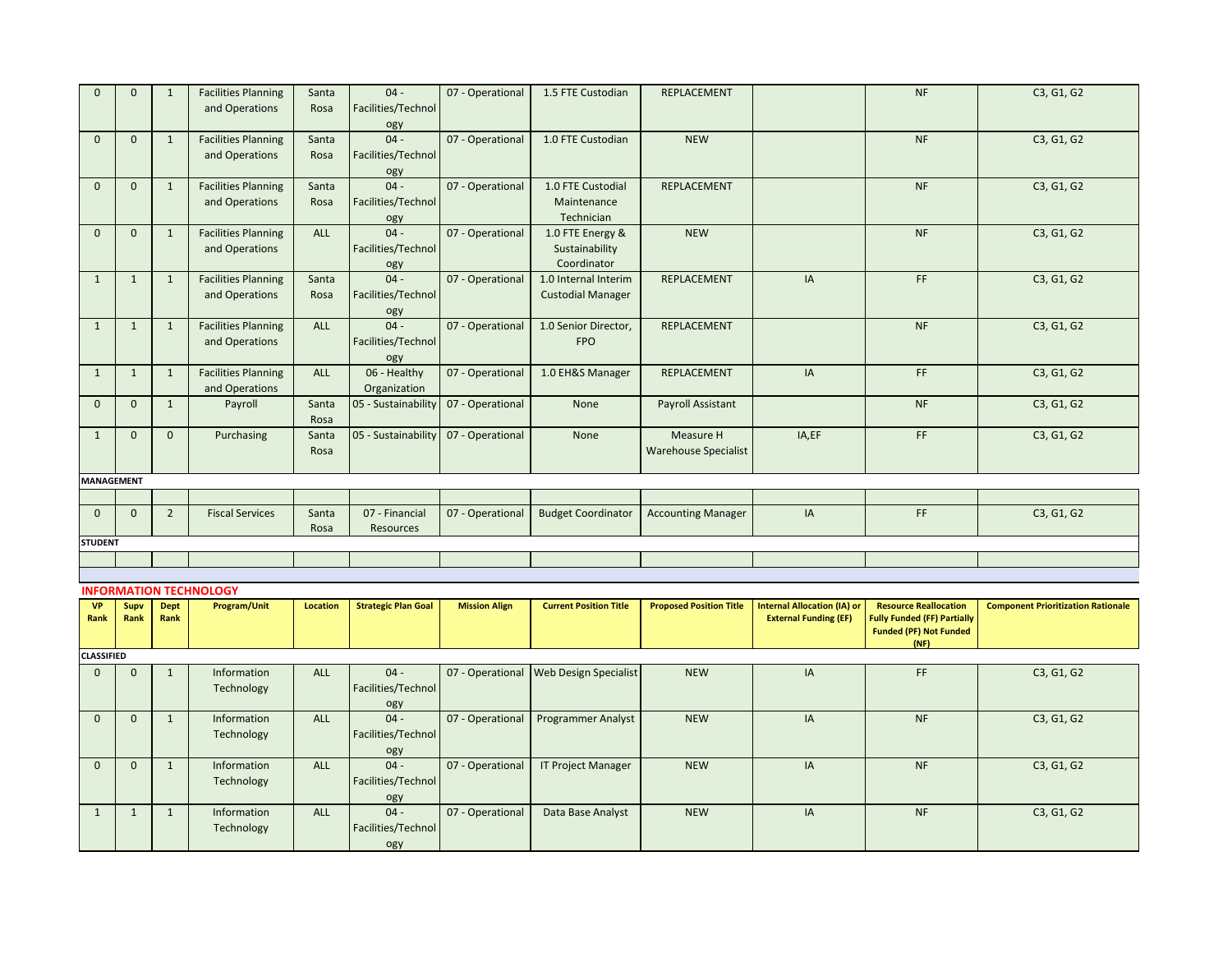| $\Omega$          | $\mathbf{0}$    | $\mathbf{1}$        | Information<br>Technology           | ALL      | $04 -$<br>Facilities/Technol<br>ogy |                                 | 07 - Operational   Web Design Specialist                 | <b>NEW</b>                                                   | IA                                                                 | NF                                                                                                          | C3, G1, G2                                |
|-------------------|-----------------|---------------------|-------------------------------------|----------|-------------------------------------|---------------------------------|----------------------------------------------------------|--------------------------------------------------------------|--------------------------------------------------------------------|-------------------------------------------------------------------------------------------------------------|-------------------------------------------|
| $\mathbf{0}$      | $\mathbf{0}$    | $\mathbf{1}$        | Information<br>Technology           | ALL      | $04 -$<br>Facilities/Technol<br>ogy |                                 | 07 - Operational Web Design Specialist                   | <b>NEW</b>                                                   | IA                                                                 | <b>NF</b>                                                                                                   | C3, G1, G2                                |
| $\mathbf{0}$      | $\mathbf{0}$    | $\mathbf{1}$        | Information<br>Technology           | ALL      | $04 -$<br>Facilities/Technol<br>ogy |                                 | 07 - Operational Web Design Specialist                   | <b>NEW</b>                                                   | IA                                                                 | <b>NF</b>                                                                                                   | C3, G1, G2                                |
| $\mathbf{0}$      | $\mathbf{0}$    | $\mathbf{1}$        | Information<br>Technology           | ALL      | $04 -$<br>Facilities/Technol<br>ogy | 07 - Operational                | Instructional<br><b>Computing Systems</b><br>Coordinator | <b>NEW</b>                                                   | IA                                                                 | <b>NF</b>                                                                                                   | C3, G1, G2                                |
| $\mathbf{0}$      | $\mathbf 0$     | $\overline{2}$      | Information<br>Technology           | ALL      | $04 -$<br>Facilities/Technol<br>ogy | 07 - Operational                | 2 x .5 student<br>helpdesk technician                    | <b>NEW</b>                                                   | EF                                                                 | FF                                                                                                          | C3, G1, G2                                |
|                   | PETALUMA CAMPUS |                     |                                     |          |                                     |                                 |                                                          |                                                              |                                                                    |                                                                                                             |                                           |
| <b>VP</b><br>Rank | Supv<br>Rank    | <b>Dept</b><br>Rank | Program/Unit                        | Location | <b>Strategic Plan Goal</b>          | <b>Mission Align</b>            | <b>Current Position Title</b>                            | <b>Proposed Position Title</b>                               | <b>Internal Allocation (IA) or</b><br><b>External Funding (EF)</b> | <b>Resource Reallocation</b><br><b>Fully Funded (FF) Partially</b><br><b>Funded (PF) Not Funded</b><br>(NF) | <b>Component Prioritization Rationale</b> |
| <b>CLASSIFIED</b> |                 |                     |                                     |          |                                     |                                 |                                                          |                                                              |                                                                    |                                                                                                             |                                           |
| $\mathbf{1}$      | $\mathbf{1}$    | $\mathbf{1}$        | Petaluma Academic<br>Affairs        |          | 02 - Academic<br>Excellence         | 01 - Student<br>Learning & SLOs | Change to time Base                                      | IA Senior; .32 to<br>.40/217 day, tutorial                   |                                                                    | <b>NF</b>                                                                                                   | C1 C3 G1 G2                               |
| $\mathbf{1}$      | $\mathbf{1}$    | $\mathbf{1}$        | Petaluma Media<br><b>Services</b>   |          | 08 - Institutional<br>Effectiveness | 07 - Operational                | Media System<br>Technician 1                             | Media System<br><b>Technician II</b>                         |                                                                    | <b>NF</b>                                                                                                   | C1 C3 G1 G2                               |
| $\mathbf{1}$      | $\mathbf{1}$    | $\mathbf 0$         | Petaluma Student<br><b>Services</b> |          | 01 - Student<br><b>Success</b>      | 02 - Student<br><b>Services</b> | New (Student<br>Engagement) (.5<br>Permanent) Addition   | Coordinator, St<br><b>Resource Cntr and</b><br>Marketing     | IA                                                                 | FF.                                                                                                         | C1 C3 G1 G2                               |
| $\mathbf{1}$      | $\mathbf{1}$    | $\mathbf{0}$        | Petaluma Student<br><b>Services</b> |          | 03 - Diverse<br>Communities         | 05 - Civic<br>Engagement        | New (ICC)                                                | <b>Dream Center Spec</b><br>(PT) (.3/12 mo)<br>(Equity Fund) | IA                                                                 | FF                                                                                                          | C1 C2 C3 C4 G1 G2                         |
| $\mathbf{1}$      | $\mathbf{1}$    | $\mathbf{0}$        | Petaluma Student<br><b>Services</b> |          | 01 - Student<br><b>Success</b>      | 02 - Student<br>Services        | New (Student<br>Engagement)                              | Graphic Designer (.5)                                        |                                                                    | <b>NF</b>                                                                                                   | C1 C3 G1 G2                               |
| $\mathbf{1}$      | $\mathbf{1}$    | $\mathbf{1}$        | <b>Gateway to College</b>           |          | 01 - Student<br><b>Success</b>      | 07 - Operational                | <b>New</b>                                               | Administrative<br>Assistant II, 1.0<br>FTE/12mo.             | IA                                                                 | PF                                                                                                          | C1 C3 G1 G2                               |
| $\mathbf{1}$      | $\mathbf{1}$    | $\mathbf{1}$        | Petaluma Business<br>Services       |          | 08 - Institutional<br>Effectiveness | 07 - Operational                | Administrative<br>Assistant I                            | Administrative<br>Assistant II (reclass<br>from AAI)         |                                                                    | <b>NF</b>                                                                                                   | C1 C3 G1 G2                               |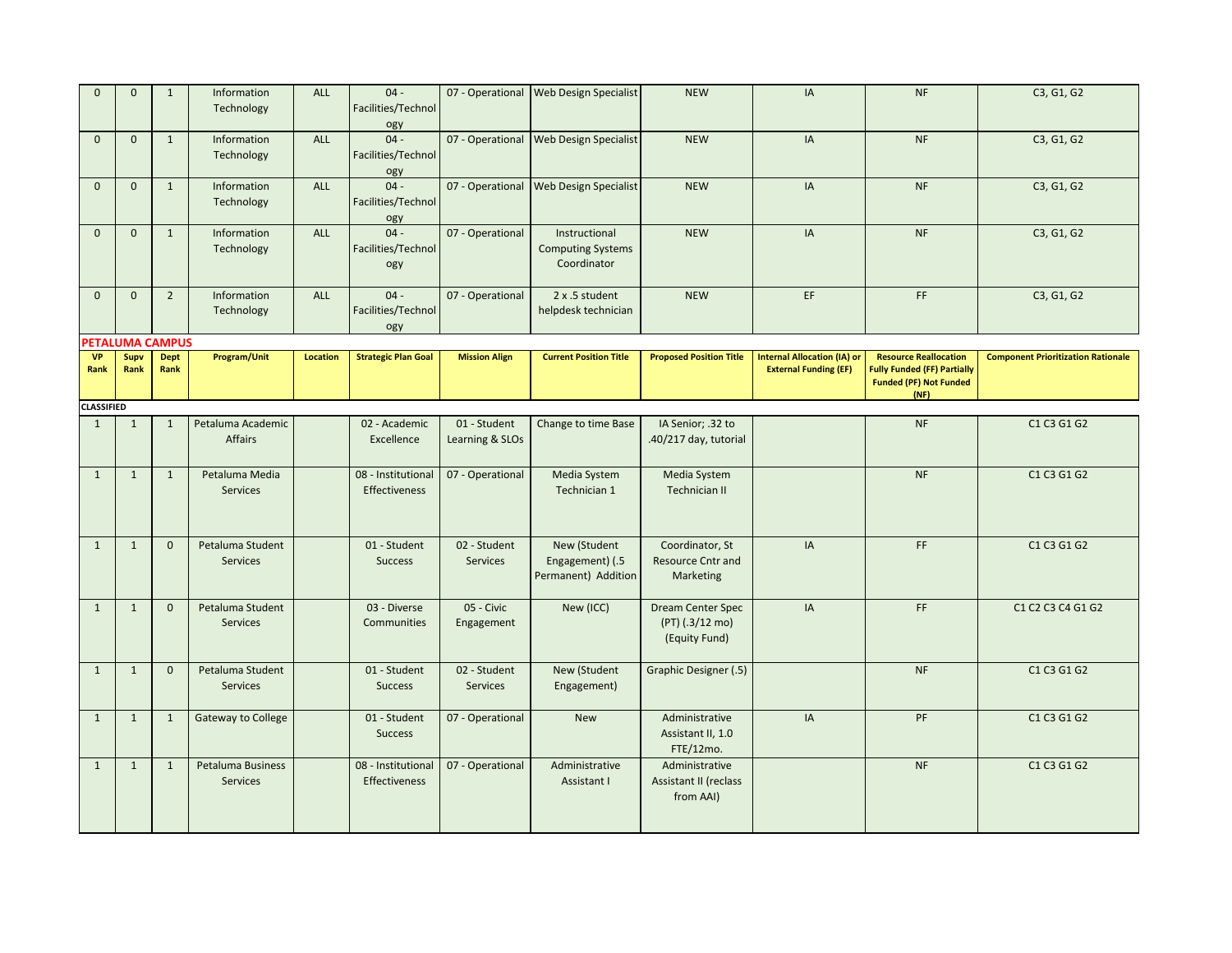| $\mathbf{1}$   | $\mathbf{1}$   | $\mathbf{1}$   | Petaluma Facilities<br><b>Operations</b>    | $04 -$<br>Facilities/Technol<br>ogy        | 06 - Continuous<br>Improvement  | New                                                    | <b>Building Maintenance</b><br><b>HVAC Tech/Generalist</b>           |    | <b>NF</b> | C1 C3 G1 G2 |
|----------------|----------------|----------------|---------------------------------------------|--------------------------------------------|---------------------------------|--------------------------------------------------------|----------------------------------------------------------------------|----|-----------|-------------|
| $\mathbf{1}$   | $\mathbf{1}$   | 1              | Petaluma Media<br><b>Services</b>           | 08 - Institutional<br>Effectiveness        | 07 - Operational                | Media Lab Specialist                                   | Upgrade from 11<br>month .92 fte to 12<br>month 1.0 FTE              |    | <b>NF</b> | C1 C3 G1 G2 |
| $\overline{2}$ | $\overline{2}$ | $\overline{2}$ | <b>Gateway to College</b>                   | 01 - Student<br><b>Success</b>             | 02 - Student<br><b>Services</b> | <b>New</b>                                             | <b>Secondary School</b><br>Coordinator, 1.0<br>FTE/11mo.             |    | <b>NF</b> | C1 C3 G1 G2 |
| $\overline{2}$ | $\overline{2}$ | $\overline{2}$ | Petaluma Academic<br>Affairs                | 02 - Academic<br>Excellence                | 01 - Student<br>Learning & SLOs | <b>Classified Employees</b><br><b>New</b>              | AAII-tutorial (60%)                                                  | IA | FF.       | C1 C3 G1 G2 |
| $\overline{2}$ | $\overline{2}$ | $\overline{0}$ | Petaluma Student<br><b>Services</b>         | 03 - Diverse<br>Communities                | 02 - Student<br><b>Services</b> | New (Assessment) (.5<br>Permanent) Addition<br>to Time | Non-credit Testing<br>Technician - Part Time                         |    | <b>NF</b> | C1 C3 G1 G2 |
| $\overline{2}$ | $\overline{2}$ | $\overline{0}$ | Petaluma Student<br><b>Services</b>         | 01 - Student<br><b>Success</b>             | 01 - Student<br>Learning & SLOs | New (Academic<br>Support)                              | <b>Career Services</b><br>Advisor (0.4/10mo<br>Part Time)            |    | <b>NF</b> | C1 C3 G1 G2 |
| $\overline{2}$ | $\overline{2}$ | $\mathbf{0}$   | Petaluma Student<br>Services                | 03 - Diverse<br>Communities                | 02 - Student<br>Services        | New (Student<br>Engagement)                            | Program Specialist (.5,<br>10 - mo) (ICC<br>Programming)             |    | NF        | C1 C3 G1 G2 |
| $\overline{2}$ | $\overline{2}$ | $\overline{0}$ | Petaluma Student<br><b>Services</b>         | 01 - Student<br><b>Success</b>             | 02 - Student<br>Services        | New (Academic<br>Support/Counseling)                   | Administrative<br>Assistant I (1.0/12mo)                             |    | <b>NF</b> | C1 C3 G1 G2 |
| $\overline{2}$ | $\overline{2}$ | $\overline{0}$ | Petaluma Student<br>Services                | 01 - Student<br><b>Success</b>             | 02 - Student<br>Services        | New (ICC)                                              | <b>Puente Mentor</b><br>Coordinator (.2/10 mo-<br>Part Time)         |    | $\sf{NF}$ | C1 C3 G1 G2 |
| $\overline{2}$ | $\overline{2}$ | $\mathbf 0$    | Petaluma Student<br>Services                | 01 - Student<br><b>Success</b>             | 02 - Student<br>Services        | New (Student<br>Engagement)                            | AAII, Student Affairs &<br>Engmnt; 1.00/12 mo.                       |    | <b>NF</b> | C1 C3 G1 G2 |
| $\overline{2}$ | $\overline{2}$ | $\overline{2}$ | <b>Petaluma Business</b><br><b>Services</b> | 08 - Institutional<br><b>Effectiveness</b> | 07 - Operational                | <b>Account Technician I</b>                            | <b>Account Tech II</b><br>(reclass & inc. in time<br>$.5$ to $1.0$ ) |    | NF        | C1 C3 G1 G2 |
| $\overline{2}$ | $\overline{2}$ | $\overline{2}$ | Petaluma Facilities<br>Operations           | $04 -$<br>Facilities/Technol<br>ogy        | 06 - Continuous<br>Improvement  | New                                                    | <b>AAII, Facilities</b><br><b>Operations</b>                         |    | <b>NF</b> | C1 C3 G1 G2 |
| $\overline{3}$ | $\overline{3}$ | $\overline{3}$ | <b>Gateway to College</b>                   | 01 - Student<br><b>Success</b>             | 02 - Student<br>Services        | <b>New</b>                                             | <b>Retention Specialist,</b><br>1.0 FTE/12mo.                        |    | NF        | C1 C3 G1 G2 |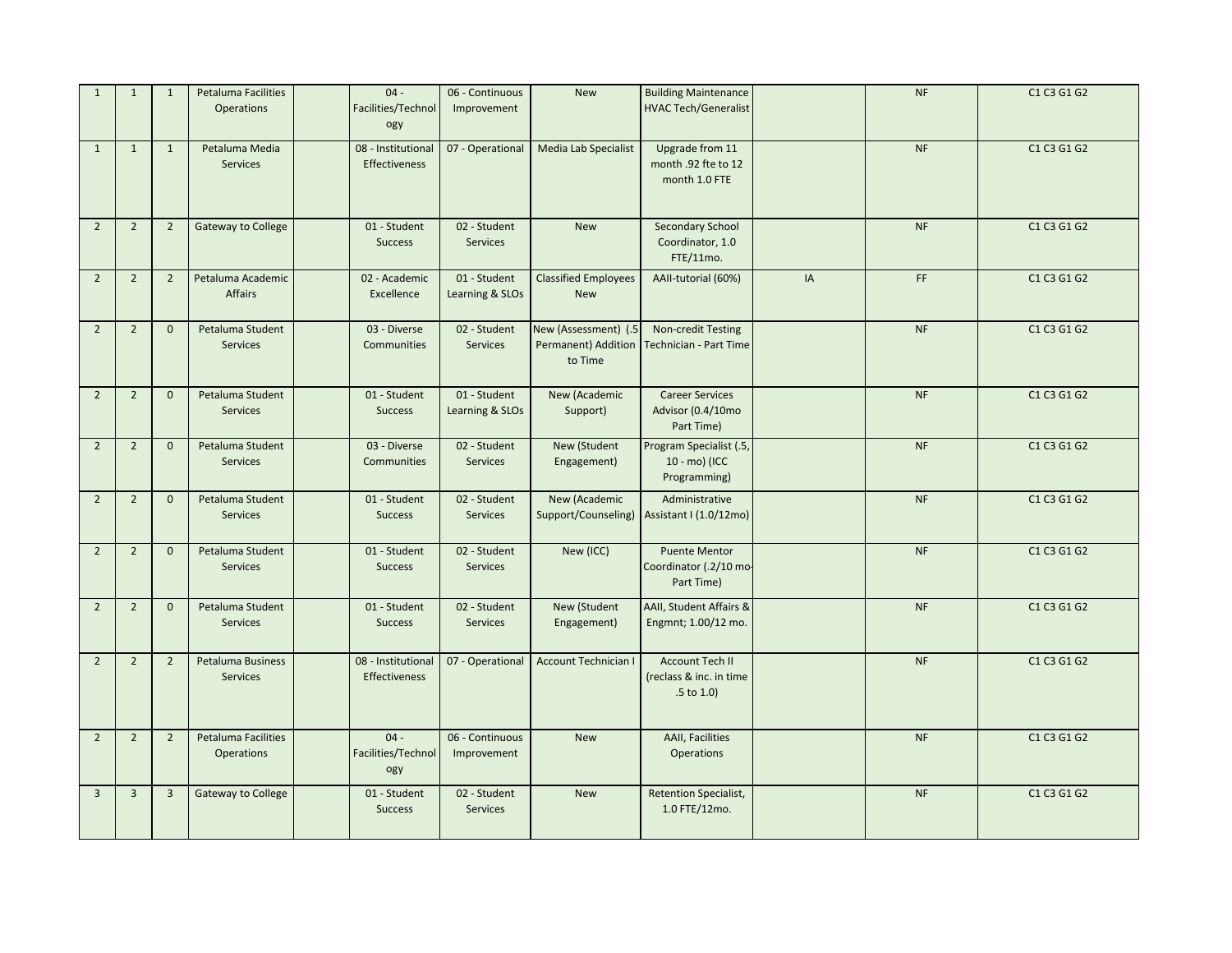| $\overline{3}$ | $\overline{3}$          | $\overline{3}$          | Petaluma Academic<br>Affairs             | 01 - Student<br><b>Success</b>      | 02 - Student<br><b>Services</b> | <b>Classified Employees</b><br><b>New</b> | IA Senior, Writing<br>Center (13 hourswk x<br>46 weeks)   | EF | FF        | C1 C3 G1 G2 |
|----------------|-------------------------|-------------------------|------------------------------------------|-------------------------------------|---------------------------------|-------------------------------------------|-----------------------------------------------------------|----|-----------|-------------|
| $\overline{3}$ | $\overline{3}$          | $\mathbf{0}$            | Petaluma Student<br><b>Services</b>      | 08 - Institutional<br>Effectiveness | 06 - Continuous<br>Improvement  | New (Enrollment<br>Services)              | <b>Reclass Financial Aid</b><br><b>Tech to Specialist</b> |    | <b>NF</b> | C1 C3 G1 G2 |
| $\overline{3}$ | $\overline{\mathbf{3}}$ | $\overline{\mathbf{3}}$ | Petaluma Facilities<br><b>Operations</b> | 07 - Financial<br><b>Resources</b>  | 01 - Student<br>Learning & SLOs | New                                       | Custodian/Event &<br><b>Student Program</b><br>Support    |    | NF        | C1 C3 G1 G2 |
| $\overline{4}$ | $\overline{4}$          | $\overline{4}$          | Petaluma Academic<br>Affairs             | 01 - Student<br><b>Success</b>      | 02 - Student<br><b>Services</b> | <b>Classified Employees</b><br><b>New</b> | IA, ESL tutoring 50%                                      |    | <b>NF</b> | C1 C3 G1 G2 |
| $\overline{4}$ | $\overline{4}$          | $\overline{4}$          | Gateway to College                       | 01 - Student<br><b>Success</b>      | 02 - Student<br><b>Services</b> | <b>Outreach Specialist</b><br>(Vacant)    | Outreach Specialist,<br>0.5 FTE/12mo.                     |    | NF        | C1 C3 G1 G2 |
| $\overline{4}$ | $\overline{4}$          | $\overline{4}$          | Petaluma Facilities<br>Operations        | $04 -$<br>Facilities/Technol<br>ogy | 07 - Operational                | <b>New</b>                                | Grounds Worker I                                          |    | <b>NF</b> | C1 C3 G1 G2 |
| 5              | 5                       | 5                       | <b>Gateway to College</b>                | 01 - Student<br><b>Success</b>      | 02 - Student<br><b>Services</b> | Data Technician                           | Data Technician, 0.5<br>FTE/12mo.                         | IA | FF        | C1 C3 G1 G2 |
| 5              | $5\phantom{.0}$         | 5                       | Petaluma Academic<br>Affairs             | 02 - Academic<br>Excellence         | 01 - Student<br>Learning & SLOs | Classified employees<br><b>New</b>        | Vet Tech SLIA 50%                                         |    | <b>NF</b> | C1 C3 G1 G2 |
| 6              | 6                       | 6                       | Petaluma Facilities<br><b>Operations</b> | $04 -$<br>Facilities/Technol<br>ogy | 06 - Continuous<br>Improvement  | <b>New</b>                                | Generalist                                                |    | <b>NF</b> | C1 C3 G1 G2 |
| 6              | 6                       | 6                       | <b>Gateway to College</b>                | 01 - Student<br><b>Success</b>      | 02 - Student<br>Services        | <b>Program Specialist</b><br>(Vacant)     | Program Specialist,<br>.75 FTE/12 mo.                     |    | <b>NF</b> | C1 C3 G1 G2 |
| 7              | $\overline{7}$          | $\overline{7}$          | Petaluma Facilities<br><b>Operations</b> | $04 -$<br>Facilities/Technol<br>ogy | 07 - Operational                | <b>New</b>                                | Electrician                                               |    | NF        | C1 C3 G1 G2 |
| 8              | 8                       | 8                       | Petaluma Academic<br><b>Affairs</b>      | 02 - Academic<br>Excellence         | 01 - Student<br>Learning & SLOs | Change to Time Base                       | IA Senior; .32 to<br>.40/217 day, tutorial                |    | <b>NF</b> | C1 C3 G1 G2 |
| 8              | $\boldsymbol{8}$        | 8                       | Petaluma Facilities<br><b>Operations</b> | $04 -$<br>Facilities/Technol<br>ogy | 06 - Continuous<br>Improvement  | <b>New</b>                                | Carpenter                                                 |    | NF        | C1 C3 G1 G2 |
| 10             | 10                      | 10                      | Petaluma Facilities<br><b>Operations</b> | $04 -$<br>Facilities/Technol<br>ogy | 07 - Operational                | <b>New</b>                                | Plumber                                                   |    | <b>NF</b> | C1 C3 G1 G2 |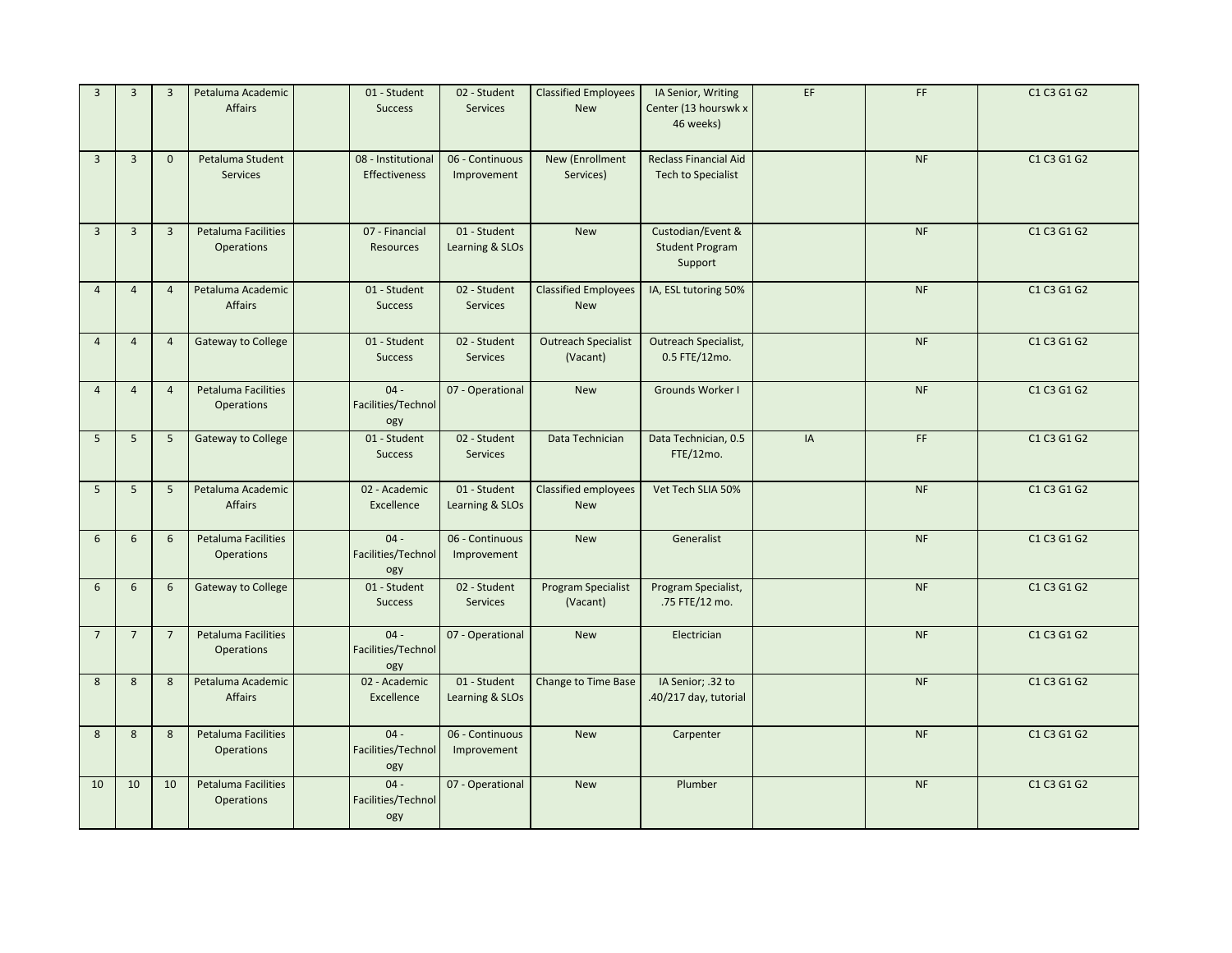| <b>STUDENT</b>    |                |                     |                                                 |                 |                                     |                                 |                                                                |                                                                             |                                                                    |                                                                                                             |                                           |
|-------------------|----------------|---------------------|-------------------------------------------------|-----------------|-------------------------------------|---------------------------------|----------------------------------------------------------------|-----------------------------------------------------------------------------|--------------------------------------------------------------------|-------------------------------------------------------------------------------------------------------------|-------------------------------------------|
| $\mathbf{1}$      | $\mathbf{1}$   | $\Omega$            | Petaluma Student<br><b>Services</b>             |                 | 01 - Student<br><b>Success</b>      | 01 - Student<br>Learning & SLOs | New (Student<br>Engagement)                                    | <b>NSLS, National Society</b><br>of Leadership &<br>Success Coa             |                                                                    | <b>NF</b>                                                                                                   | C1 C3 G1 G2                               |
| $\mathbf{1}$      | $\mathbf{1}$   | $\mathbf{0}$        | Petaluma Student<br><b>Services</b>             |                 | 01 - Student<br><b>Success</b>      | 02 - Student<br><b>Services</b> | New (Student<br>Engagement)                                    | Operations (Cybear,<br>et) Student Staff (6 St<br>Amb)                      |                                                                    | <b>NF</b>                                                                                                   | C1 C3 G1 G2                               |
| $\mathbf{1}$      | $\mathbf{1}$   | $\mathbf{0}$        | Petaluma Student<br><b>Services</b>             |                 | 01 - Student<br><b>Success</b>      | 01 - Student<br>Learning & SLOs | <b>Student Success Peer</b><br>Coaches (Student<br>Engagement) | <b>Student Success Peer</b><br>Coaches (1) (12 mo/25<br>hours)              | EF                                                                 | FF.                                                                                                         | C1 C3 G1 G2                               |
| $\mathbf{1}$      | $\mathbf{1}$   | $\mathbf{0}$        | Petaluma Student<br><b>Services</b>             |                 | 01 - Student<br><b>Success</b>      | 05 - Civic<br>Engagement        | New (Student<br>Engagement)                                    | <b>Student Film Festival</b><br><b>Director</b>                             | EF                                                                 | FF.                                                                                                         | C1 C3 G1 G2                               |
| $\mathbf{1}$      | $\mathbf{1}$   | $\mathbf 0$         | Petaluma Student<br><b>Services</b>             |                 | 01 - Student<br><b>Success</b>      | 02 - Student<br><b>Services</b> | New (Student<br>Engagement)                                    | <b>Student Graphic</b><br>Designer (20<br>hrs/week)                         |                                                                    | <b>NF</b>                                                                                                   | C1 C3 G1 G2                               |
| $\overline{2}$    | $\overline{2}$ | $\mathbf 0$         | Petaluma Student<br><b>Services</b>             |                 | 03 - Diverse<br>Communities         | 02 - Student<br><b>Services</b> | <b>Additional (Outreach)</b>                                   | Outreach<br>Ambassadors (60<br>hours)                                       | IA                                                                 | PF                                                                                                          | C1 C3 G1 G2                               |
| $\overline{2}$    | $\overline{2}$ | $\mathbf{0}$        | Petaluma Student<br><b>Services</b>             |                 | 01 - Student<br><b>Success</b>      | 05 - Civic<br>Engagement        | New (Student<br>Engagement)                                    | <b>Student Film Festival</b><br>Coordinator                                 | EF                                                                 | FF                                                                                                          | C1 C3 G1 G2                               |
| $\overline{2}$    | $\overline{2}$ | $\overline{0}$      | Petaluma Student<br><b>Services</b>             |                 | 01 - Student<br><b>Success</b>      | 02 - Student<br><b>Services</b> | New (Student<br>Engagement)                                    | <b>NSLS, National Society</b><br>of Leadership &<br><b>Success Planning</b> |                                                                    | <b>NF</b>                                                                                                   | C1 C3 G1 G2                               |
| $\overline{2}$    | $\overline{2}$ | $\mathbf{0}$        | Petaluma Student<br><b>Services</b>             |                 | 01 - Student<br><b>Success</b>      | 05 - Civic<br>Engagement        | <b>Previous STNC</b><br>(Student<br>Engagement)                | <b>Student Housing</b><br>Assistant (10<br>hrs/week)                        |                                                                    | <b>NF</b>                                                                                                   | C1 C3 G1 G2                               |
| $\overline{3}$    | $\overline{3}$ | 5                   | <b>Petaluma Facilities</b><br><b>Operations</b> |                 | $04 -$<br>Facilities/Technol<br>ogy | 07 - Operational                | <b>Student Grounds</b><br>Worker                               | Grounds Worker<br>(24hours week X 48<br>weeks)                              |                                                                    | <b>NF</b>                                                                                                   | C1 C3 G1 G2                               |
| $\overline{3}$    | $\overline{3}$ | 6                   | Petaluma Academic<br><b>Affairs</b>             |                 | 02 - Academic<br>Excellence         | 01 - Student<br>Learning & SLOs | <b>Student Employees</b>                                       | <b>Cisco Networking</b><br>Tutor                                            |                                                                    | <b>NF</b>                                                                                                   | C1 C3 G1 G2                               |
| <b>VP</b><br>Rank | Supv<br>Rank   | <b>Dept</b><br>Rank | Program/Unit                                    | <b>Location</b> | <b>Strategic Plan Goal</b>          | <b>Mission Align</b>            | <b>Current Position Title</b>                                  | <b>Proposed Position Title</b>                                              | <b>Internal Allocation (IA) or</b><br><b>External Funding (EF)</b> | <b>Resource Reallocation</b><br><b>Fully Funded (FF) Partially</b><br><b>Funded (PF) Not Funded</b><br>(NF) | <b>Component Prioritization Rationale</b> |
| <b>MANAGEMENT</b> |                |                     |                                                 |                 |                                     |                                 |                                                                |                                                                             |                                                                    |                                                                                                             |                                           |
| $\mathbf{1}$      | $\mathbf{1}$   | $\mathbf{1}$        | Petaluma Academic<br><b>Affairs</b>             |                 | 02 - Academic<br>Excellence         | 01 - Student<br>Learning & SLOs | <b>Management New</b>                                          | Dean, Instruction                                                           |                                                                    | <b>NF</b>                                                                                                   | C1 C3 G1 G2                               |
| <b>STNC</b>       |                |                     |                                                 |                 |                                     |                                 |                                                                |                                                                             |                                                                    |                                                                                                             |                                           |
| $\mathbf{1}$      | $\mathbf{1}$   | $\mathbf{1}$        | <b>Petaluma Business</b><br><b>Services</b>     |                 | 03 - Diverse<br>Communities         | 05 - Civic<br>Engagement        | <b>Event Coordinator</b><br>(LumaFest/Project-<br>based)       | <b>Event Coordinator</b><br>(620 hours)                                     |                                                                    | <b>NF</b>                                                                                                   | C1 C3 G1 G2                               |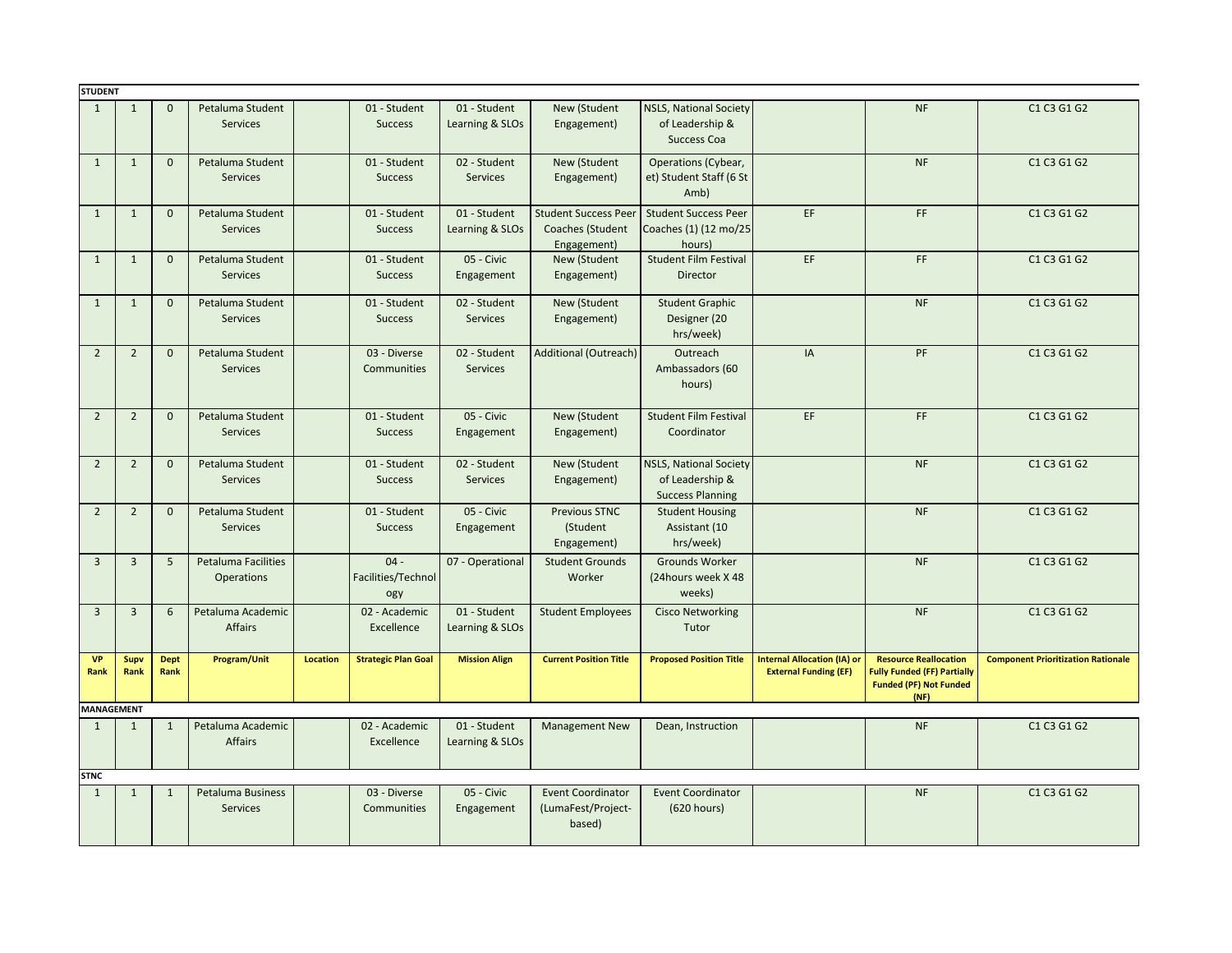| $\mathbf{1}$      | $\mathbf{1}$       | 1                              | <b>Petaluma Business</b><br><b>Services</b> |                 | 03 - Diverse<br>Communities         | 05 - Civic<br>Engagement                  | Web Design Specialist<br>(LumaFest/Project-<br>based)   | Web Design Specialist<br>(16 hours)         |                                                                    | NF                                                                                                          | C1 C3 G1 G2                               |
|-------------------|--------------------|--------------------------------|---------------------------------------------|-----------------|-------------------------------------|-------------------------------------------|---------------------------------------------------------|---------------------------------------------|--------------------------------------------------------------------|-------------------------------------------------------------------------------------------------------------|-------------------------------------------|
| $\mathbf{1}$      | $\mathbf{1}$       | $\mathbf{1}$                   | Petaluma Business<br><b>Services</b>        |                 | 03 - Diverse<br>Communities         | 05 - Civic<br>Engagement                  | <b>Graphic Designer</b><br>(LumaFest/Project-<br>based) | <b>Graphic Designer (35</b><br>hours)       |                                                                    | NF                                                                                                          | C1 C3 G1 G2                               |
| $\overline{2}$    | $\overline{2}$     | $\overline{2}$                 | Petaluma Business<br><b>Services</b>        |                 | 08 - Institutional<br>Effectiveness | 07 - Operational                          | <b>Account Technician</b><br>II/Seasonal                | <b>Account Technician II</b><br>(110 hours) |                                                                    | <b>NF</b>                                                                                                   | C1 C3 G1 G2                               |
|                   |                    | <b>STUDENT SERVICES</b>        |                                             |                 |                                     |                                           |                                                         |                                             |                                                                    |                                                                                                             |                                           |
| <b>VP</b><br>Rank | Supv<br>Rank       | <b>Dept</b><br>Rank            | Program/Unit                                | <b>Location</b> | <b>Strategic Plan Goal</b>          | <b>Mission Align</b>                      | <b>Current Position Title</b>                           | <b>Proposed Position Title</b>              | <b>Internal Allocation (IA) or</b><br><b>External Funding (EF)</b> | <b>Resource Reallocation</b><br><b>Fully Funded (FF) Partially</b><br><b>Funded (PF) Not Funded</b><br>(NF) | <b>Component Prioritization Rationale</b> |
| <b>CLASSIFIED</b> |                    |                                |                                             |                 |                                     |                                           |                                                         |                                             |                                                                    |                                                                                                             |                                           |
| $\mathbf{1}$      | $\mathbf{1}$       | $\mathbf{1}$                   | Admissions and<br>Records                   | Santa<br>Rosa   | 01 - Student<br><b>Success</b>      | 02 - Student<br>Services                  | none                                                    | Administrative<br>Assistant III             |                                                                    | NF                                                                                                          | C1, C3, G2                                |
| MANAGEMENT        |                    |                                |                                             |                 |                                     |                                           |                                                         |                                             |                                                                    |                                                                                                             |                                           |
| <b>STUDENT</b>    |                    |                                |                                             |                 |                                     |                                           |                                                         |                                             |                                                                    |                                                                                                             |                                           |
|                   |                    |                                |                                             |                 |                                     |                                           |                                                         |                                             |                                                                    |                                                                                                             |                                           |
| $2^{\circ}$       | $\overline{2}$     | $\overline{2}$                 | Counseling                                  | Santa<br>Rosa   | 01 - Student<br><b>Success</b>      | $03 -$<br>Vitality/Equity/St<br>ewardship |                                                         | <b>CTE Student Success</b><br>Coaches       |                                                                    | <b>NF</b>                                                                                                   | C3, C4, G1, G2                            |
|                   |                    |                                |                                             |                 |                                     |                                           |                                                         |                                             |                                                                    |                                                                                                             |                                           |
|                   |                    | <b>HUMAN RESOURCES</b>         |                                             |                 |                                     |                                           |                                                         |                                             |                                                                    |                                                                                                             |                                           |
| <b>VP</b><br>Rank | Supv<br>Rank       | <b>Dept</b><br>Rank            | Program/Unit                                | <b>Location</b> | <b>Strategic Plan Goal</b>          | <b>Mission Align</b>                      | <b>Current Position Title</b>                           | <b>Proposed Position Title</b>              | <b>Internal Allocation (IA) or</b><br><b>External Funding (EF)</b> | <b>Resource Reallocation</b><br><b>Fully Funded (FF) Partially</b><br><b>Funded (PF) Not Funded</b><br>(NF) | <b>Component Prioritization Rationale</b> |
| <b>CLASSIFIED</b> |                    |                                |                                             |                 |                                     |                                           |                                                         |                                             |                                                                    |                                                                                                             |                                           |
| $\mathbf{1}$      |                    |                                | <b>Human Resources</b>                      | All             | $\bf 8$                             | $7\overline{ }$                           | Administrative<br>Assistant I                           |                                             |                                                                    | <b>NF</b>                                                                                                   | C1, G2                                    |
| MANAGEMENT        |                    |                                |                                             |                 |                                     |                                           |                                                         |                                             |                                                                    |                                                                                                             |                                           |
| $\mathbf{1}$      |                    |                                | <b>Human Resources</b>                      | All             | 8                                   | $\overline{7}$                            | HR Specialist,<br>Benefits, Confidential<br>$(.50$ FTE) |                                             |                                                                    | <b>NF</b>                                                                                                   | G <sub>2</sub>                            |
| <b>STNC</b>       |                    |                                |                                             |                 |                                     |                                           |                                                         |                                             |                                                                    |                                                                                                             |                                           |
| $\mathbf{1}$      |                    |                                | Professional<br>Development                 | All             | $\overline{2}$                      | $\overline{4}$                            | <b>Training Consultant</b>                              |                                             |                                                                    | <b>NF</b>                                                                                                   | C1, G2                                    |
|                   |                    | <b>OTHER DISTRICT SERVICES</b> |                                             |                 |                                     |                                           |                                                         |                                             |                                                                    |                                                                                                             |                                           |
| <b>FOUNDATION</b> |                    |                                |                                             |                 |                                     |                                           |                                                         |                                             |                                                                    |                                                                                                             |                                           |
|                   | <b>No Requests</b> |                                |                                             |                 |                                     |                                           |                                                         |                                             |                                                                    |                                                                                                             |                                           |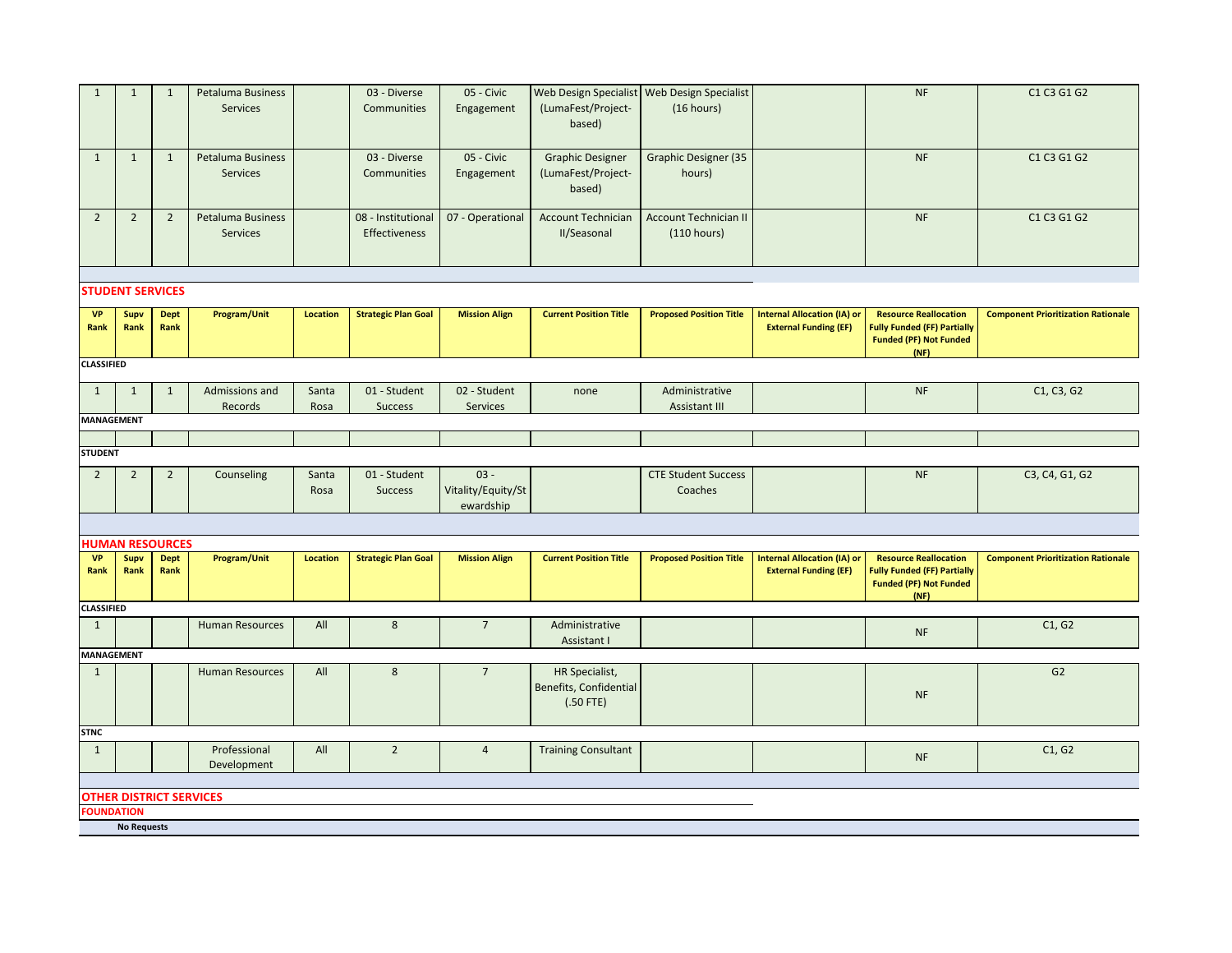|                   | <b>INSTITUTIONAL RESEARCH</b> |                     |                           |                 |                                            |                                           |                               |                                                       |           |                                           |
|-------------------|-------------------------------|---------------------|---------------------------|-----------------|--------------------------------------------|-------------------------------------------|-------------------------------|-------------------------------------------------------|-----------|-------------------------------------------|
| <b>CLASSIFIED</b> |                               |                     |                           |                 |                                            |                                           |                               |                                                       |           |                                           |
|                   |                               | $\mathbf{1}$        | Institutional<br>Research | Petaluma        | 08 - Institutional<br><b>Effectiveness</b> | 06 - Continuous<br>Improvement            |                               | <b>Research Analyst</b>                               | NF        | C2, C3, C4, G1                            |
|                   | <b>PUBLIC RELATIONS</b>       |                     |                           |                 |                                            |                                           |                               |                                                       |           |                                           |
| <b>VP</b><br>Rank | Supv<br>Rank                  | <b>Dept</b><br>Rank | Program/Unit              | <b>Location</b> | <b>Strategic Plan Goal</b>                 | <b>Mission Align</b>                      | <b>Current Position Title</b> | <b>Proposed Position Title</b>                        |           | <b>Component Prioritization Rationale</b> |
| <b>CLASSIFIED</b> |                               |                     |                           |                 |                                            |                                           |                               |                                                       |           |                                           |
|                   |                               | $\mathbf{1}$        |                           | Santa<br>Rosa   | 08 - Institutional<br>Effectiveness        | 06 - Continuous<br>Improvement            | N/A                           | <b>Marketing Assistant</b>                            | NF        | C3, G1, G2                                |
|                   |                               | $\overline{4}$      |                           | Santa<br>Rosa   | 08 - Institutional<br>Effectiveness        | 06 - Continuous<br>Improvement            | N/A                           | Photographer                                          | NF        | C3, G1, G2                                |
|                   |                               | 5                   |                           | Santa<br>Rosa   | 08 - Institutional<br>Effectiveness        | 06 - Continuous<br>Improvement            | N/A                           | Videographer                                          | <b>NF</b> | C3, G1, G2                                |
|                   |                               | 6                   |                           | Santa<br>Rosa   | 08 - Institutional<br>Effectiveness        | 06 - Continuous<br>Improvement            | N/A                           | <b>Graphic Production</b><br>Designer                 | NF        | C3, G1, G2                                |
| <b>STUDENT</b>    |                               |                     |                           |                 |                                            |                                           |                               |                                                       |           |                                           |
|                   |                               |                     | $\overline{2}$            | Santa<br>Rosa   | 08 - Institutional<br>Effectiveness        | 06 - Continuous<br>Improvement            | N/A                           | <b>Student Worker</b>                                 | NF        | C3, G1, G2                                |
| <b>STNC</b>       |                               |                     |                           |                 |                                            |                                           |                               |                                                       |           |                                           |
|                   |                               |                     | $\overline{3}$            | Santa<br>Rosa   | 03 - Diverse<br>Communities                | $03 -$<br>Vitality/Equity/St<br>ewardship | N/A                           | Administrative/Events<br>Asst. (100th<br>Anniversary) | NF        | C3, G1, G2                                |
|                   |                               |                     |                           |                 |                                            |                                           |                               |                                                       |           |                                           |

#### **2017-18**

# **Prioritization Criteria and Guiding Principles**

Given the current financial environment, the following criteria and guiding principles have been developed for the 2014/15 PRPP cycle

and were utilized by the President's Cabinet in the prioritization of PRPP requests.

# **Criteria:**

**C1**-Critical to maintaining standards of educational and student services at district primary sites (Santa Rosa, Petaluma, Southwest Center, Public Safety Training Center).

**C2**-Necessary to meet legal and funding mandates.

**C3**-Urgency in meeting core department functions that are essential to accomplish SRJC district and unit mission (access, retention, success, completion).

**C4**-Availability of other funding resources, i.e., grant or categorical.

# **Guiding Principles:**

**G1**-Aligned with district academic and Strategic Plan priorities.

**G2**-Achieves quality performance outcomes while assuring staff work in a safe environment with an equitable workload.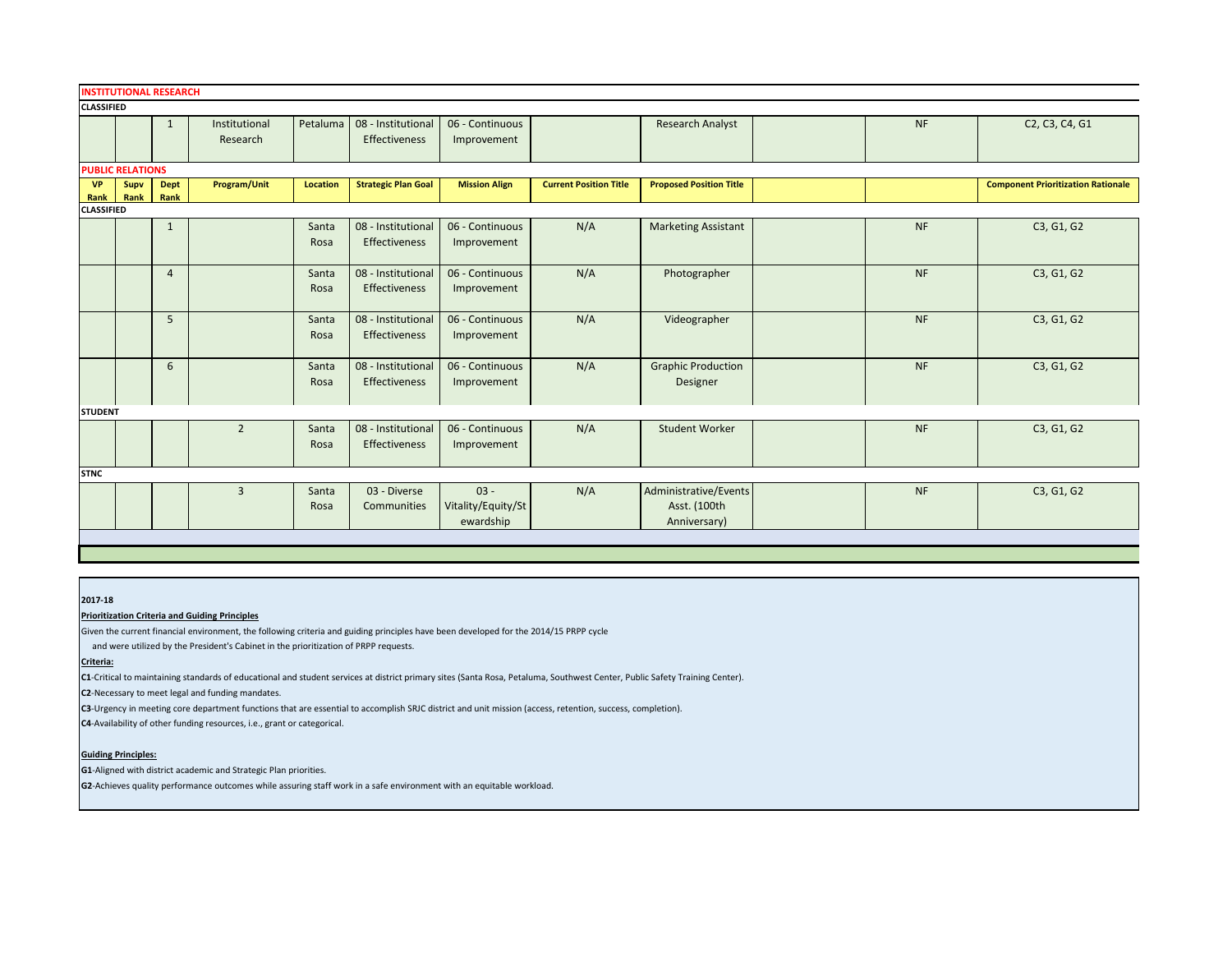# **2.4d Non Instructional Equipment and Technology Requests - 2017-18**

| <b>ACADEMIC AFFAIRS</b> |                  |                  |                                       |                 |                                                 |                                           |                                                                   |                               |                  |                   |                                                                       |                                                                                                                    |                              |                                 |                                                 |
|-------------------------|------------------|------------------|---------------------------------------|-----------------|-------------------------------------------------|-------------------------------------------|-------------------------------------------------------------------|-------------------------------|------------------|-------------------|-----------------------------------------------------------------------|--------------------------------------------------------------------------------------------------------------------|------------------------------|---------------------------------|-------------------------------------------------|
| <b>VP Rank</b>          | <b>Supv Rank</b> | <b>Dept Rank</b> | Program/Unit                          | <b>Location</b> | <b>Strategic Plan Goal</b>                      | <b>Mission Align</b>                      | <b>Item Description</b>                                           | Qty                           | <b>Cost Each</b> | <b>Total Cost</b> | <b>Internal Allocation</b><br>(IA) or External<br><b>Funding (EF)</b> | <b>Resource Reallocation</b><br><b>Fully Funded (FF)</b><br><b>Partially Funded (PF)</b><br><b>Not Funded (NF)</b> | <b>Requestor</b>             | <b>Room or Space</b>            | Component<br><b>Prioritization</b><br>Rationale |
|                         | $\overline{2}$   | $\overline{2}$   | Automotive<br>Technology              | Santa<br>Rosa   | 01 - Student<br><b>Success</b>                  | 01 - Student<br>Learning &<br><b>SLOs</b> | Room Coolers for<br>Diesel, Auto, and<br><b>Machine Tool</b>      | $\overline{4}$                | \$5,000.00       | \$20,000.00       |                                                                       |                                                                                                                    | NF C. Norton                 | 2360, 2370,<br>2330             | C1, G1, G2                                      |
|                         | 1                | 1                | Child<br>Development                  | Santa<br>Rosa   | $04 -$<br>Facilities/Techno Operational<br>logy | $07 -$                                    | Commerical<br>Dishwasher -<br><b>Children's Center</b><br>Kitchen | 1                             | \$11,000.00      | \$11,000.00       | EF                                                                    |                                                                                                                    | FF Yolanda<br>Garcia         | Children's<br>Center<br>Kitchen | C1, G2                                          |
|                         | 1                | 1                | Kinesiology<br>Athletics and<br>Dance | <b>ALL</b>      | 08 - Institutional 07 -<br><b>Effectiveness</b> | Operational                               | <b>Gator Utility Vehicle</b>                                      | 1                             | \$10,000.00      | \$10,000.00       |                                                                       |                                                                                                                    | NF Myers                     | <b>All</b>                      | C1, G2                                          |
|                         | $\overline{2}$   | $\overline{2}$   | Life Sciences                         | Santa<br>Rosa   | $04 -$<br>Facilities/Techno Operational<br>logy | $07 -$                                    | front-loading,<br>aluminum private-<br>acces mailboxes            | $\overline{3}$                | \$660.00         | \$1,980.00        | IA                                                                    |                                                                                                                    | FF Danielle King 1813        |                                 | C3,G2                                           |
|                         | $\overline{0}$   | $\mathbf{1}$     | Music                                 | Santa<br>Rosa   | $04 -$<br>Facilities/Techno Operational<br>logy | $07 -$                                    | New choral literature<br>cabinetry in choral<br>library           | $\overline{3}$                | \$7,035.00       | \$21,105.00       |                                                                       |                                                                                                                    | NF Jody Benecke 105A         |                                 | C1, C3, G1                                      |
|                         | $\mathbf{0}$     | $\overline{2}$   | <b>Music</b>                          | Santa<br>Rosa   | $04 -$<br>Facilities/Techno Operational<br>logy | $07 -$                                    | Upgrade performance<br>apparel storage<br>cabinets                | 1                             | \$10,000.00      | \$10,000.00       |                                                                       |                                                                                                                    | NF Jody Benecke 105A         |                                 | C1, C3, G1                                      |
|                         | $\mathbf{1}$     | $\mathbf{1}$     | Shone Farm                            | Shone<br>Farm   | 08 - Institutional<br><b>Effectiveness</b>      | $\bigcup$ 05 - Civic<br>Engagement        | <b>Tour Wagon</b>                                                 | $\mathbf{1}$                  | \$25,000.00      | \$25,000.00       |                                                                       |                                                                                                                    | NF Leonard Diggs General     | Farm<br>locations               | C1, C3, G1, G2                                  |
|                         | 1                | 1                | Theatre Arts                          | Santa<br>Rosa   | 08 - Institutional<br><b>Effectiveness</b>      | 01 - Student<br>Learning &<br><b>SLOs</b> | <b>Box Truck</b>                                                  | 1                             | \$36,000.00      | \$40,000.00       |                                                                       |                                                                                                                    | NF Leslie<br><b>McCauley</b> | Burbank                         | C1, C3, G1, G2                                  |
|                         |                  |                  |                                       |                 |                                                 |                                           |                                                                   | <b>Academic Affairs Total</b> |                  | \$139,085.00      |                                                                       |                                                                                                                    |                              |                                 |                                                 |

| <b>FINANCE AND ADMINISTRATIVE SERVICES</b> |                            |                                       |                 |                                                  |                       |                                                                      |     |                  |                   |                                                                       |                                                                                                                    |                     |                               |                                                        |
|--------------------------------------------|----------------------------|---------------------------------------|-----------------|--------------------------------------------------|-----------------------|----------------------------------------------------------------------|-----|------------------|-------------------|-----------------------------------------------------------------------|--------------------------------------------------------------------------------------------------------------------|---------------------|-------------------------------|--------------------------------------------------------|
| <b>VP Rank</b>                             | <b>Supy Rank Dept Rank</b> | Program/Unit                          | <b>Location</b> | <b>Strategic Plan Goal</b>                       | <b>Mission Align</b>  | <b>Item Description</b>                                              | Qty | <b>Cost Each</b> | <b>Total Cost</b> | <b>Internal Allocation</b><br>(IA) or External<br><b>Funding (EF)</b> | <b>Resource Reallocation</b><br><b>Fully Funded (FF)</b><br><b>Partially Funded (PF)</b><br><b>Not Funded (NF)</b> | Requestor           | <b>Room or Space</b>          | <b>Component</b><br><b>Prioritization</b><br>Rationale |
|                                            |                            | <b>District Police</b>                | <b>ALL</b>      | $ 04 -$<br>Facilities/Techno Operational<br>logy | $07 -$                | <b>Electronic Parking</b><br><b>Citation Writers</b>                 |     | \$2,300.00       | \$6,900.00        | EF                                                                    | <b>DF</b>                                                                                                          | Brownlee            | <b>CSO</b><br><b>Vehicles</b> | C1, G1, G2                                             |
|                                            |                            | Environmental<br>Health and<br>Safety | <b>ALL</b>      | 06 - Healthy<br>Organization                     | $07 -$<br>Operational | <b>District Employee</b><br><b>Training and Tracking</b><br>Software |     | \$60,000.00      | \$60,000.00       |                                                                       | <b>NF</b>                                                                                                          | Douglas J.<br>Kuula | EHS/HR                        | C3, G1, G2                                             |
|                                            |                            | Facilities -<br>Custodial             | Santa<br>Rosa   | $00 - None$                                      | 00 - None             | Cleaning equipment,<br>e.g. carts, vacuums,<br>scrubbers             |     | \$20,000.00      | \$100,000.00      | IA                                                                    | <b>DF</b>                                                                                                          | Rodriguez           | Custodial                     | C1, G1, G2                                             |
|                                            |                            | Facilities -<br>Grounds               | Santa<br>Rosa   | $04 -$<br>Facilities/Techno<br>logy              | $00 - None$           | Central Irrigation<br>Controllers and<br>upgrades/Cable              |     | \$4,500.00       | \$18,000.00       |                                                                       | <b>NF</b>                                                                                                          | Carl Dobson         | <b>Bailey Field</b>           | Pioneer and C1, C3, G1, G2                             |
|                                            |                            | Facilities -<br>Grounds               | Santa<br>Rosa   | $105 -$<br>Sustainability                        | 00 - None             | Lounibos well<br>improvements and<br>conveyance system               |     | \$120,000.00     | \$120,000.00      |                                                                       | <b>NF</b>                                                                                                          | Carl Dobson         | Santa Rosa<br>Campus          | G <sub>1</sub>                                         |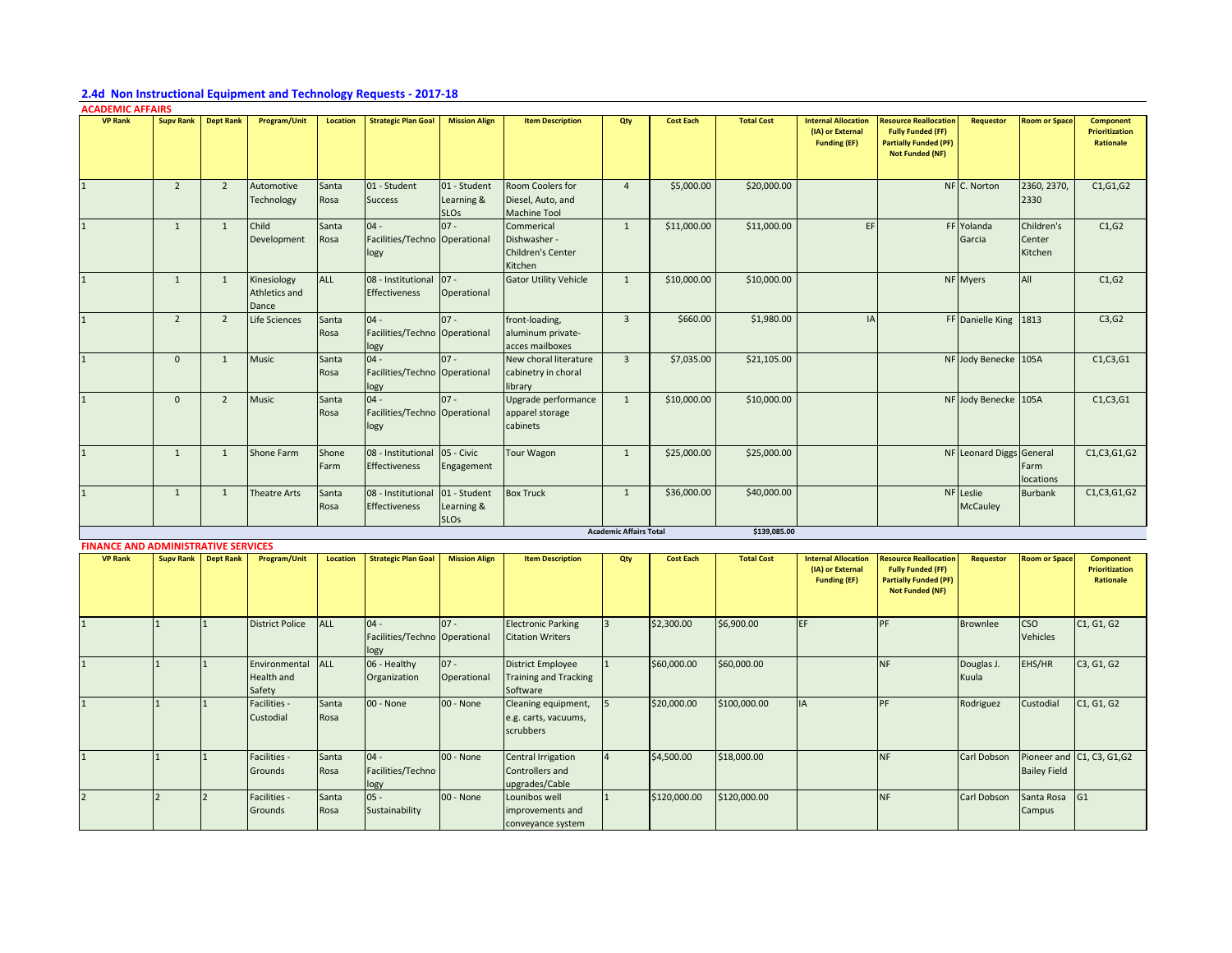|                                                 | $\overline{\mathbf{z}}$                                         |                  | Facilities -<br>Grounds                                | ALL             | $04 -$<br>Facilities/Techno<br>logy             | 00 - None                       | Power Trim Lawn<br>Edger                                         |                 | \$750.00         | \$750.00          |                                         | <b>NF</b>                                                                          | Carl Dobson       | Grounds<br><b>Operations</b> | C3, G1, G2                         |
|-------------------------------------------------|-----------------------------------------------------------------|------------------|--------------------------------------------------------|-----------------|-------------------------------------------------|---------------------------------|------------------------------------------------------------------|-----------------|------------------|-------------------|-----------------------------------------|------------------------------------------------------------------------------------|-------------------|------------------------------|------------------------------------|
|                                                 |                                                                 |                  | <b>Facilities</b><br>Planning and<br><b>Operations</b> | ALL             | 06 - Healthy<br>Organization                    | 02 - Student<br><b>Services</b> | <b>Priority District</b><br>Employee regulatory<br>req. training |                 | \$75,000.00      | \$75,000.00       |                                         | <b>NF</b>                                                                          | Kuula             | Santa Rosa                   | C3, G1, G2                         |
|                                                 |                                                                 |                  | <b>Facilities</b><br>Planning and<br><b>Operations</b> | Santa<br>Rosa   | 00 - None                                       | $07 -$<br>Operational           | Replacement of 20<br>vear old Custodial<br>Equipment             |                 | \$40,000.00      | \$40,000.00       | IA                                      | PF                                                                                 | Rodriguez         | Santa Rosa                   | C1, C3, G1, G2                     |
| $\mathbf{R}$                                    | $\overline{a}$                                                  |                  | <b>Facilities</b><br>Planning and<br><b>Operations</b> | ALL             | 00 - None                                       | $07 -$<br>Operational           | Replacement of<br>obsolete maintenance<br>equipment              |                 | \$250,000.00     | \$250,000.00      |                                         | <b>NF</b>                                                                          | <b>Bielen</b>     | Santa Rosa                   | C1, C2, G1, G2                     |
|                                                 |                                                                 |                  | Purchasing                                             | ALL             | 08 - Institutional 06 -<br><b>Effectiveness</b> | Continuous<br>Improvement       | e-sourcing software<br>tool                                      |                 | \$18,000.00      | \$18,000.00       |                                         | <b>NF</b>                                                                          | Laura Rivera      | Purchasing<br>Department     | C3, G1, G2                         |
|                                                 | <b>Finance and Adminstrative Services Total</b><br>\$688,650.00 |                  |                                                        |                 |                                                 |                                 |                                                                  |                 |                  |                   |                                         |                                                                                    |                   |                              |                                    |
| <b>INFORMATION TECHNOLOGY</b><br><b>VP Rank</b> | <b>Supv Rank</b>                                                | <b>Dept Rank</b> | Program/Unit                                           | <b>Location</b> | <b>Strategic Plan Goal</b>                      | <b>Mission Align</b>            | <b>Item Description</b>                                          | Qty             | <b>Cost Each</b> | <b>Total Cost</b> | <b>Internal Allocation</b>              | <b>Resource Reallocation</b>                                                       | <b>Requestor</b>  | <b>Room or Space</b>         | Component                          |
|                                                 |                                                                 |                  |                                                        |                 |                                                 |                                 |                                                                  |                 |                  |                   | (IA) or External<br><b>Funding (EF)</b> | <b>Fully Funded (FF)</b><br><b>Partially Funded (PF)</b><br><b>Not Funded (NF)</b> |                   |                              | <b>Prioritization</b><br>Rationale |
|                                                 | $\Omega$                                                        |                  | Information<br>Technology                              | Santa<br>Rosa   | $04 -$<br>Facilities/Techno Operational<br>logy | $07 -$                          | Ergonomic Office Chair 1                                         |                 | \$1,000.00       | \$1,000.00        | IA                                      | FF.                                                                                | Don Webb          | 1440                         | G <sub>2</sub>                     |
|                                                 | $\Omega$                                                        |                  | Information<br>Technology                              | Santa<br>Rosa   | $04 -$<br>Facilities/Techno Operational<br>logy | $07 -$                          | Egronomic Office Chair 3                                         |                 | \$500.00         | \$1,500.00        | <b>IA</b>                               | FF.                                                                                | Scott Conrad 1467 |                              | G <sub>2</sub>                     |
| 0                                               | $\Omega$                                                        |                  | Information<br>Technology                              | Santa<br>Rosa   | $04 -$<br>Facilities/Techno Operational         | $07 -$                          | Ergonomic Office Chair 1                                         |                 | \$1,000.00       | \$1,000.00        | IA                                      | <b>NF</b>                                                                          | Dan Exelby        | 1433                         | G2                                 |
|                                                 |                                                                 |                  |                                                        |                 | logy                                            |                                 |                                                                  | <b>HR Total</b> |                  | \$3,500.00        |                                         |                                                                                    |                   |                              |                                    |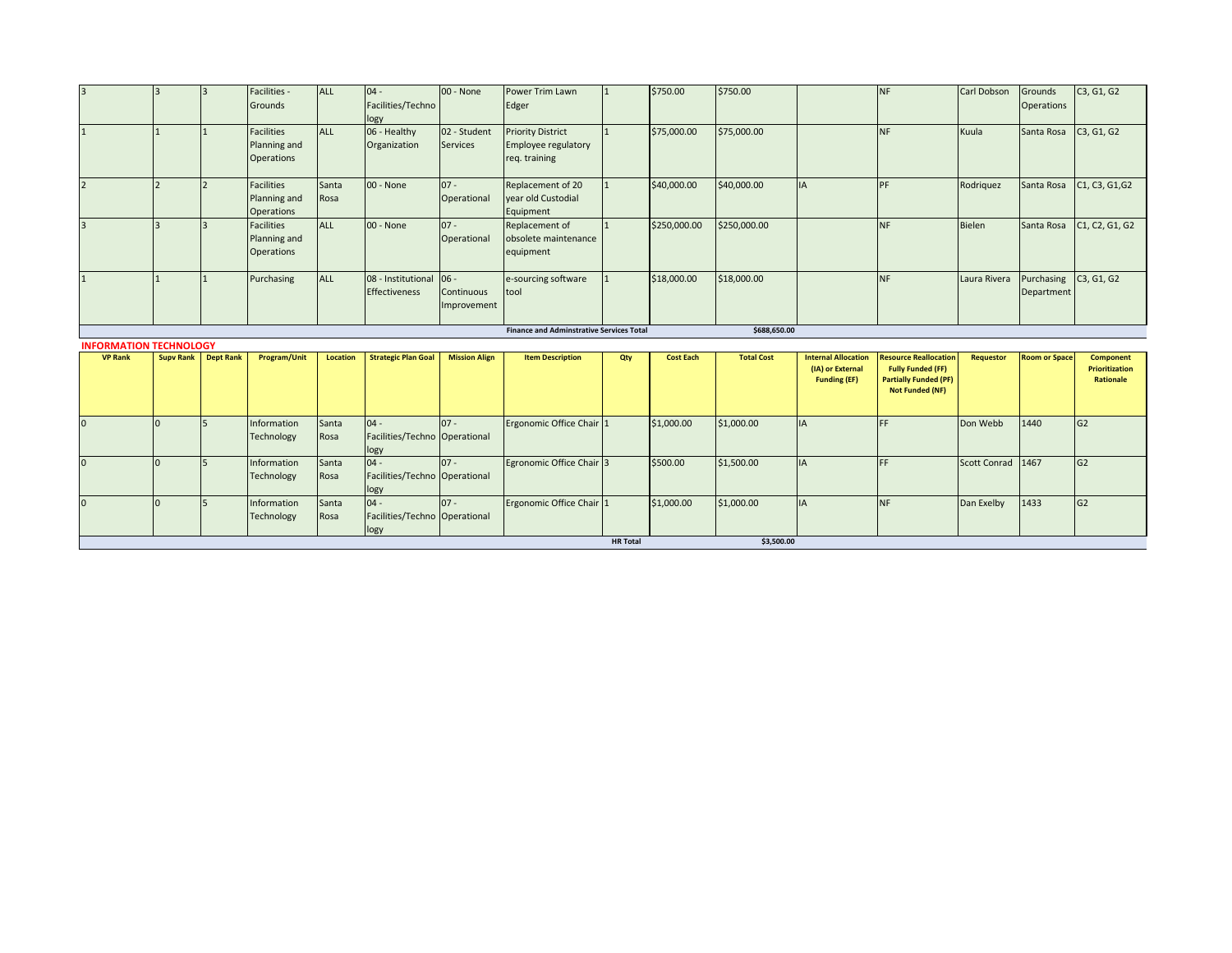| <b>PETALUMA CAMPUS</b>    |                  |                  |                                                      |                 |                                              |                                                        |                                                                           |     |                  |                   |                                                                       |                                                                                                                    |                         |                                   |                                                 |
|---------------------------|------------------|------------------|------------------------------------------------------|-----------------|----------------------------------------------|--------------------------------------------------------|---------------------------------------------------------------------------|-----|------------------|-------------------|-----------------------------------------------------------------------|--------------------------------------------------------------------------------------------------------------------|-------------------------|-----------------------------------|-------------------------------------------------|
| <b>VP Rank</b>            | <b>Supv Rank</b> | <b>Dept Rank</b> | Program/Unit                                         | <b>Location</b> | <b>Strategic Plan Goal</b>                   | <b>Mission Align</b>                                   | <b>Item Description</b>                                                   | Qty | <b>Cost Each</b> | <b>Total Cost</b> | <b>Internal Allocation</b><br>(IA) or External<br><b>Funding (EF)</b> | <b>Resource Reallocation</b><br><b>Fully Funded (FF)</b><br><b>Partially Funded (PF)</b><br><b>Not Funded (NF)</b> | <b>Requestor</b>        | <b>Room or Space</b>              | Component<br><b>Prioritization</b><br>Rationale |
| <b>Equipment Requests</b> |                  |                  |                                                      |                 |                                              |                                                        |                                                                           |     |                  |                   |                                                                       |                                                                                                                    |                         |                                   |                                                 |
|                           |                  |                  | 1 Petaluma<br><b>Business</b><br>Services            |                 | 02 - Academic<br>Excellence                  | $07 -$<br>Operational                                  | Homework date/time<br>stamper                                             | 1   | \$600.00         | \$600.00          |                                                                       | <b>NF</b>                                                                                                          | Kat Lewis               | Faculty<br>Support<br>Workroom    | C1 C3 G1                                        |
|                           |                  |                  | Gateway to<br>College                                |                 | 01 - Student<br><b>Success</b>               | 02 - Student<br><b>Services</b>                        | <b>SARS Kiosks for</b><br><b>Counseling Services</b>                      |     | \$500.00         | \$2,000.00        |                                                                       | <b>NF</b>                                                                                                          | Vanessa Luna<br>Shannon | PC 235, 236, C1 C3 G1<br>240      |                                                 |
|                           |                  |                  | 1 Petaluma<br>Academic<br><b>Affairs</b>             |                 | 01 - Student<br><b>Success</b>               | 02 - Student<br><b>Services</b>                        | PC 644 electricity and<br>networking cable for 5<br>student work stations |     | \$15,000.00      | \$15,000.00       |                                                                       | <b>NF</b>                                                                                                          | cw                      | PC644                             | C1 C3 G1                                        |
|                           |                  |                  | 1 Petaluma<br><b>Facilities</b><br><b>Operations</b> |                 | $05 -$<br>Sustainability                     | $06 -$<br>Continuous<br>Improvement                    | Ride on Lawn Mower<br>replace 20 year old<br>unit)                        |     | \$8,500.00       | \$8,500.00        | IA                                                                    | <b>FF</b>                                                                                                          | Gary Watts              | PC916                             | C1 C3 G2                                        |
|                           |                  |                  | 1 Petaluma<br>Student<br>Services                    |                 | 01 - Student<br><b>Success</b>               | 02 - Student<br><b>Services</b>                        | (Student Affairs)<br>Camera: In order to<br>document eng                  |     | \$1,000.00       | \$1,000.00        |                                                                       | <b>NF</b>                                                                                                          | M.Long                  |                                   | C1 C3 G1                                        |
|                           |                  |                  | 6 Petaluma<br>Student<br><b>Services</b>             |                 | $04 -$<br>Facilities/Techno Services<br>logy | 02 - Student                                           | ICC: Tripod and Ipad<br><b>Video Making</b>                               |     | \$1,200.00       | \$1,200.00        |                                                                       | <b>NF</b>                                                                                                          | A. Morrison             | PC 116                            | C1 C3 G1                                        |
|                           |                  |                  | 7 Petaluma<br>Student<br>Services                    |                 | 02 - Academic<br>Excellence                  | 02 - Student<br><b>Services</b>                        | First Stop: Digital<br>Signage w/wiring                                   |     | \$1,500.00       | \$1,500.00        |                                                                       | <b>NF</b>                                                                                                          | D. Cooper               | PC 109                            | C1 C3 G1                                        |
|                           |                  |                  | 10 Petaluma<br><b>Student</b><br>Services            |                 | 01 - Student<br><b>Success</b>               | 02 - Student<br>Services                               | A&R: Scanner                                                              |     | \$400.00         | \$400.00          | <b>IA</b>                                                             | <b>FF</b>                                                                                                          | D. Cooper               | PC 109                            | C <sub>1</sub> C <sub>3</sub> G <sub>2</sub>    |
|                           |                  |                  | 11 Petaluma<br><b>Student</b><br>Services            |                 | 01 - Student<br><b>Success</b>               | 02 - Student<br><b>Services</b>                        | <b>Student Services:</b><br><b>Walkway Speaker</b><br>System              |     | \$10,000.00      | \$10,000.00       | IA                                                                    | FF                                                                                                                 | M. Long                 | Walkways                          | C1 C3 G2                                        |
|                           |                  |                  | 14 Petaluma<br>Student<br>Services                   |                 | $04 -$<br>Facilities/Techno Services<br>logy | 02 - Student                                           | <b>Student Services:</b><br><b>Replace Digital</b><br>Monitors            |     | \$2,000.00       | \$4,000.00        |                                                                       | <b>NF</b>                                                                                                          | M. Long                 | Health<br>Services/Co<br>unseling | C1 C3 G2                                        |
|                           | $\overline{1}$   |                  | 15 Petaluma<br>Student<br><b>Services</b>            |                 | 01 - Student<br><b>Success</b>               | $03 -$<br>Vitality/Equity<br>/Stewardship              | Counseling: Add video 1<br>conferencing<br>Conference Rm                  |     | \$18,000.00      | \$18,000.00       | <b>IA</b>                                                             | FF                                                                                                                 | M. Long                 |                                   | C1 C3 G2                                        |
|                           |                  |                  | 16 Petaluma<br>Student<br><b>Services</b>            |                 | $05 -$<br>Sustainability                     | $03 -$<br>Vitality/Equity conferencing<br>/Stewardship | ICC: Add video                                                            |     | \$18,000.00      | \$18,000.00       |                                                                       | <b>NF</b>                                                                                                          | D. Cooper               | PC 116                            | C1 C3 G2                                        |
|                           |                  |                  | 2 Gateway to<br>College                              |                 | 01 - Student<br><b>Success</b>               | 02 - Student<br><b>Services</b>                        | New Furniture for<br><b>Student Lounge</b>                                |     | \$400.00         | \$1,600.00        | EA                                                                    | PF                                                                                                                 | Vanessa Luna<br>Shannon | <b>PC 228</b>                     | C1 C3 G1                                        |
|                           |                  |                  | 2 Petaluma<br>Academic<br><b>Affairs</b>             |                 | 01 - Student<br><b>Success</b>               | 02 - Student<br>Services                               | PC 658 white boards<br>on side                                            |     | \$1,000.00       | \$1,000.00        |                                                                       | <b>NF</b>                                                                                                          | cw                      | <b>PC658</b>                      | C1 C3 G1                                        |
|                           |                  |                  | 2 Petaluma<br><b>Business</b><br><b>Services</b>     |                 | 08 - Institutional<br><b>Effectiveness</b>   | $07 -$<br>Operational                                  | <b>Heavy Duty Shredder</b><br>for Faculty Support<br>Workroom             |     | \$2,500.00       | \$2,500.00        | IA                                                                    | <b>FF</b>                                                                                                          | <b>Kat Lewis</b>        | Faculty<br>Support<br>Workroom    | C1 C3 G2                                        |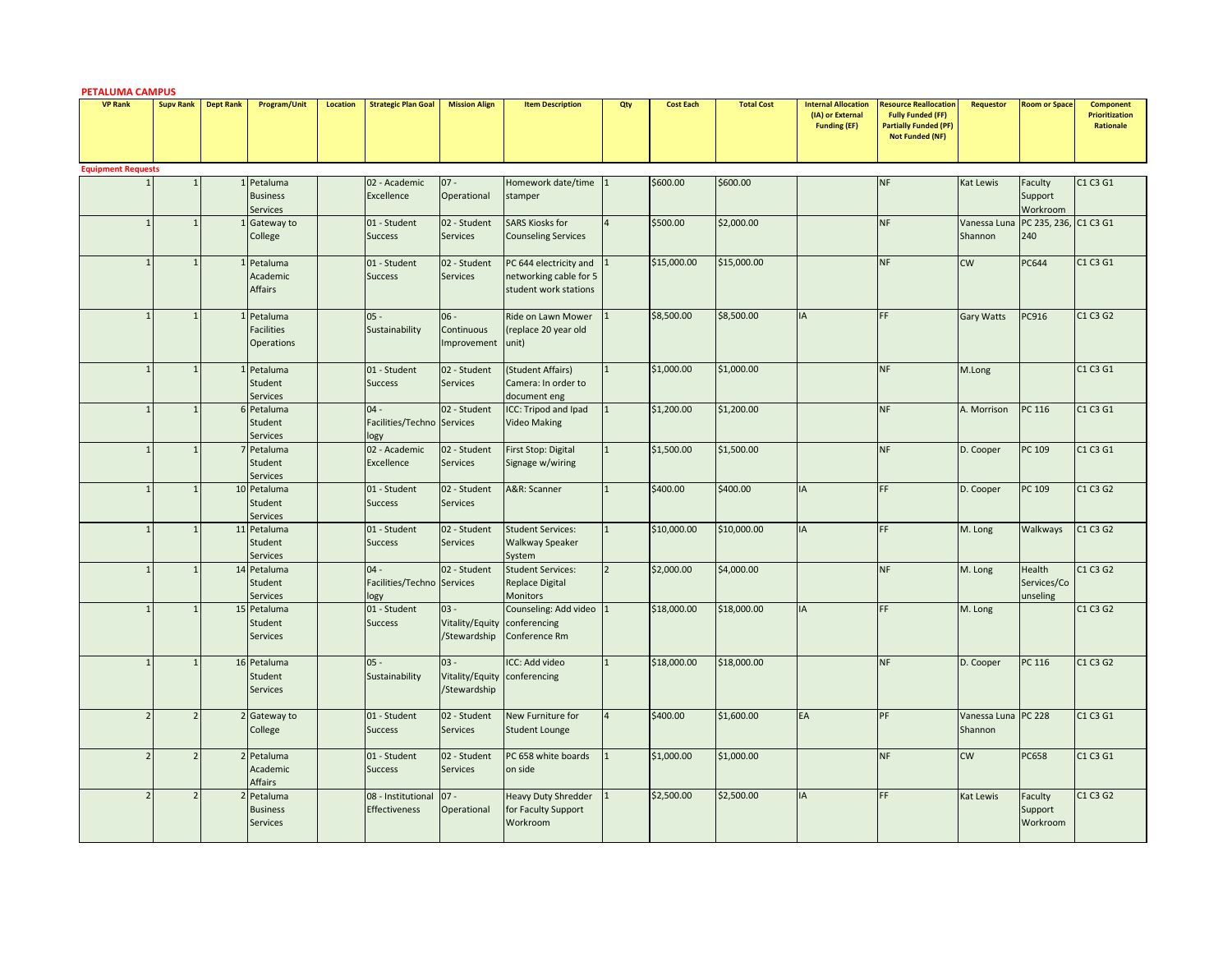|                          | $\overline{z}$           |                | 2 Petaluma<br><b>Facilities</b><br><b>Operations</b> | $05 -$<br>Sustainability                        | $06 -$<br>Continuous<br>Improvement            | Dump Bed Utility<br>Trailer                                           | $\overline{1}$  | \$5,000.00  | \$5,000.00  | <b>IA</b> | FF.       | <b>Gary Watts</b>       | PC916                                                        | C1 C3 G2 |
|--------------------------|--------------------------|----------------|------------------------------------------------------|-------------------------------------------------|------------------------------------------------|-----------------------------------------------------------------------|-----------------|-------------|-------------|-----------|-----------|-------------------------|--------------------------------------------------------------|----------|
| $\overline{\phantom{0}}$ | $\overline{2}$           |                | 3 Petaluma<br>Student<br>Services                    | 06 - Healthy<br>Organization                    | $07 -$<br>Operational                          | (SSSP PC 117) Standing 1<br>Desk for Yesenia<br>Hurtado               |                 | \$600.00    | \$600.00    |           | <b>NF</b> | M.Long                  |                                                              | C1 C3 G2 |
| $\overline{\phantom{0}}$ | $\overline{2}$           |                | Petaluma<br><b>Student</b><br>Services               | 06 - Healthy<br>Organization                    | $07 -$<br>Operational                          | ICC: Office Chair<br>Replacements                                     |                 | \$400.00    | \$4,000.00  |           | <b>NF</b> | A. Morrison             | PC 116                                                       | C1 C3 G2 |
| $\overline{\phantom{0}}$ | $\overline{\phantom{0}}$ |                | Petaluma<br>Student<br><b>Services</b>               | 06 - Healthy<br>Organization                    | $07 -$<br>Operational                          | First Stop: Office Chair 1<br>Replacement                             |                 | \$400.00    | \$100.00    |           | <b>NF</b> | D. Cooper               | PC 109                                                       | C1 C3 G2 |
|                          | $\overline{2}$           |                | Petaluma<br>Student<br>Services                      | 01 - Student<br><b>Success</b>                  | 02 - Student<br><b>Services</b>                | Outreach: 10 iPads                                                    | 10 <sup>°</sup> | \$1,000.00  | \$10,000.00 |           | <b>NF</b> | D. Cooper               | Outreach                                                     | C1 C3 G1 |
|                          | $\overline{a}$           |                | 12 Petaluma<br><b>Student</b><br>Services            | 06 - Healthy<br>Organization                    | $07 -$<br>Operational                          | ICC: Office Furniture<br>(ICC Coordinator)                            |                 | \$6,000.00  | \$6,000.00  |           | <b>NF</b> | M. Long                 | ICC                                                          | C1 C3 G2 |
| $\overline{\phantom{0}}$ | $\overline{\phantom{0}}$ |                | 13 Petaluma<br>Student<br>Services                   | 06 - Healthy<br>Organization                    | $07 -$<br>Operational                          | <b>ICC: St Success</b><br><b>Specialist Office</b><br>Furniture       |                 | \$6,000.00  | \$6,000.00  |           | <b>NF</b> | M. Long                 | ICC                                                          | C1 C3 G2 |
| $\overline{\phantom{0}}$ | $\overline{\phantom{0}}$ |                | 17 Petaluma<br>Student<br>Services                   | 06 - Healthy<br>Organization                    | $07 -$<br>Operational                          | Counseling: Office<br><b>Furniture for Adjuncts</b>                   |                 | \$3,500.00  | \$7,000.00  |           | <b>NF</b> | M. Long                 | <b>PC 222, PC</b><br>223                                     | C1 C3 G2 |
| 3                        | $\overline{3}$           |                | 3 Gateway to<br>College                              | 01 - Student<br><b>Success</b>                  | 01 - Student<br>Learning &<br>SLO <sub>s</sub> | 15-person auto van for 1<br>student transportation                    |                 | \$30,000.00 | \$30,000.00 | EA        | FF.       | Vanessa Luna<br>Shannon | <b>PC 238</b>                                                | C1 C3 G1 |
| 3                        | $\overline{3}$           |                | 3 Petaluma<br><b>Business</b><br>Services            | $04 -$<br>Facilities/Techno Engagement<br>logy  | 05 - Civic                                     | E-Z Up Canopies (Navy) 4                                              |                 | \$855.00    | \$3,420.00  |           | <b>NF</b> | Kat Lewis               | Campus<br>Events                                             | C1 C3 G1 |
| $\overline{\mathbf{3}}$  | 3                        |                | 3 Petaluma<br><b>Facilities</b><br><b>Operations</b> | $04 -$<br>Facilities/Techno Continuous<br>logy  | $06 -$<br>Improvement                          | Carpet Extractor                                                      |                 | \$3,500.00  | \$3,500.00  |           | <b>NF</b> | Gary Watts              | PC638                                                        | C1 C3 G2 |
|                          | 3                        |                | 2 Petaluma<br>Student<br>Services                    | 06 - Healthy<br>Organization                    | 02 - Student<br>Services                       | (Student Affairs)<br>Refrigerator for<br><b>Student Affairs</b>       |                 | \$1,000.00  | \$1,000.00  |           | <b>NF</b> | M.Long                  |                                                              | C1 C3 G2 |
|                          | 3                        |                | 8 Petaluma<br><b>Student</b><br>Services             | $04 -$<br>Facilities/Techno Services<br>logy    | 02 - Student                                   | <b>Storefront Display</b><br>(Resource Center-<br>New Student Center) |                 | \$5,000.00  | \$5,000.00  |           | <b>NF</b> | D. Ziccone              | 501 Student C1 C3 G1<br>Center                               |          |
|                          | $\overline{A}$           |                | Gateway to<br>College                                | $04 -$<br>Facilities/Techno Operational<br>logy | $07 -$                                         | Acrylic wall<br>panel/whiteboard for<br>meetings                      |                 | \$130.00    | \$130.00    |           | <b>NF</b> | Vanessa Luna<br>Shannon | PC 238                                                       | C1 C3 G1 |
|                          | $\overline{a}$           |                | 4 Petaluma<br>Facilities<br><b>Operations</b>        | $05 -$<br>Sustainability                        | $06 -$<br>Continuous<br>Improvement            | <b>Electric Utility Cart</b>                                          | $\overline{2}$  | \$12,000.00 | \$24,000.00 |           | <b>NF</b> | Gary Watts              | PC916                                                        | C1 C3 G2 |
| 5                        | 5                        |                | 5 Gateway to<br>College                              | 01 - Student<br><b>Success</b>                  | 02 - Student<br><b>Services</b>                | Enclosed art and<br>bulleting display case<br>to promote              | $\mathbf{1}$    | \$1,500.00  | \$1,500.00  |           | <b>NF</b> | Vanessa Luna<br>Shannon | <b>PC 228</b>                                                | C1 C3 G1 |
| 5                        | 5                        | $\overline{5}$ | Petaluma<br><b>Business</b><br><b>Services</b>       | 07 - Financial<br><b>Resources</b>              | $06 -$<br>Continuous<br>Improvement            | <b>Box Office Ticket</b><br>System Replacement                        |                 | \$5,000.00  | \$5,000.00  |           | <b>NF</b> | Kat Lewis               | Carole L.<br><b>Ellis</b><br>Auditorium<br><b>Box Office</b> | C1 C3 G1 |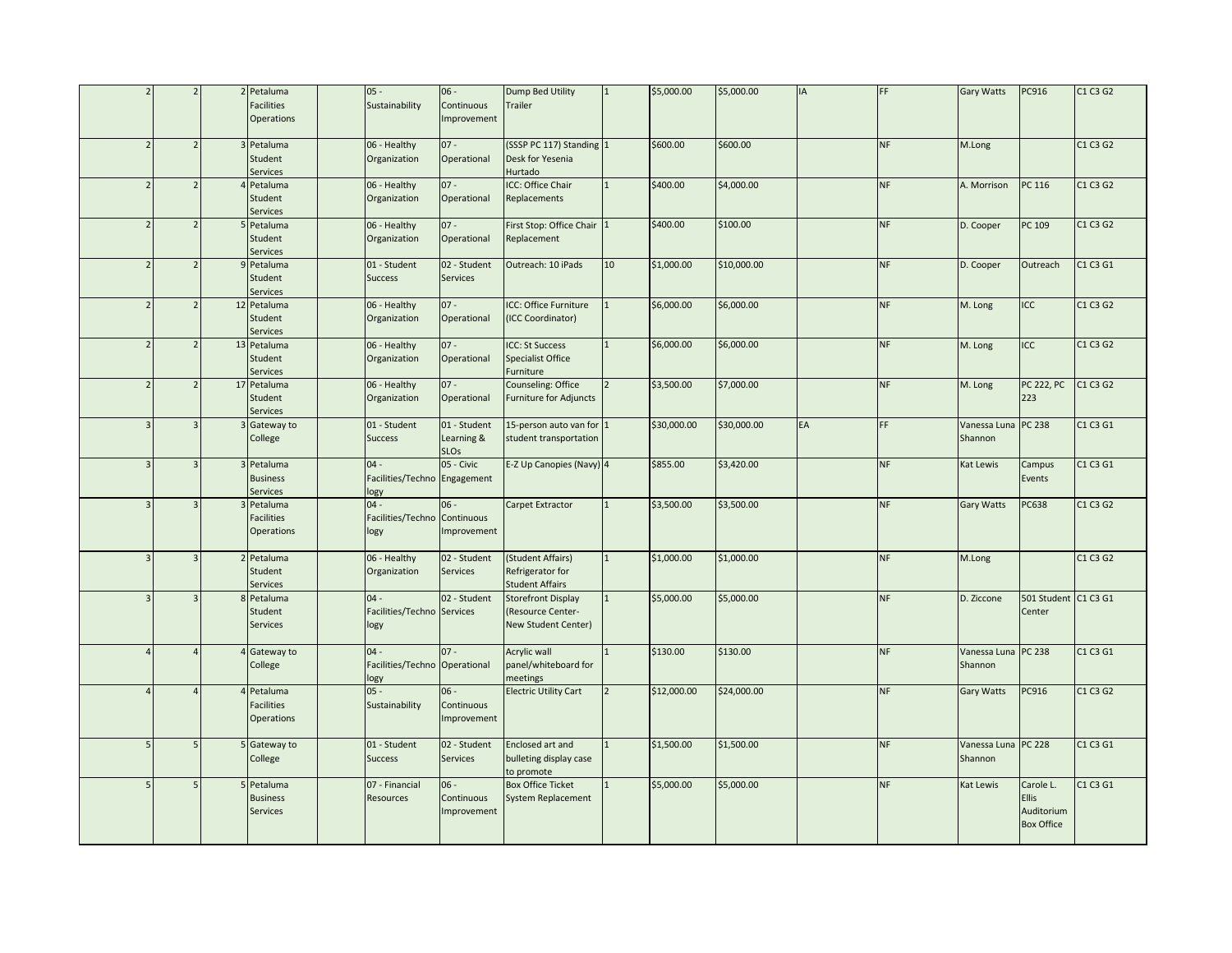|                                                     | 5                |                  | 5 Petaluma<br>Facilities           |                 | $04 -$<br>Facilities/Techno Continuous  | $06 -$               | <b>Water Purification</b><br><b>System for Cleaning</b> | $\mathbf{1}$                  | \$2,500.00       | \$2,500.00        |                                         | <b>NF</b>                                                | <b>Gary Watts</b> | PC638                | C1 C3 G2                           |
|-----------------------------------------------------|------------------|------------------|------------------------------------|-----------------|-----------------------------------------|----------------------|---------------------------------------------------------|-------------------------------|------------------|-------------------|-----------------------------------------|----------------------------------------------------------|-------------------|----------------------|------------------------------------|
|                                                     |                  |                  | <b>Operations</b>                  |                 | logy                                    | Improvement          | Windows                                                 |                               |                  |                   |                                         |                                                          |                   |                      |                                    |
|                                                     |                  |                  |                                    |                 |                                         |                      |                                                         |                               |                  |                   |                                         |                                                          |                   |                      |                                    |
| 6                                                   | 6                |                  | 6 Petaluma                         |                 | $04 -$                                  | 05 - Civic           | <b>Folding Chairs for</b>                               | 300                           | \$100.00         | \$3,000.00        |                                         | <b>NF</b>                                                | Kat Lewis         | Campus               | C1 C3 G1                           |
|                                                     |                  |                  | <b>Business</b><br><b>Services</b> |                 | Facilities/Techno Engagement<br>logy    |                      | <b>Campus Events</b>                                    |                               |                  |                   |                                         |                                                          |                   | Events               |                                    |
|                                                     | $\sqrt{2}$       |                  | 6 Petaluma                         |                 | $04 -$                                  | $07 -$               | <b>Electric Snake</b>                                   | $\mathbf{1}$                  | \$3,000.00       | \$3,000.00        |                                         | <b>NF</b>                                                | <b>Gary Watts</b> | PC638                | C1 C3 G2                           |
|                                                     |                  |                  | <b>Facilities</b>                  |                 | Facilities/Techno Operational           |                      |                                                         |                               |                  |                   |                                         |                                                          |                   |                      |                                    |
|                                                     |                  |                  | Operations                         |                 | logy                                    |                      |                                                         |                               |                  |                   |                                         |                                                          |                   |                      |                                    |
|                                                     |                  |                  | 7 Petaluma                         |                 | $04 -$                                  | 05 - Civic           | Round Wood Tables                                       | 150                           | \$4,200.00       | \$4,200.00        |                                         | <b>NF</b>                                                | Campus            | Art Jahnsen          | C1 C3 G1                           |
|                                                     |                  |                  | <b>Business</b>                    |                 | Facilities/Techno Engagement            |                      | for Campus Events -                                     |                               |                  |                   |                                         |                                                          | Events            |                      |                                    |
|                                                     |                  |                  | <b>Services</b>                    |                 | logy                                    |                      | 72",28"                                                 |                               |                  |                   |                                         |                                                          |                   |                      |                                    |
|                                                     |                  |                  | 7 Petaluma                         |                 | $04 -$                                  | $07 -$               | Outdoor Storage                                         |                               | \$2,500.00       | \$2,500.00        |                                         | <b>NF</b>                                                | Kat Lewis         | Campus               | C1 C3 G1                           |
|                                                     |                  |                  | <b>Business</b><br>Services        |                 | Facilities/Techno Operational<br>logy   |                      | Container for 72<br>Round Tables"                       |                               |                  |                   |                                         |                                                          |                   | Events               |                                    |
|                                                     |                  |                  | Petaluma                           |                 | $04 -$                                  | $07 -$               | <b>Roto Hammer</b>                                      | $\mathbf{1}$                  | \$1,200.00       | \$1,200.00        |                                         | <b>NF</b>                                                | <b>Gary Watts</b> | PC916                | C1 C3 G2                           |
|                                                     |                  |                  | <b>Facilities</b>                  |                 | Facilities/Techno Operational           |                      |                                                         |                               |                  |                   |                                         |                                                          |                   |                      |                                    |
|                                                     |                  |                  | Operations                         |                 | logy                                    |                      |                                                         |                               |                  |                   |                                         |                                                          |                   |                      |                                    |
| $\mathbf{R}$                                        | $\overline{8}$   |                  | 8 Petaluma                         |                 | 02 - Academic                           | $07 -$               | <b>Scantron Machine</b>                                 | $\mathbf{1}$                  | \$2,500.00       | \$2,500.00        |                                         | <b>NF</b>                                                | Kat Lewis         | Faculty              | C1 C3 G2                           |
|                                                     |                  |                  | <b>Business</b>                    |                 | Excellence                              | Operational          | replacement                                             |                               |                  |                   |                                         |                                                          |                   | Support              |                                    |
|                                                     |                  |                  | Services                           |                 |                                         |                      |                                                         |                               |                  |                   |                                         |                                                          |                   | Workroom             |                                    |
| 8                                                   | 8                |                  | 8 Petaluma<br><b>Facilities</b>    |                 | $04 -$<br>Facilities/Techno Operational | $07 -$               | 6' folding tables                                       | 30                            | \$80.00          | \$2,400.00        |                                         | <b>NF</b>                                                | Art Jahnsen       | PC915                | C1 C3 G1                           |
|                                                     |                  |                  | Operations                         |                 | logy                                    |                      |                                                         |                               |                  |                   |                                         |                                                          |                   |                      |                                    |
| 9                                                   |                  |                  | 9 Petaluma                         |                 | $04 -$                                  | $07 -$               | <b>Folding Chairs</b>                                   | 100                           | \$20.00          | \$2,000.00        |                                         | <b>NF</b>                                                | Art Jahnsen       | PC915                | C1 C3 G1                           |
|                                                     |                  |                  | <b>Facilities</b>                  |                 | Facilities/Techno Operational           |                      |                                                         |                               |                  |                   |                                         |                                                          |                   |                      |                                    |
|                                                     |                  |                  | <b>Operations</b>                  |                 | logy                                    |                      |                                                         |                               |                  |                   |                                         |                                                          |                   |                      |                                    |
|                                                     |                  |                  |                                    |                 |                                         |                      |                                                         | Petaluma Total                |                  | \$220,850.00      |                                         |                                                          |                   |                      |                                    |
|                                                     |                  |                  |                                    |                 |                                         |                      |                                                         |                               |                  |                   |                                         |                                                          |                   |                      |                                    |
| <b>STUDENT</b><br><b>SERVICE:</b>                   |                  |                  |                                    |                 |                                         |                      |                                                         |                               |                  |                   |                                         |                                                          |                   |                      |                                    |
| <b>VP Rank</b>                                      | <b>Supv Rank</b> | <b>Dept Rank</b> | Program/Unit                       | <b>Location</b> | <b>Strategic Plan Goal</b>              | <b>Mission Align</b> | <b>Item Description</b>                                 | Qty                           | <b>Cost Each</b> | <b>Total Cost</b> | <b>Internal Allocation</b>              | <b>Resource Reallocation</b>                             | Requestor         | <b>Room or Space</b> | <b>Component</b>                   |
|                                                     |                  |                  |                                    |                 |                                         |                      |                                                         |                               |                  |                   | (IA) or External<br><b>Funding (EF)</b> | <b>Fully Funded (FF)</b><br><b>Partially Funded (PF)</b> |                   |                      | <b>Prioritization</b><br>Rationale |
|                                                     |                  |                  |                                    |                 |                                         |                      |                                                         |                               |                  |                   |                                         | <b>Not Funded (NF)</b>                                   |                   |                      |                                    |
|                                                     |                  |                  |                                    |                 |                                         |                      |                                                         |                               |                  |                   |                                         |                                                          |                   |                      |                                    |
|                                                     |                  |                  | <b>Student Health</b>              | ALL             | $04 -$                                  | 02 - Student         | <b>MEDICAT annual</b>                                   | $\mathbf{1}$                  | \$22,500.00      | \$22,500.00       | IA                                      | FF.                                                      | Susan Quinn       | SHS                  | C2, C3, G2                         |
| $\overline{1}$                                      | $\mathbf{1}$     | $\mathbf{1}$     | Services                           |                 | Facilities/Techno Services              |                      | hosted server contract                                  |                               |                  |                   |                                         |                                                          |                   |                      |                                    |
|                                                     |                  |                  |                                    |                 | logy                                    |                      |                                                         |                               |                  |                   |                                         |                                                          |                   |                      |                                    |
|                                                     |                  |                  | Admissions and                     | ALL             | 00 - None                               | 00 - None            | Catalog production                                      | $\mathbf 0$                   | \$60,000.00      | \$30,000.00       |                                         | <b>NF</b>                                                | Freyja Pereira    | all                  | C3, G2                             |
| $\overline{2}$                                      | $\mathbf{1}$     | $\mathbf{1}$     | Records                            |                 |                                         |                      | software                                                |                               |                  |                   |                                         |                                                          |                   |                      |                                    |
|                                                     |                  |                  | Student                            | Santa           | $04 -$                                  | 02 - Student         | Digital Flat Screen                                     | $\overline{2}$                | \$500.00         | \$1,000.00        |                                         | <b>NF</b>                                                | Michelle          | Welcome              | C1, G2                             |
| $\overline{3}$                                      | 1                | $\overline{2}$   | Outreach                           | Rosa            | Facilities/Techno Services              |                      | display monitors                                        |                               |                  |                   |                                         |                                                          | Poggi             | Center/              |                                    |
|                                                     |                  |                  |                                    |                 | logy                                    |                      |                                                         |                               |                  |                   |                                         |                                                          |                   | Dream                |                                    |
|                                                     |                  |                  |                                    |                 |                                         |                      |                                                         | <b>Student Services Total</b> |                  | \$53,500.00       |                                         |                                                          |                   | Centers              |                                    |
| <b>HUMAN RESOURCES</b>                              |                  |                  |                                    |                 |                                         |                      |                                                         |                               |                  |                   |                                         |                                                          |                   |                      |                                    |
| <b>VP Rank</b>                                      | <b>Supv Rank</b> | <b>Dept Rank</b> | Program/Unit                       | Location        | <b>Strategic Plan Goal</b>              | <b>Mission Align</b> | <b>Item Description</b>                                 | Qty                           | <b>Cost Each</b> | <b>Total Cost</b> | <b>Internal Allocation</b>              | <b>Resource Reallocation</b>                             | Requestor         | <b>Room or Space</b> | <b>Component</b>                   |
|                                                     |                  |                  |                                    |                 |                                         |                      |                                                         |                               |                  |                   | (IA) or External<br><b>Funding (EF)</b> | <b>Fully Funded (FF)</b><br><b>Partially Funded (PF)</b> |                   |                      | <b>Prioritization</b><br>Rationale |
|                                                     |                  |                  |                                    |                 |                                         |                      |                                                         |                               |                  |                   |                                         | <b>Not Funded (NF)</b>                                   |                   |                      |                                    |
|                                                     |                  |                  |                                    |                 |                                         |                      |                                                         |                               |                  |                   |                                         |                                                          |                   |                      |                                    |
| $\mathbf{1}$                                        |                  |                  | Human                              | All             | 8                                       | $7\overline{ }$      | <b>Evaluation Tracking</b>                              | $\mathbf{1}$                  | \$25,000.00      | \$25,000.00       |                                         | <b>NF</b>                                                | <b>HR</b>         | n/a                  | C3 G2                              |
|                                                     |                  |                  | Resources                          |                 |                                         |                      | System                                                  |                               |                  |                   |                                         |                                                          |                   |                      |                                    |
|                                                     |                  |                  |                                    |                 |                                         |                      |                                                         | <b>HR Total</b>               |                  | \$25,000.00       |                                         |                                                          |                   |                      |                                    |
| <b>OTHER DISTRICT SERVICES</b><br><b>FOUNDATION</b> |                  |                  |                                    |                 |                                         |                      |                                                         |                               |                  |                   |                                         |                                                          |                   |                      |                                    |